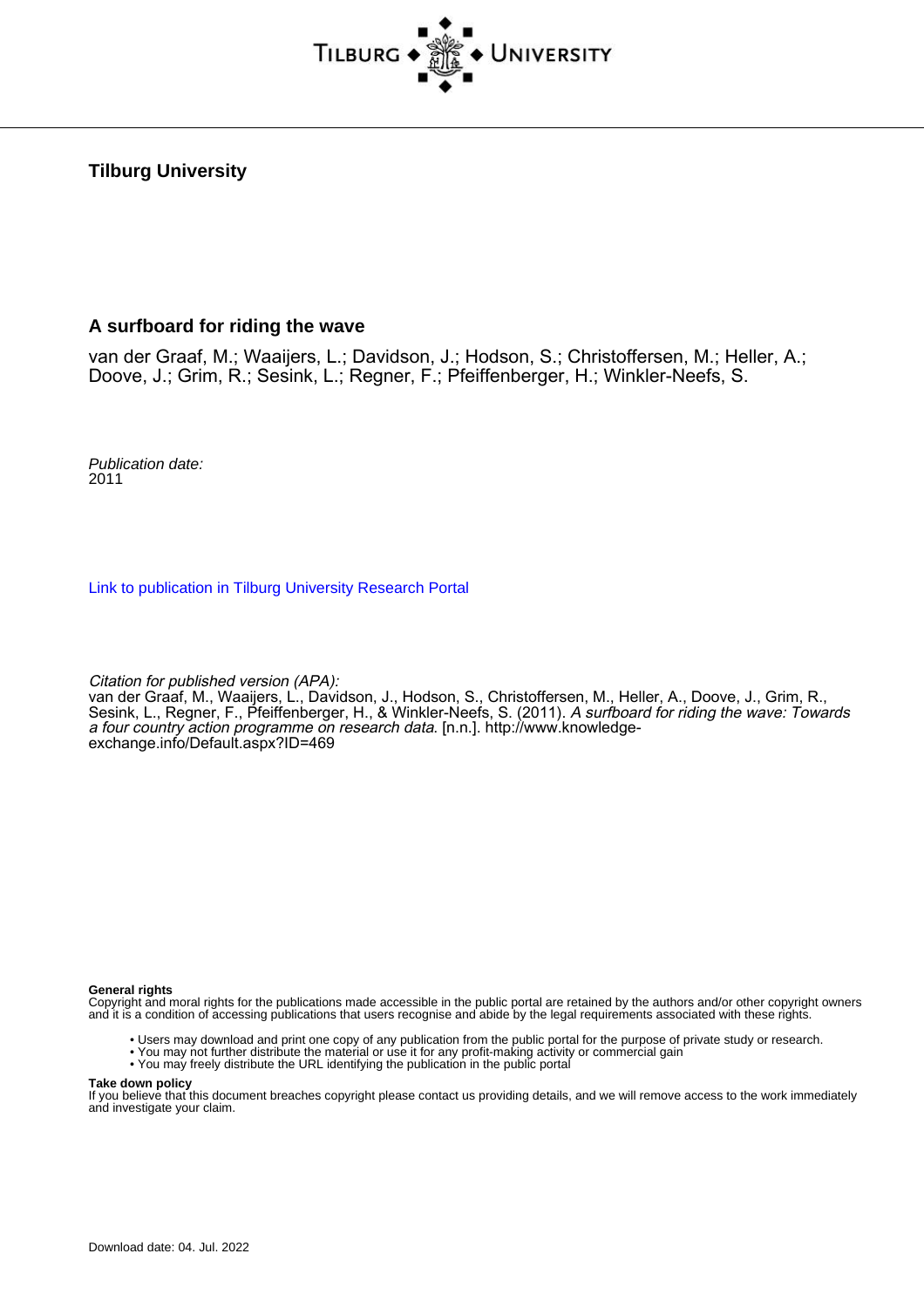

# **A SURFBOARD FOR RIDING THE WAVE**

TOWARDS A FOUR COUNTRY ACTION PROGRAMME ON RESEARCH DATA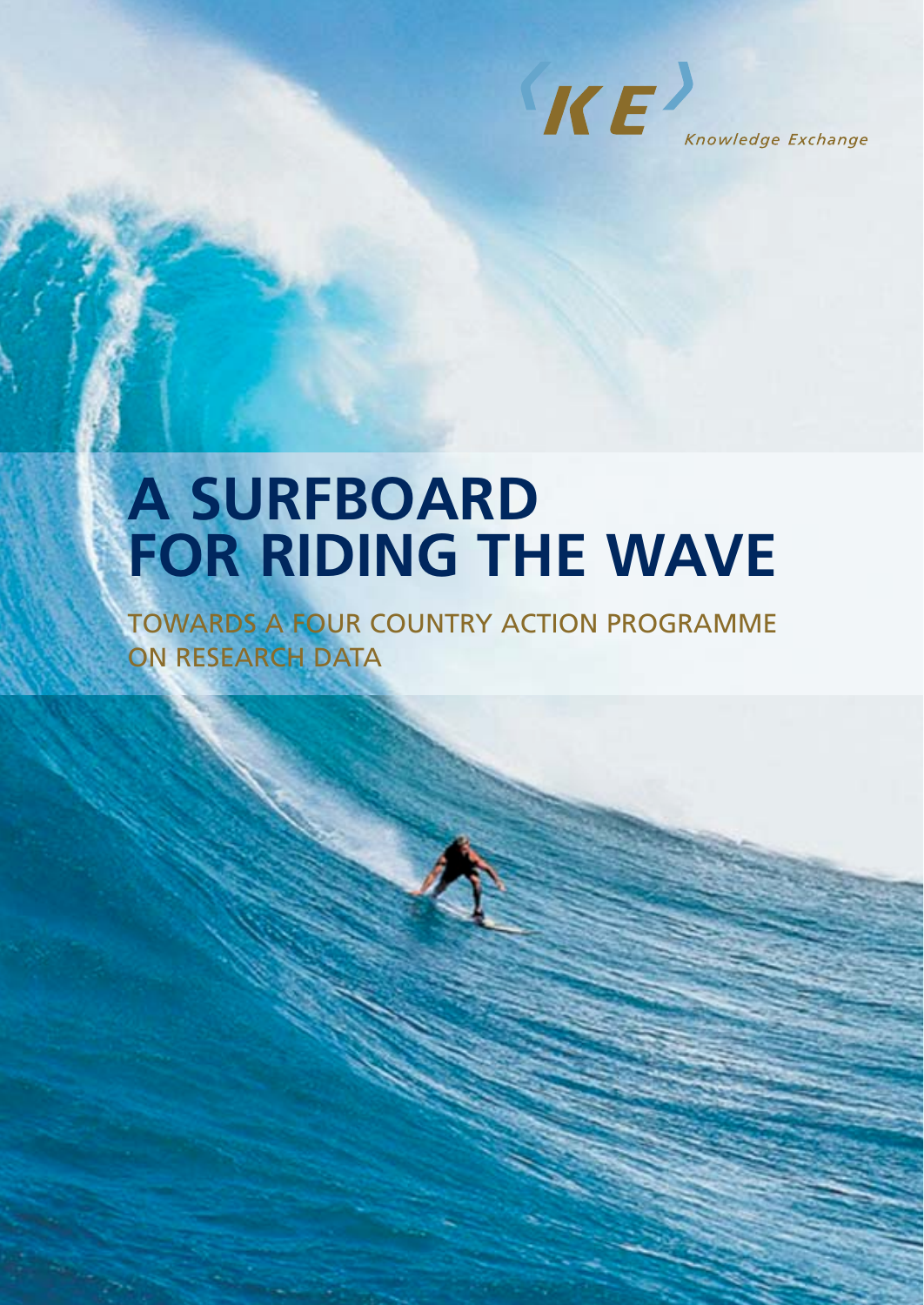# **A SURFBOARD FOR RIDING THE WAVE**

# TOWARDS A FOUR COUNTRY ACTION PROGRAMME ON RESEARCH DATA

#### **Authors:**

Maurits van der Graaf; Pleiade Management and Consultancy; m.vdgraaf@pleiade.nl Leo Waaijers; Open Access consultant; leowaa@xs4all.nl

**Contributors and members of the KE Primary Research Data Working Group:** Joy Davidson, DCC, University of Glasgow, United Kingdom Simon Hodson, JISC, United Kingdom Mikkel Christoffersen, DEFF, Denmark Alfred Heller, Technical Knowledge Centre of Denmark, Denmark John Doove, SURFfoundation, the Netherlands Rob Grim, Tilburg University, the Netherlands Laurents Sesink, DANS, the Netherlands Franziska Regner, DFG, Germany Hans Pfeiffenberger, AWI, Germany Stefan Winkler-Nees, DFG, Germany

November 2011

This work is made available under a Creative Commons attribution 3.0 licence. For details please see http://creativecommons.org/licenses/by/3.0/

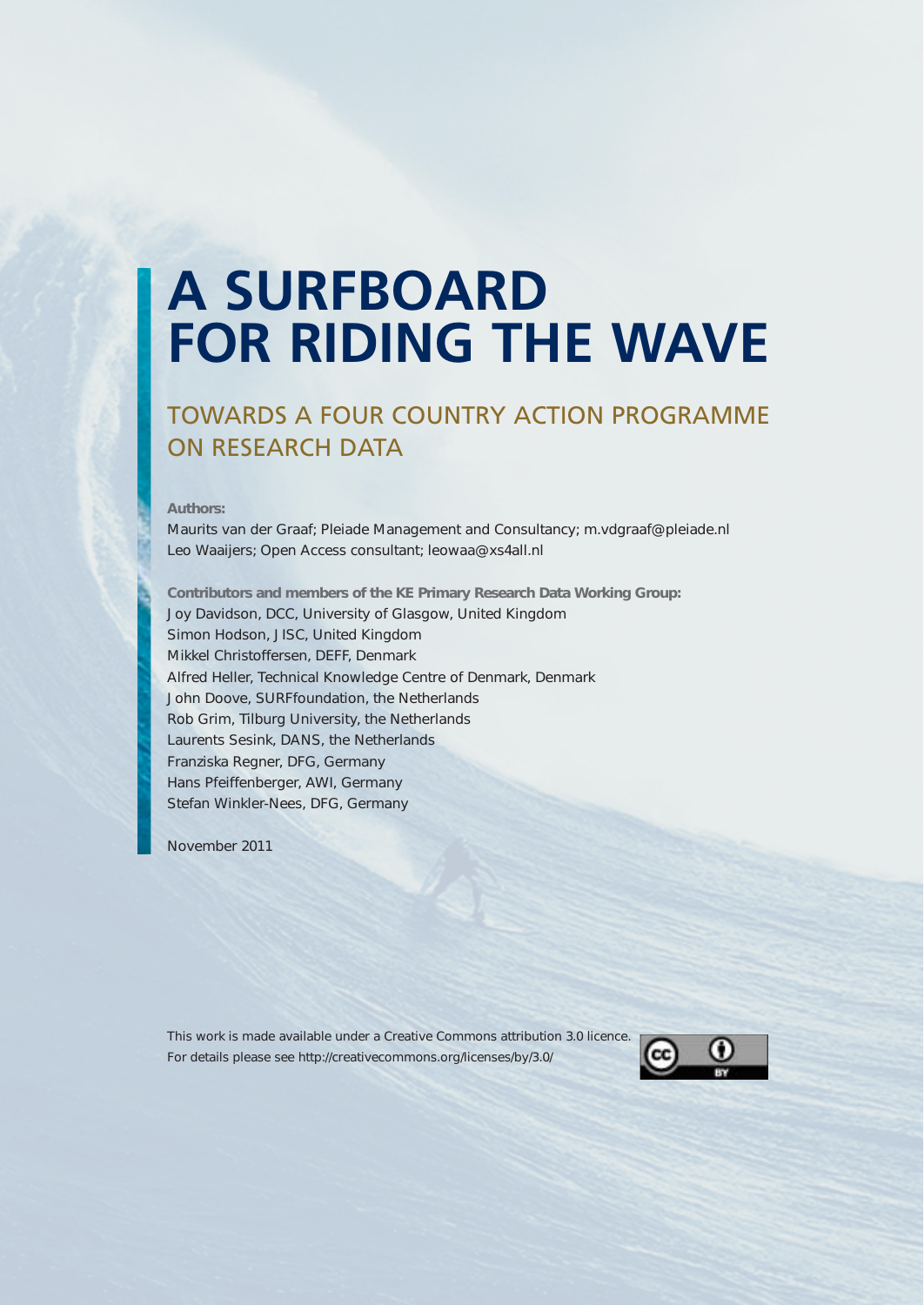# **CONTENTS**



|    | Executive summary: taking stock and going ahead <b>________________________________</b> _____           |  |
|----|---------------------------------------------------------------------------------------------------------|--|
| 1. |                                                                                                         |  |
| 2. |                                                                                                         |  |
| 3. | Incentives                                                                                              |  |
|    | 3.1 Introduction: four types of incentives and one major challenge _________________________________ 10 |  |
|    |                                                                                                         |  |
|    |                                                                                                         |  |
|    |                                                                                                         |  |
|    |                                                                                                         |  |
| 4. |                                                                                                         |  |
|    |                                                                                                         |  |
|    |                                                                                                         |  |
|    |                                                                                                         |  |
|    |                                                                                                         |  |
|    |                                                                                                         |  |
|    |                                                                                                         |  |
|    |                                                                                                         |  |
|    | 5.3 Institutional data infrastructures in the Knowledge Exchange countries __________ 22                |  |
|    |                                                                                                         |  |
|    |                                                                                                         |  |
| 6. |                                                                                                         |  |
|    |                                                                                                         |  |
|    | 6.2 Overview of the main research funding organisations in the four countries _____ 26                  |  |
|    |                                                                                                         |  |
|    | 6.4 Funding 28 28                                                                                       |  |
|    |                                                                                                         |  |
| 7  | Towards an action programme on research data                                                            |  |
|    |                                                                                                         |  |
|    |                                                                                                         |  |
|    |                                                                                                         |  |
|    |                                                                                                         |  |
|    |                                                                                                         |  |
|    |                                                                                                         |  |
|    | 7.6 Arriving at a cohesive and comprehensive action programme ___________________ 36                    |  |
|    |                                                                                                         |  |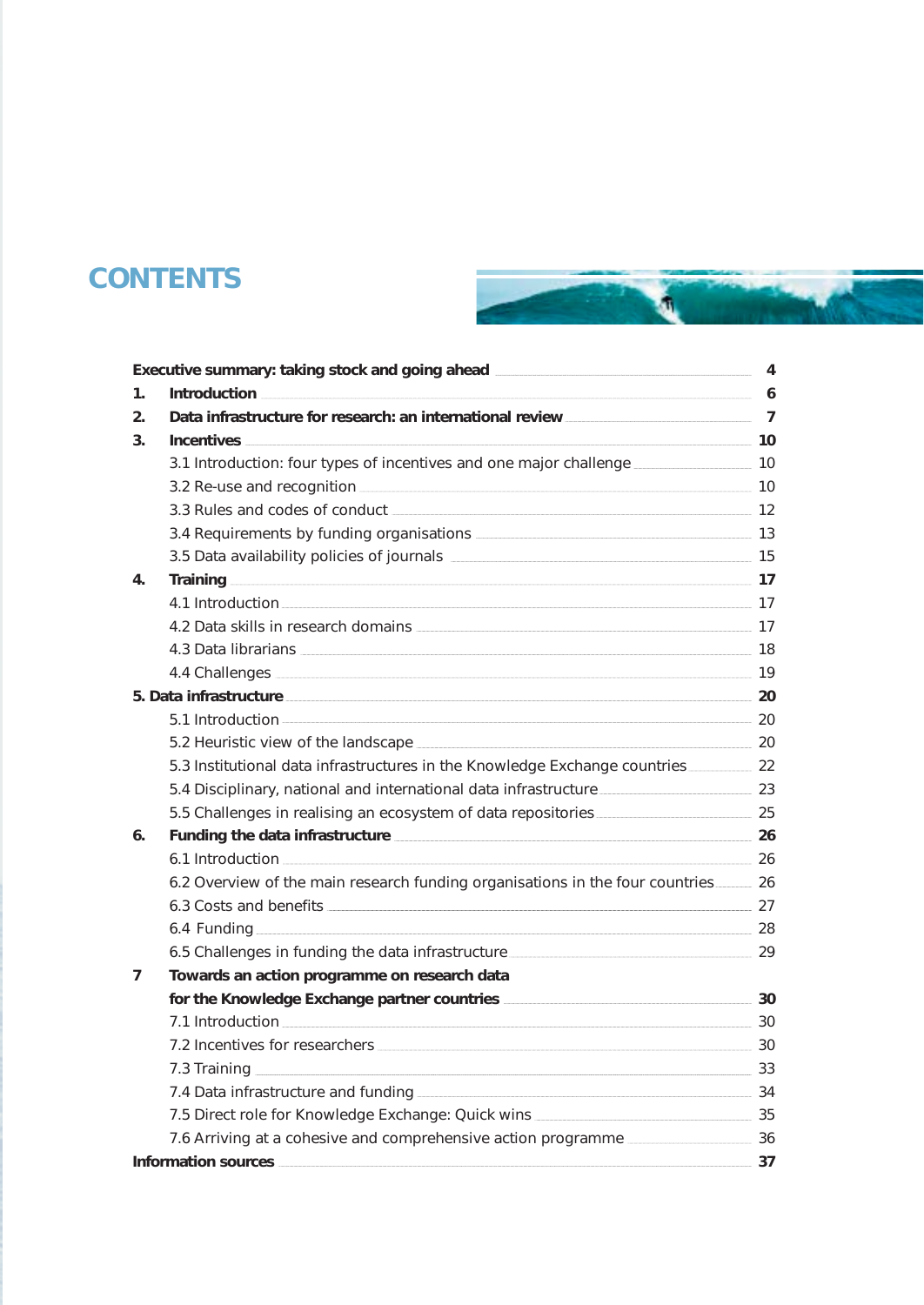# **EXECUTIVE SUMMARY: TAKING STOCK AND GOING AHEAD**

# **Scope**

The *Riding the Wave* report calls for a collaborative data infrastructure that will enable researchers and other stakeholders from education, society and business to use, re-use and exploit research data to the maximum benefit of science and society. The Knowledge Exchange partners have embraced this vision. This paper presents an overview of the present situation with regard to research data in Denmark, Germany, the Netherlands and the United Kingdom and offers broad outlines for a possible action programme for the four countries in realising the envisaged collaborative data infrastructure. An action programme at the level of four countries needs the involvement of all stakeholders from the scientific community. We identified four key drivers:

- incentives and
- training in relation to researchers in their role as data producers and users of information infrastructures
- infrastructure and
- funding of the infrastructure in relation to further developments in data logistics.

### **Incentives**

For researchers in their role as data producers, we identified four main areas of incentives to share and publish their datasets: (a) re-use and recognition, (b) principles of science, reflected in rules and codes of conduct, (c) requirements by funding organisations and (d) journal data availability policies. Several initiatives in the four partner countries enable both the citing and publication of datasets. Some science organisations have published a code of conduct for data sharing while some science funding organisations have set requirements for grant applicants with regard to data management during the research project and data sharing after the research project. There appears to be a rising number of scientific journals with a data availability policy.

### **Training**

In the data-intensive scientific world, new skills are needed for creating, handling, manipulating, analysing, and making available large amounts of data for re-use by others. We distinguish three actors in this process: (1) researchers, who should have basic skills with regard to data handling (2) a newly emerging professional role with the label 'data scientist', who will be responsible for computing facilities, storage and access in their discipline and (3) another newly emerging professional role labelled 'data librarian', who will be responsible for data curation, preservation and archiving. The current situation in the four KE countries is rather diverse and very much in development.

### **Data infrastructure and its funding**

This paper distinguishes institutional data infrastructures from disciplinary (inter)national infrastructures, describing the situation in the four KE partner countries in this respect. We highlight two challenges: gaps in the present data infrastructure and connectivity issues. We also address the funding of data infrastructure, reporting the results of cost benefit studies and describing the present situation of funding of data archives and data centres.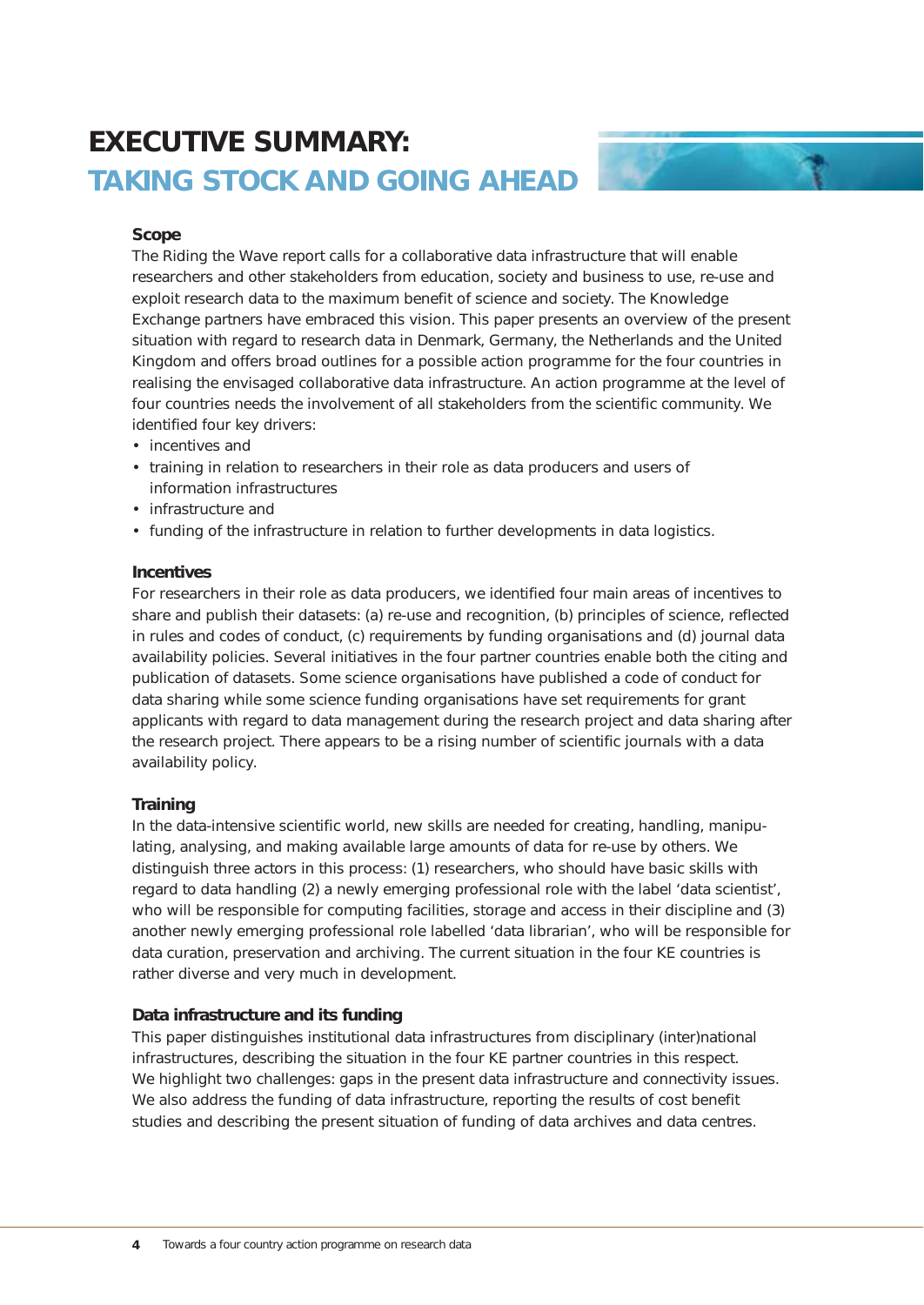### **Toward a four country action programme**

Based on the overview of the present situation in the four Knowledge Exchange partner countries, we have formulated three long-term strategic goals:

- Data sharing will be part of the academic culture
- Data logistics will be an integral component of academic professional life
- Data infrastructure will be sound, both operationally and financially.

Focused on achieving these three long-term strategic goals, this report presents the broad outlines of an action programme at the level of the four KE countries, departing from the current situation and advancing towards the realisation of the envisaged collaborative data infrastructure for research.

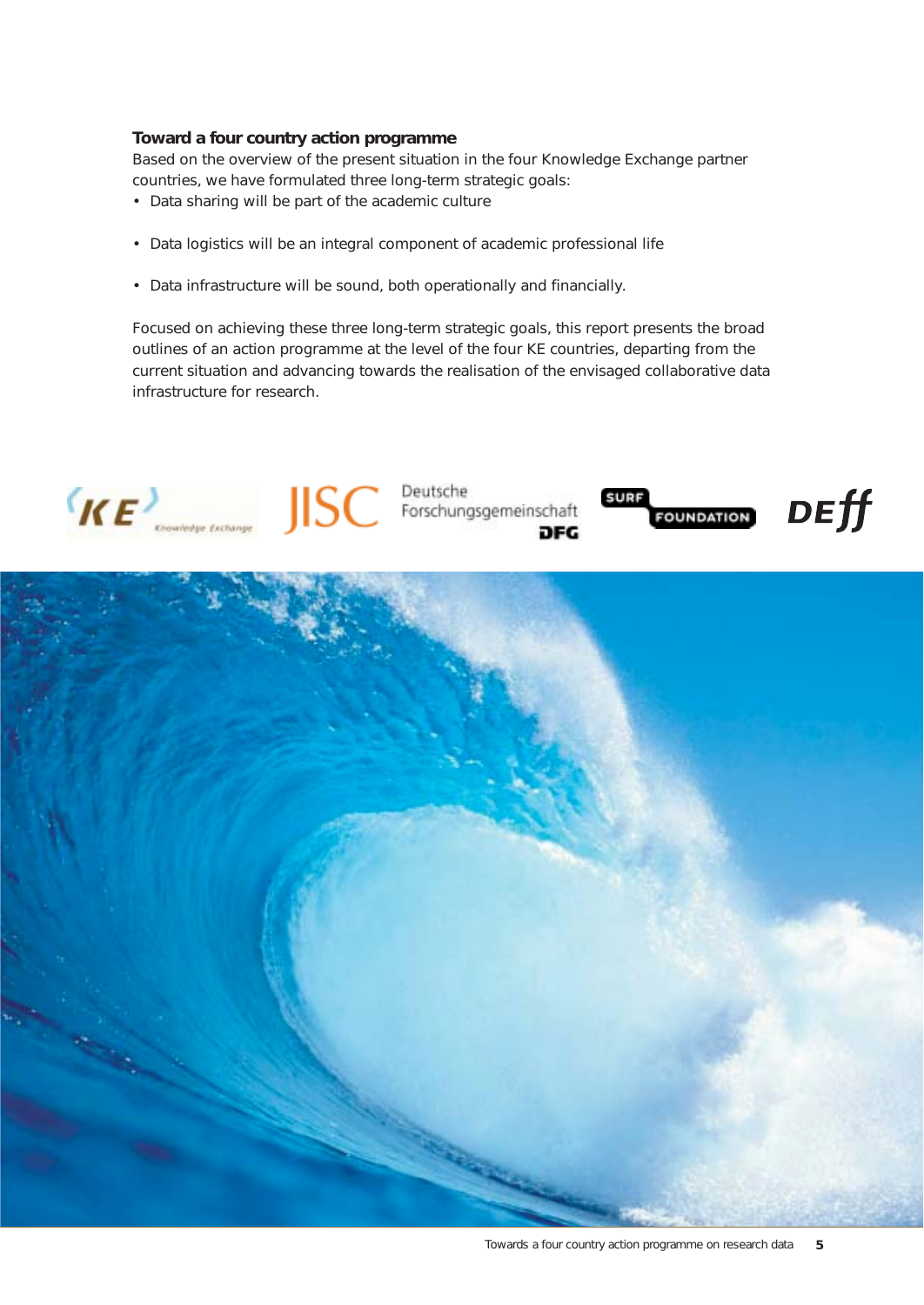# **1. INTRODUCTION**

### **Focus of the Knowledge Exchange overview report**

The *Riding the Wave* report (1) calls for a collaborative data infrastructure that will enable researchers and other stakeholders from education, society and business to use, re-use and exploit research data to the maximum benefit of scholarly and scientific research and society. In this vision, research data are seen as an integral part of the research infrastructure and are as important and necessary as for example networks and computing facilities. This vision is widely embraced and enthusiastically supported by many scientific organisations in Europe, including the Knowledge Exchange partners operating in Denmark, Germany, the Netherlands and the United Kingdom.

What is the present situation in the four Knowledge Exchange countries with regard to research data? What concrete steps should the partners take next to realise this vision of a collaborative science data infrastructure? That is the central focus of this Knowledge Exchange overview.

# **Introducing Knowledge Exchange**

Knowledge Exchange (KE) is a co-operative effort that supports the development and use of ICT infrastructure for higher education and research. The KE partners (see textbox) share a common vision based on their four national strategies: to make a layer of scholarly and scientific content openly available on the internet. Research data is a key element of this vision. Working together on a common approach will lead to greater availability and re-use of research data, which will benefit research, education, society and business. The KE working group on primary research data has explored this topic and collected data for an assessment of the current state in the four countries, resulting in this overview.

#### **Knowledge Exchange partners**

- Denmark's Electronic Research Library (DEFF)
- German Research Foundation (DFG)
- Joint Information Systems Committee (JISC) in the United Kingdom
- SURFfoundation in the **Netherlands**

### **Key drivers: researchers and infrastructure**

At this stage of development, four key drivers for realising the collaborative science data infrastructure have been identified:

(a) two key drivers in relation to researchers in their role as data producers and users of information infrastructures (incentives and training)

(b) two key drivers in relation to the technical infrastructure (the next steps in development of the infrastructure and the funding of the infrastructure).

This paper reports the results of an overview, assembled by the KE working group on primary research data. After reviewing the international initiatives in science data infrastructure (chapter 2), the report presents the current situation with regard to the four key drivers in the four countries (chapters 3 to 6) and formulates broad outlines of an action programme for the four countries (chapter 7).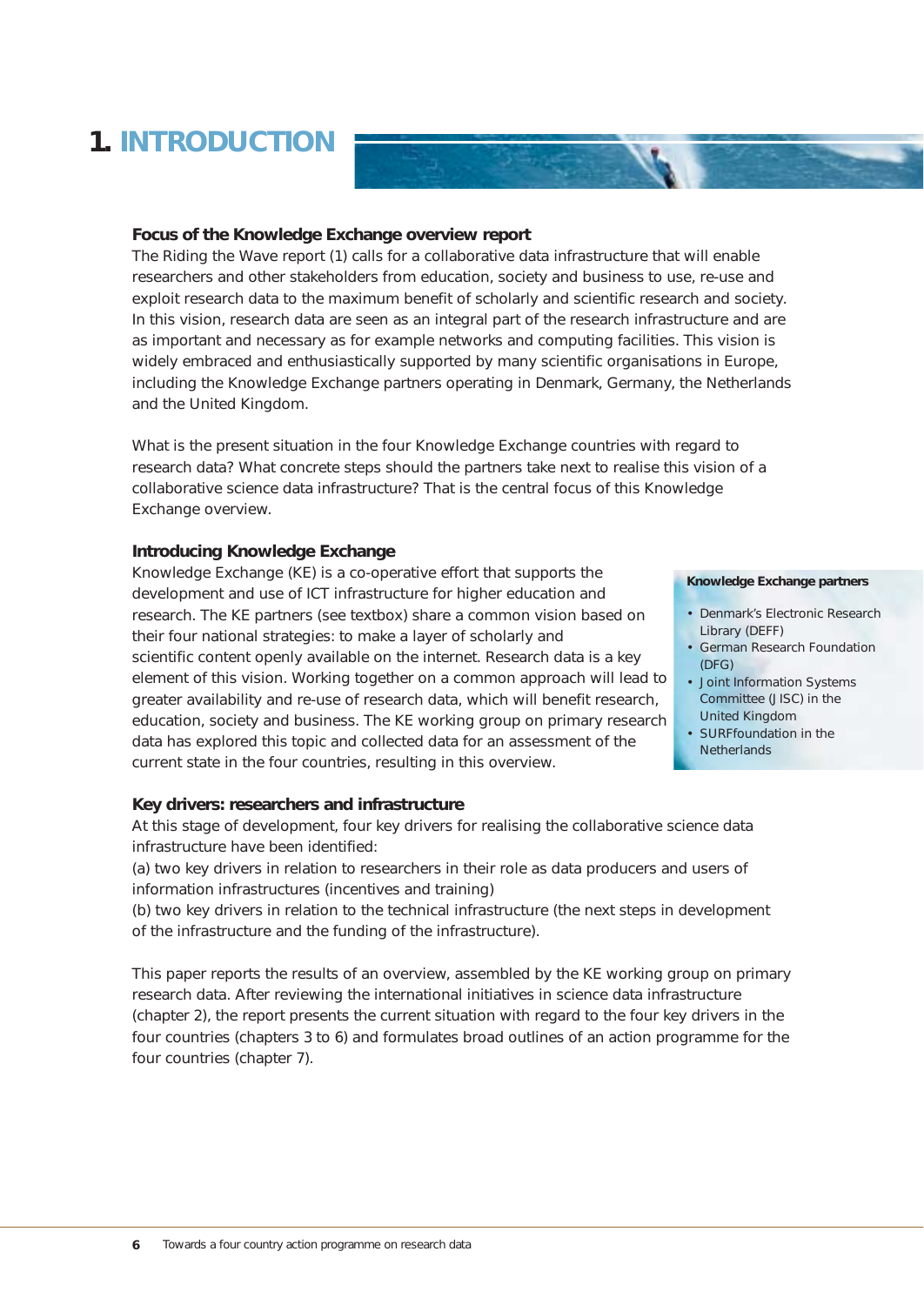# **2. DATA INFRASTRUCTURE FOR RESEARCH: AN INTERNATIONAL REVIEW**



Scientific and scholarly research nowadays results not only in publications but also increasingly in research data. Subsequently or parallel to the actual publications, research data sets are starting to have a life of their own as independent sources of information and analysis for further research. This data-intensive model of research has been described as the Fourth Paradigm of Science (2). To facilitate this, research data sets need to be discoverable and accessible in similar ways as publications are for purposes of validation and re-use in meta-analyses, simulation models and other types of studies.

An important milestone in the thinking about this phenomenon is the recent report entitled Riding the Wave by the High Level Expert Group on Scientific Data, which developed an impressive vision for the year 2030 on the issue of how Europe can gain from the rising tide of scientific data. Praised and embraced by many stakeholders including Knowledge Exchange, this vision encompasses a scientific e-infrastructure that supports seamless access, use, re-use and trust of data. The envisaged collaborative data infrastructure should function not only as a valuable asset for technology, but also for the economy and the society as a whole. Figure 1 outlines this infrastructure.



Figure 1. The collaborative data infrastructure - a framework for the future; from *Riding the Wave*, p. 31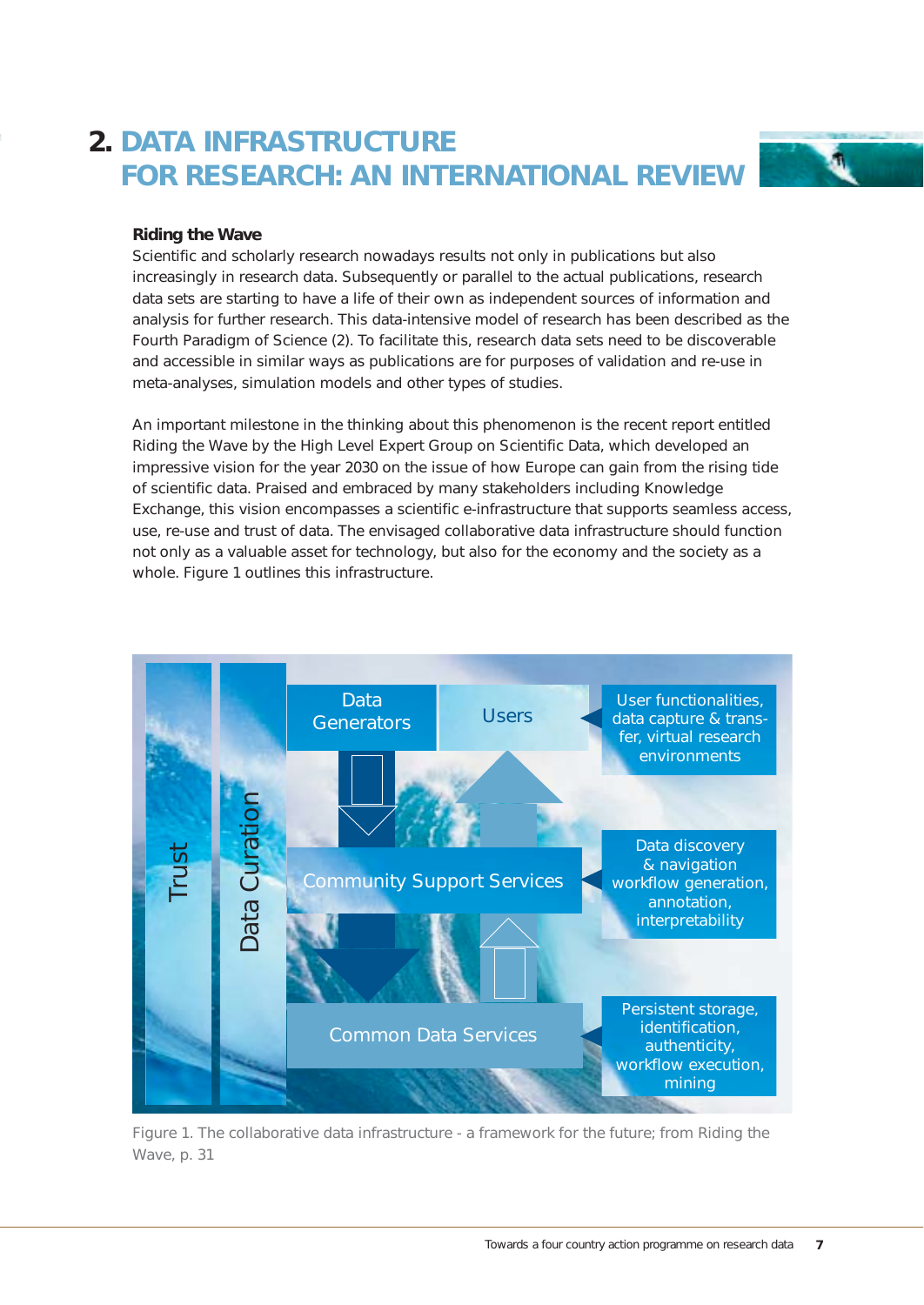This overview focuses on four key drivers that support the science data infrastructure:

- **Incentives** for researchers to make their research data accessible and re-usable by other researchers and **training** these researchers in data management skills and practices both facilitate the roles of data producers and users that form important target groups of the collaborative data infrastructure (see Figure 1).
- Both **funding** and **infrastructure** enable common data services and community support services that form the backbone of the collaborative data infrastructure.

# **Present practices in data sharing**

How widespread is data sharing among researchers now?

A survey of UK researchers (3) found that 22% of the respondents from science, 37% from arts and humanities and 45% from social sciences shared their research data with many others. A large international survey of researchers by PARSE.Insight found that 25% of the researchers make their data openly available to everyone (4). Legal issues and possible misuse of their data was most frequently cited as a barrier for data sharing, while the possibility of re-analysis of existing data was seen as the most important driver for the preservation of research data (91% of the respondents in this survey thought this important). In a survey of senior Dutch university researchers across all disciplines, 70% indicated they were data producers, 60% had shared (some of) their own datasets with others and 50% re-use others' datasets in their own scientific work (5) (6).

An international survey by Tenopir et al. (7) reports similar findings: only 36% of the respondents agree that others can find their data easily, although three-quarters share them with others. The authors conclude that there is a willingness to share data, but note a number of thresholds for researchers in doing so. In this survey, insufficient time and lack of funding came out on top of the reasons for researchers not making the data electronically available. These results show that data sharing is happening now, but the practice is still limited to a minority of researchers and a limited number of datasets and certainly not a common practice. There is broad agreement that data sharing should be elevated to a higher, more systematic and organised level so that it becomes a standard practice throughout science.

# **International initiatives**

As research becomes more data-intensive, research datasets increase in number and size. Re-using (combinations of) research datasets produced by researchers in the same discipline or from different disciplines brings about novel approaches, such as data exploration, simulation and modelling, system level science, and transdisciplinary research.

Not only access but also interconnectivity and interoperability of the various datasets and systems are essential to enable these new approaches. This realisation has led to several international initiatives and policy statements, among which the publication of the *OECD Principles and Guidelines for Access to Research Data from Public Funding* (2007) can be seen as a landmark. These guidelines aim to promote a culture of openness and sharing of research data among the public research communities of the OECD countries based on the principle that a data infrastructure should be part of the international research infrastructure (8).

The European Union defined the 'Fifth Freedom' – free movement of knowledge – for the European Research Area and sees research data sets as an integral part of this (9). The research infrastructure in Europe presently consists of around 300 research facilities. Increasingly, a data infrastructure is seen as an essential part of the international research infrastructure. The ESFRI roadmaps (2010, 2008 and 2006) set out a strategy for building on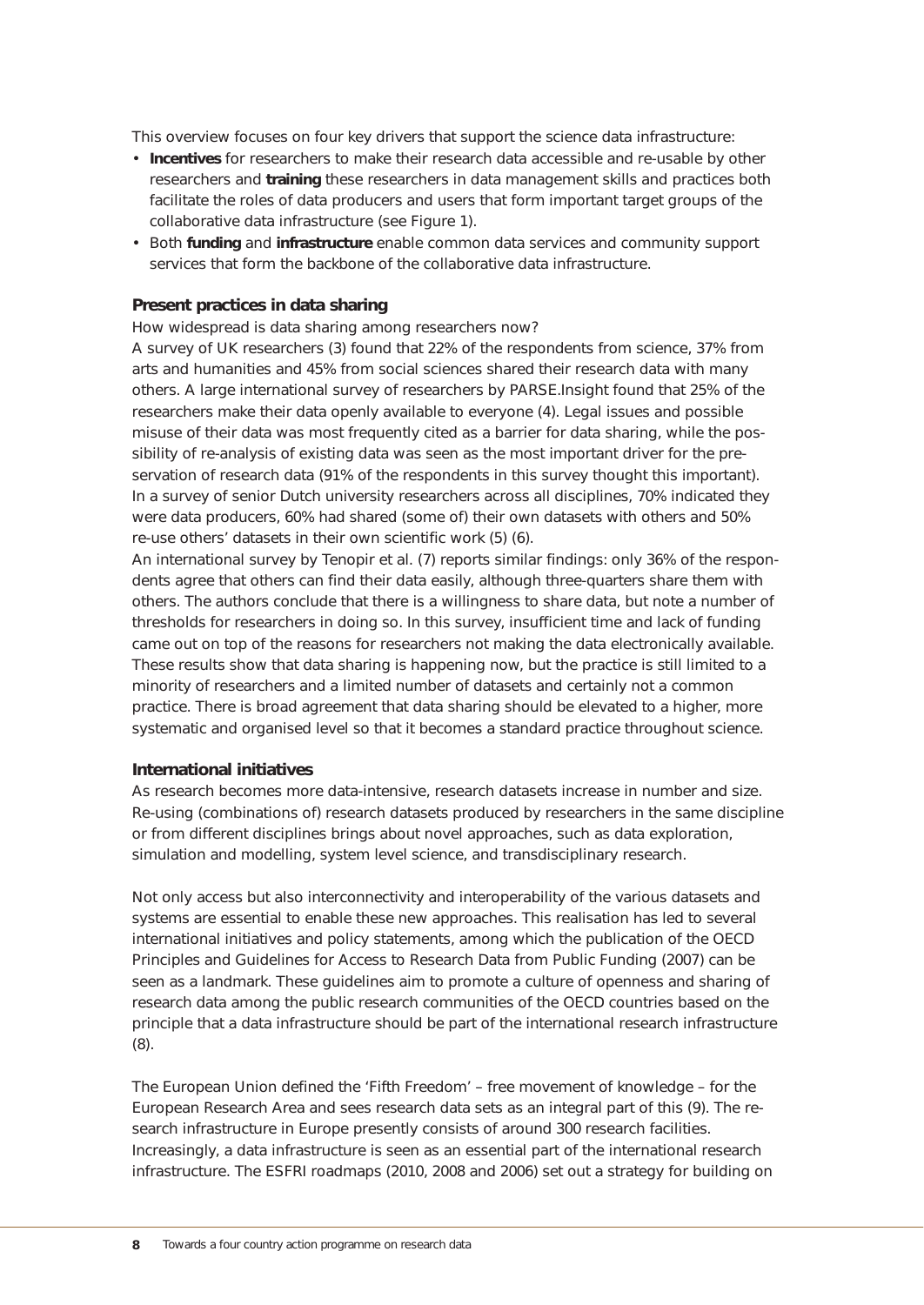the European research infrastructure and include data infrastructure elements {(10) (11) see also: (12) (13)}. The Alliance for Permanent Access has carried out projects (PARSE.Insight, ODE) to define the functional specifications. The European research funders, combined in EUROHORCS and the ESF, have also committed themselves to promote and ensure permanent access to research data generated with their funding (14).

Similar initiatives have been taken in the USA, such as the Blue Ribbon Task Force report on sustainable data infrastructure (15), the DataNet programme and the recently re-enforced policy on data management and dissemination by the National Science Foundation. In Australia the Australian National Data Service was set up. In the so-called Brussels Declaration of the International Association of Scientific, Technical and Medical Publishers, international journal publishers stated that research data are not included in the copyright of publishers and should be as openly available as possible (16).

In conclusion, a number of major international stakeholders are committed to developing (international elements of) a data infrastructure.

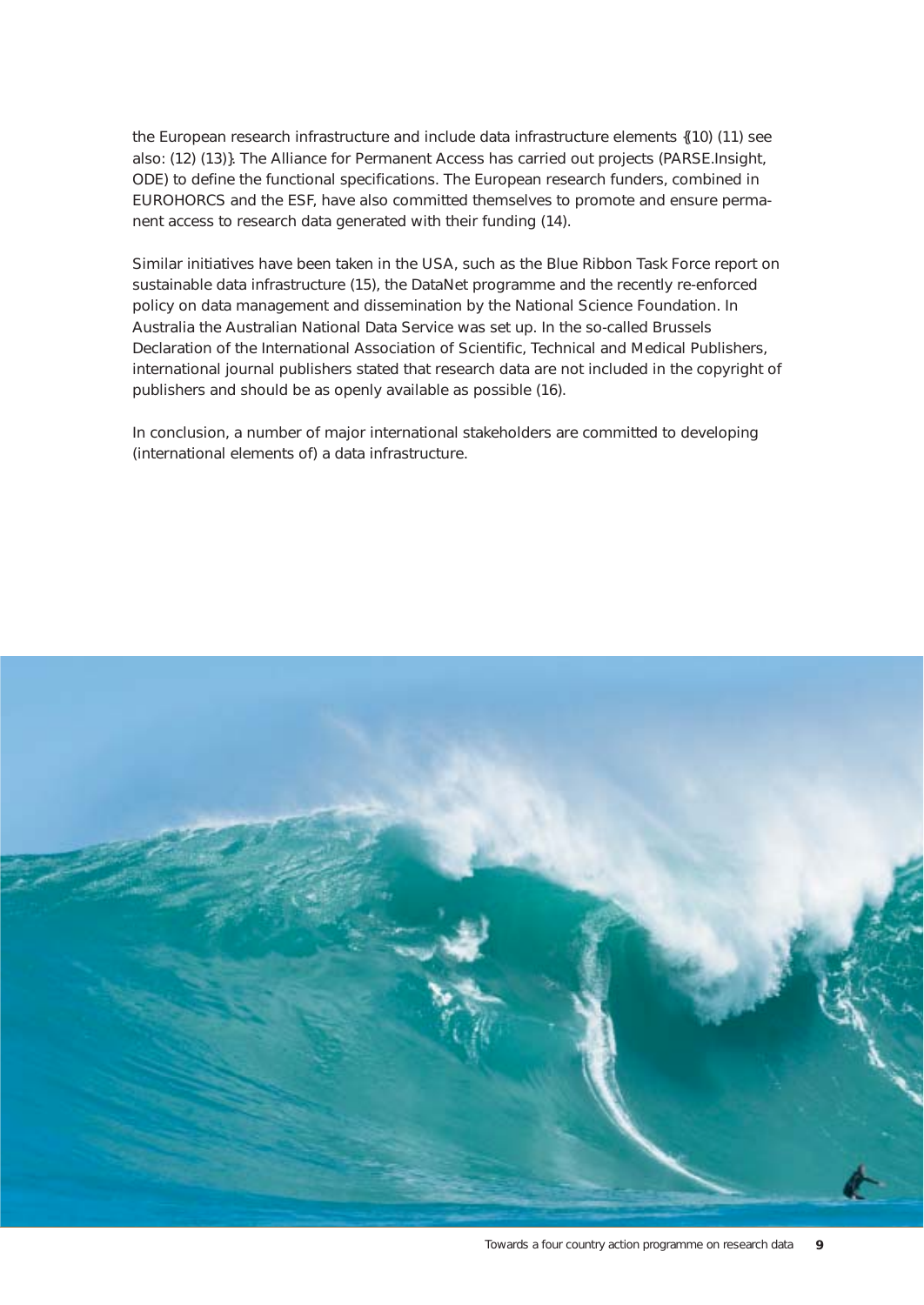# **3. INCENTIVES**

# **3.1 Introduction: four types of incentives and one major challenge**

For researchers in their role as data producers, the KE working group on primary research data identified four areas of incentives to share and publish their datasets: (a) re-use and recognition, (b) principles of science, reflected in rules and codes of conduct, (c) requirements by funding organisations and (d) journal data availability policies. This chapter explores each area of incentives in more detail and assesses the situation in the four KE countries.

However, it is important to note that there are also disincentives for researchers. Important disincentives lie in the area of risks of publishing data sets, such as possible abuse and ethical or legal issues. Knowledge Exchange has just published a study on the legal status of research data in the four partner countries<sup>1</sup>, identifying flaws and obstacles to the access to research data and singling out preconditions for making data openly available. Another area of disincentives for researchers consist of the extra efforts and costs needed to create documentation and metadata for the dataset {see also (4) and (7)}. These disincentives should be understood as qualifiers when devising incentives.

To make the balance of risks and rewards for the researcher tilt towards data publishing, it is important to make the rewards more attractive and compelling while possibly minimize the disincentives. This is the major challenge in this area: to make sharing datasets an accepted and integrated part of the academic culture.

# **3.2 Re-use and recognition**

In the current conventional system of recognition and reward, data do not have an adequate place. Recognition for researchers is still mainly based on publishing in high-quality journals and/or citation metrics of their articles. Published datasets should count in the academic record of the data producer as well. In general, metrics (based on citations, usage statistics etc.) can play a role here, but a distinction should be made between the requirements of funders – seeking impact for the projects or institutes they finance – and researchers, looking for recognition by their peers.

A novel method to achieve the latter was pioneered by the environmental scientists David Carlson and Hans Pfeiffenberger. They started a peer-reviewed journal for data publications, that is, articles describing research datasets. This gives data producers the opportunity to publish a peer-reviewed journal article on their datasets (alongside publishing the datasets themselves) and thus make it count in their academic record (see Box 1). So far, only a few scientific journals are dedicated to publishing data publications.<sup>2</sup>

<sup>1</sup> The legal study is available at: http://www.knowledge-exchange.info/Default.aspx?ID=461

<sup>2</sup> The other journals known to us are *Acta Crystallographica E*, *Ecological Archives*, *GigaScience* and *International Journal of Robotics Research*. However, there are initiatives to start up more publication channels for these data publications (or data papers); see press release of 2011/06/03 at datadryad.org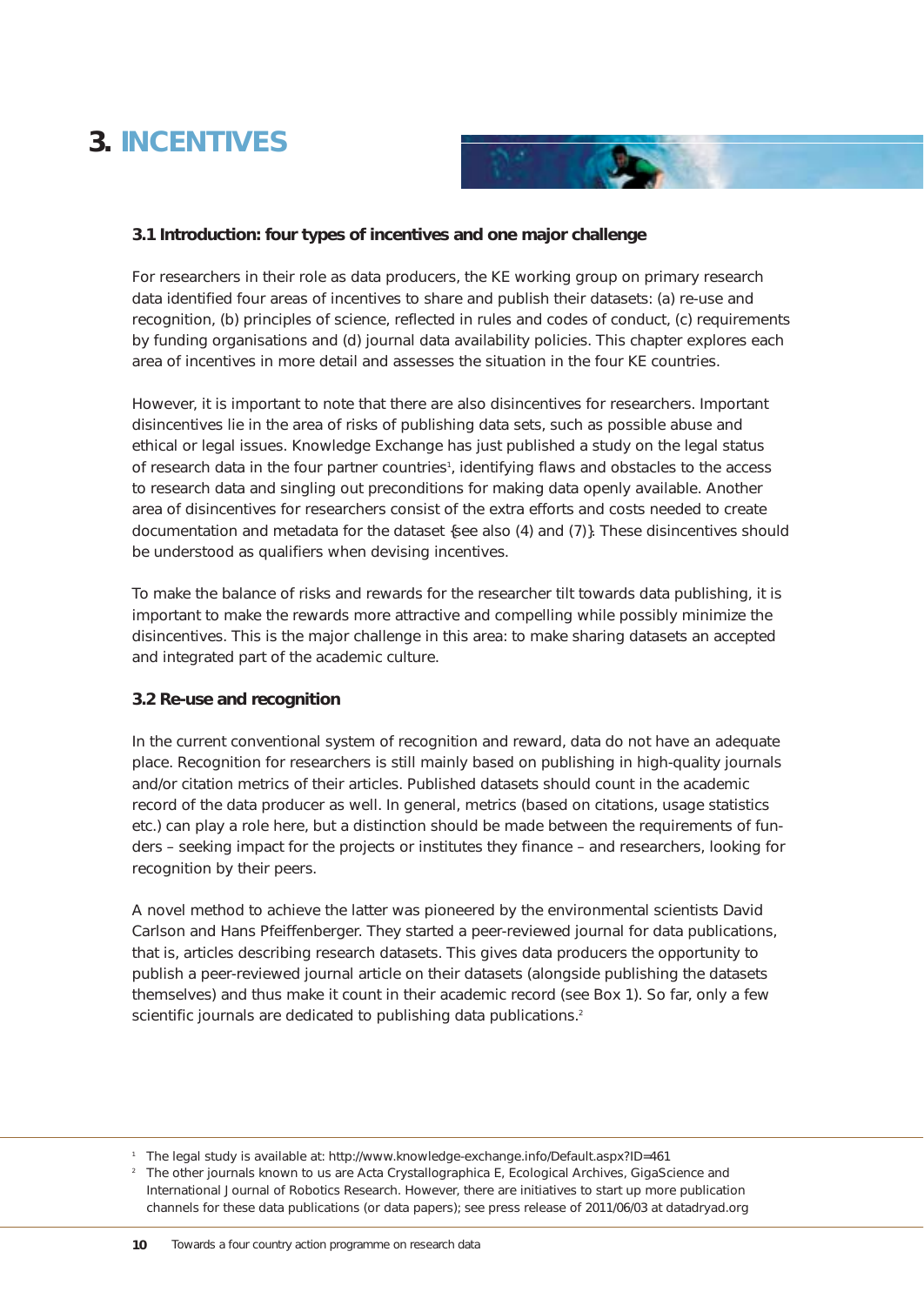#### **Box 1. Earth System Science Data**

The journal *Earth System Science Data* (ESSD) provides reliability to re-usable scientific data as well as an incentive for their creators to publish them in the first place. ESSD articles 'wrap' data with proof of qualityrelated assertions and provide an object target for – almost – classical peer review. The reviewers do not just scrutinize the article text but also (and even more so) the data themselves.

ESSD, www.earth-system-science-data.net, is an international, interdisciplinary journal for the publication of articles on original research data (sets), furthering the re-use of reference quality data of benefit to Earth System Sciences. The editors encourage submissions on original data or data collections, which are of sufficient quality and potential impact to contribute to these aims.

ESSD has an innovative two-stage publication process involving the scientific discussion forum Earth System Science Data Discussions (ESSDD). It is designed to foster scientific discussion and maximise the effectiveness and transparency of scientific quality assurance.

In the first stage, after a rapid access peer-review, articles are immediately published on the ESSDD website. They are then subject to interactive public discussion, during which the referees' comments, additional short comments by other members of the scientific community and the authors' replies are also published. In the second stage the final revised papers, if accepted, are published in ESSD. To ensure publication precedence for authors, and to provide a lasting record of scientific discussion, both ESSDD and ESSD are ISSN-registered, permanently archived and fully citable.

Pfeiffenberger, H. & Carlson, D., 2011: "Earth System Science Data" (ESSD) – a peer reviewed journal for publication of data. D-Lib Magazine 17 (1/2). doi: 10.1045/january2011-pfeiffenberger

#### Barth System Science Data **SNL**

Another method is to stimulate citing of published datasets in the journal literature. Citing (re-used) datasets is not yet incorporated in the habits of most researchers and – more importantly – not yet standardised. DataCite, an organisation started by TIB Hannover in Germany, and other persistent identifier solutions are addressing this latter problem by developing methods for citing datasets. The DataCite method, building on existing methods from publication citation and reference styles, has been rapidly embraced by data centres and data archives throughout the world enabling users to cite a dataset in a recognizable, standard manner.

The ODE report *Integration of Data and Publication* (17) explores several options for linking datasets and journal articles with an eye on best availability, retrievability, interpretability and usability of the datasets. A bidirectional link between journal articles and data sets in public archives came out as the best option, together with data publications. As a next step on the technology and service level, special software for analysis and visualisation tools on the publisher's website will give readers of online journal articles interactive access to (parts of) the underlying dataset residing in the data archive.

As the first steps in linking datasets and journal articles are made by the collaborative efforts of publishers and data archives, logically the next steps should include developing citation metrics for datasets based on DataCite or equivalent persistent identifier standards: an easyto-understand citation score that can be automatically generated by simple tools on the internet. A dataset impact factor, using among others the bibliometric indicators of articles that have cited the datasets, will almost certainly provide an enormous stimulus for data producers to publish their datasets. Already, there are indications that biomedical articles with publicly available data are cited more often than articles without the availability of underlying datasets (18). The academic record of the data producer will thus benefit twice: the journal article will be cited more, and there will be additional citation metrics for the published dataset.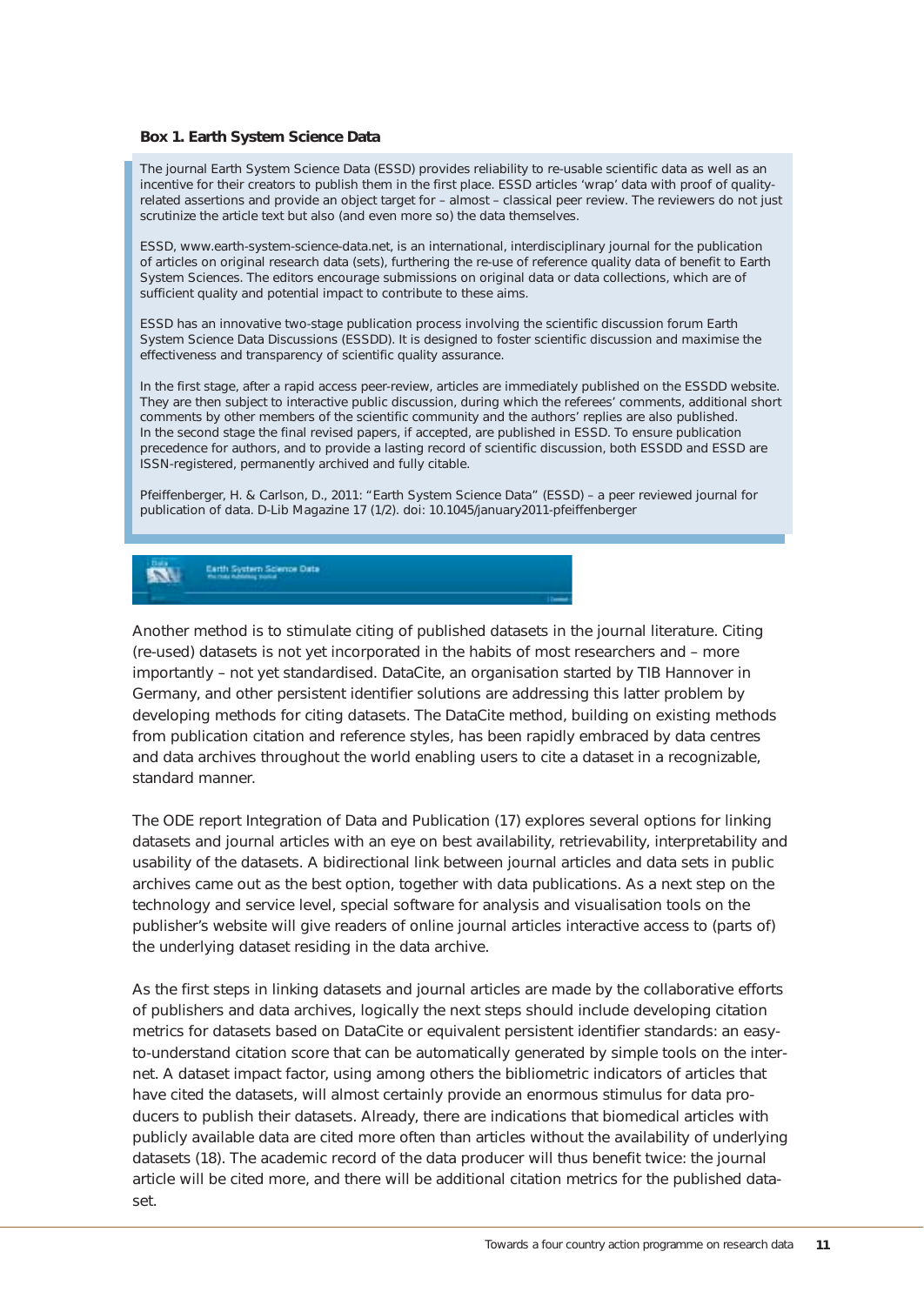Another important stimulant for data producers would be to include published datasets in the same manner as publications in research evaluation exercises. In short, published datasets should give the data producer recognition in a similar way as publications do now.

With regard to the situation in the KE countries, many initiatives in this essentially international domain were generated in Germany (ESSD, DataCite). With regard to possible next steps, it is important to strive for the inclusion of published datasets in research evaluation exercises and for initiating projects to develop citation metrics for datasets.

# **3.3 Rules and codes of conduct**

Another way to stimulate data sharing and publishing is to have important national and international scientific organisations issue codes of conduct on research data management, sharing and publishing. Such codes of conduct on datasharing are seen as important stimulants by researchers, especially from life sciences and social sciences (5) (6).

| Generic codes of conduct for sharing research data |                                                                                                                           |                                                  |                                                                     |  |  |
|----------------------------------------------------|---------------------------------------------------------------------------------------------------------------------------|--------------------------------------------------|---------------------------------------------------------------------|--|--|
| Denmark                                            | Germany                                                                                                                   | The Netherlands                                  | <b>UK</b>                                                           |  |  |
|                                                    | DFG: Recommendations<br>for the secure storage and<br>availability of digital<br>primary research data<br>$(2009)$ $(21)$ | VSNU: Code of Conduct<br>for science (2004) (34) | RCUK: Common<br>Principles on Data Policy<br>$(2011)$ $(19)$        |  |  |
|                                                    | Alliance of German<br>Science Organisations:<br>Principles for handling<br>research data (2010) (20)                      |                                                  | UK Research Integrity<br>Office Code of Practice<br>$(2009)$ $(35)$ |  |  |

**Table 1. Codes of Conduct issued in KE countries**

Table 1 gives an overview of the main recent activities in the KE countries. Recently, the joint Research Councils in the UK (RCUK) issued their *Common Principles on Data Policy* (19). These principles:

- affirm the Open Access principle for publicly funded research data
- prescribe proper policies and practices for data management and meta data
- emphasise the need of attributing the creator of the original dataset by the re-using researchers
- state that it is appropriate to use public funds to support the management and sharing of publicly funded research data.

Similar statements on these elements have been issued in Germany by the Alliance of German Science Organisations in 2010 (20), and by the KE partner DFG in 2009 (21). Codes of conduct issued previously include statements on the retention of research data for a number of years for purposes of validation, but lack the above-mentioned elements. More recent code of conduct-like statements on data sharing from national scientific organisations in Denmark and the Netherlands are unknown to us.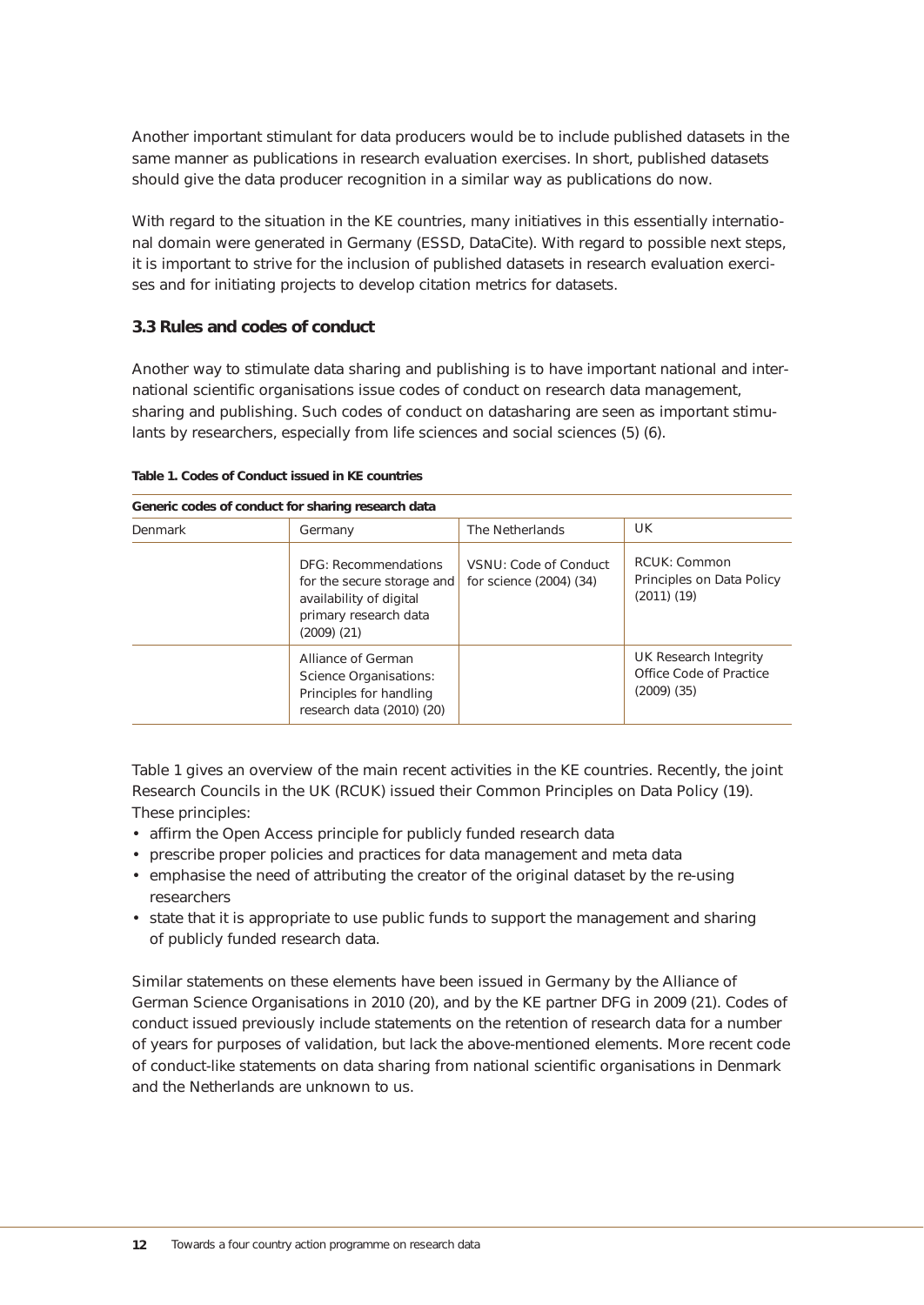# **3.4 Requirements by funding organisations**

The UK research funding organisations appear to be leaders in setting requirements on research data for research grants. All seven research councils and the Wellcome Trust stipulate requirements on data management. Key elements of the fundes' requirements include:

- **data plan**: a requirement to consider data creation, management or sharing in the grant application
- **access/sharing**: promotion of data sharing or re-use. Some research councils also require all research publications to include a statement on how the supporting data can be accessed
- **long-term curation**: stipulations on long-term maintenance and preservation of research outputs. What is meant by long-term preservation varies per research council: expected periods for preservation range from three to more than 10 years
- **monitoring**: whether compliance is monitored or action is taken, such as withholding funds. Two research councils can withhold final grant payments if data are not deposited
- **guidance**: to what extent does the research funding organisation provide guidance to its grant holders on research data management and sharing? It varies from best practice guides and toolkits to professional support from designated data centres
- **costs**: a willingness to meet data management and sharing costs: four research councils and the Wellcome Trust state that these costs can be included in the grant proposal.

In the UK there are also more specific mandates, defining requirements from the individual funders<sup>3</sup> and the beginning of explicit policies in universities $4$ .

<sup>3</sup> http://www.dcc.ac.uk/resources/policy-and-legal/funders-data-policies

<sup>4</sup> http://www.dcc.ac.uk/resources/policy-and-legal/institutional-data-policies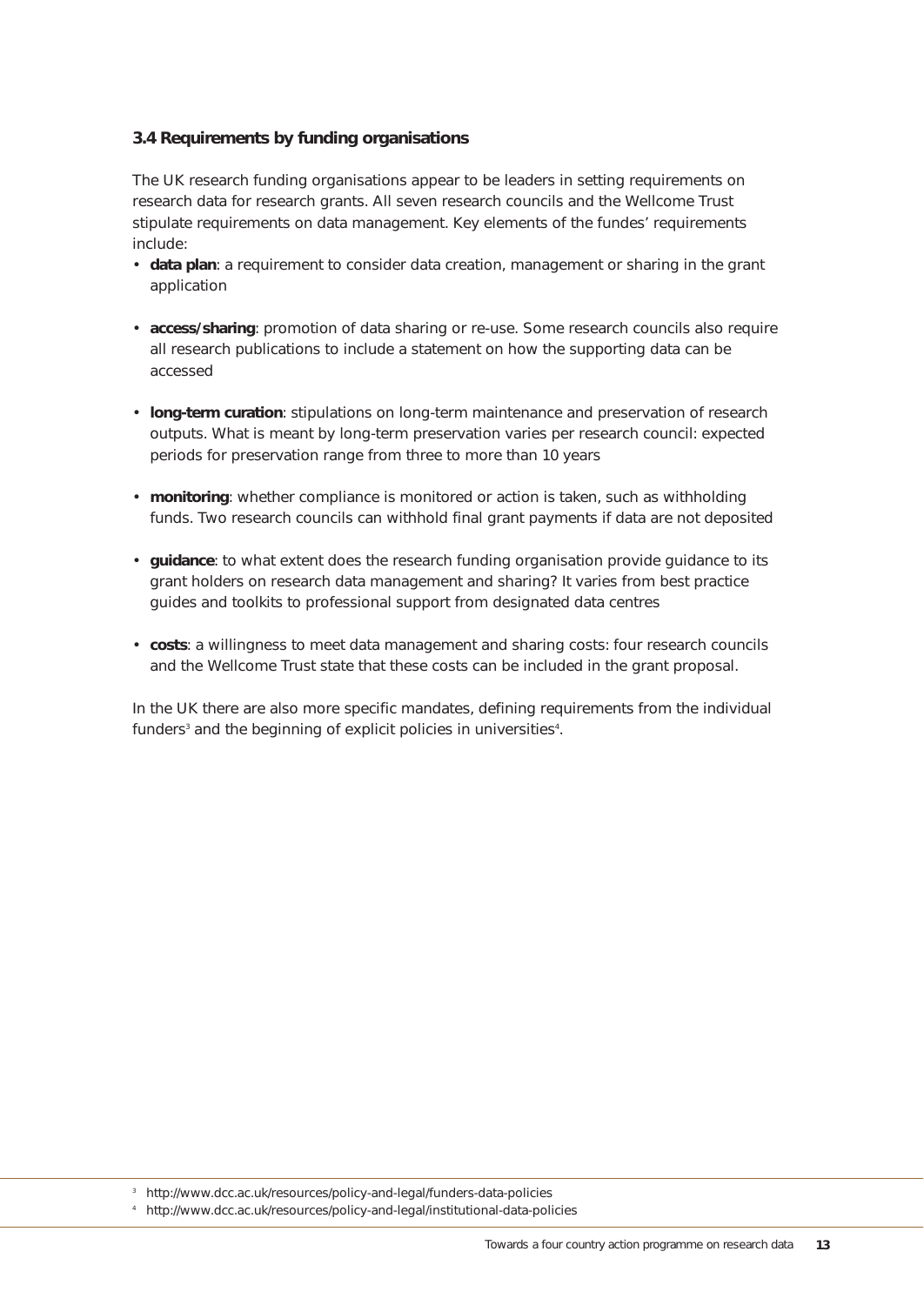| <b>Funding organisations</b><br>requirements | Data<br>plan                     | Access/<br>sharing       | Long-term<br>curation    | Monitoring               | Guidance                 | Costs                    |
|----------------------------------------------|----------------------------------|--------------------------|--------------------------|--------------------------|--------------------------|--------------------------|
| <b>UK</b>                                    |                                  |                          |                          |                          |                          |                          |
| <b>AHRC</b>                                  | $+$                              | $+$                      | $+/-$                    | $\overline{\phantom{0}}$ | $+$                      | $\overline{\phantom{a}}$ |
| <b>BBSRC</b>                                 | $\ddot{}$                        | $^{+}$                   | $+$                      | $+$                      | $+$                      | $^{+}$                   |
| <b>CRUK</b>                                  | $\ddot{}$                        | $+$                      | $+$                      | $\ddot{}$                | $\overline{\phantom{a}}$ | ٠                        |
| <b>EPSRC</b>                                 | $\ddot{}$                        | $\ddot{}$                | $^{+}$                   | $+$                      | $\overline{\phantom{a}}$ | $\ddot{}$                |
| <b>ESRC</b>                                  | $\ddot{}$                        | $+$                      | $^{+}$                   | $+$                      | $+$                      | $\ddot{}$                |
| <b>MRC</b>                                   | $\ddot{}$                        | $+$                      | $^{+}$                   | $\overline{a}$           | $+/-$                    | ٠                        |
| <b>NERC</b>                                  | $\begin{array}{c} + \end{array}$ | $+$                      | $^{+}$                   | $^{+}$                   | $+$                      | $\overline{\phantom{a}}$ |
| <b>STFC</b>                                  | $\overline{\phantom{a}}$         | $\ddot{}$                | $\tilde{\phantom{a}}$    | $\overline{\phantom{0}}$ | $+/-$                    | $\overline{\phantom{a}}$ |
| <b>Wellcome Trust</b>                        | $\ddot{}$                        | $^{+}$                   | $^{+}$                   | $+$                      | $+$                      | $\ddot{}$                |
| Germany                                      |                                  |                          |                          |                          |                          |                          |
| Deutsche Forschungs                          |                                  |                          |                          |                          |                          |                          |
| Gemeinschaft                                 | $^{(+)}$                         | $^{(+)}$                 | $^{(+)}$                 |                          |                          | $(+)$                    |
| <b>Denmark</b>                               |                                  |                          |                          |                          |                          |                          |
| Council for Independent                      |                                  |                          |                          |                          |                          |                          |
| Research                                     | $\overline{\phantom{a}}$         | $\overline{\phantom{a}}$ | $\overline{\phantom{a}}$ |                          | $\overline{\phantom{a}}$ | $\overline{\phantom{a}}$ |
| Council for Strategic                        |                                  |                          |                          |                          |                          |                          |
| Research                                     | $\overline{\phantom{a}}$         | $\sim$                   | $\overline{\phantom{a}}$ | ٠                        |                          | $\overline{\phantom{a}}$ |
| <b>The Netherlands</b>                       |                                  |                          |                          |                          |                          |                          |
| NWO: arts and                                |                                  |                          |                          |                          |                          |                          |
| humanities social                            |                                  |                          |                          |                          |                          |                          |
| sciences                                     | $\! + \!\!\!\!$                  | $^{+}$                   | $^{+}$                   | $^{+}$                   | $^{+}$                   | $^{+}$                   |
| NWO: other scientific                        |                                  |                          |                          |                          |                          |                          |
| disciplines                                  | $\overline{\phantom{a}}$         | $\sim$                   | $\overline{a}$           | ٠                        | $\blacksquare$           | $\overline{\phantom{a}}$ |
| <b>STW</b>                                   | $\overline{\phantom{a}}$         | $\overline{\phantom{a}}$ | $\overline{\phantom{a}}$ | ÷,                       | $\overline{\phantom{a}}$ | $\overline{\phantom{a}}$ |
| Senter Novem                                 | $\overline{\phantom{a}}$         | ٠                        |                          |                          |                          |                          |

Table 2. Research funding requirements in the KE countries<sup>5</sup>

In the Netherlands the main scientific funding organisation NWO claims co-ownership of the research data of projects they fund and as such the right to have a say in making the data available after the projects. Other funders in the Netherlands have no explicit requirements on data sharing and research data management<sup>6</sup>.

In 2010, the German DFG added an item to its guidelines requesting grant applicants to state what they plan to do with the research data during and after the proposed research project. This 'light-touch' requirement asks grant applicants to address the issues of data management, access and sharing and long-term curation in their proposals, but has no mandatory components. The requirement is supposed to raise awareness on data sharing and data management amongst applicants. Additionally, the statements made by the proponents are part of the review process. Scientific reviewers will reflect on the willingness to share data and to use potentially existing data repositories or may stimulate the development of such infrastructures where necessary (see Chapter 6).

The funding organisations in Denmark have no requirements on datasharing or research management for research grants to date.

Although UK research funding bodies pay far more attention to research data management and datasharing, one might question the extent to which these requirements are complied with in practice. A better understanding of the findings of monitoring activity is needed. At

<sup>5</sup> Data for the UK research funders are based on the overview at the DCC website http://www.dcc.ac.uk/ resources/policy-and-legal/overview-funders-data-policies

<sup>&</sup>lt;sup>6</sup> DANS (Data Archiving and Network Services), the Dutch data centre for social sciences and humanities, also has agreements with ministries and government bodies on storing data resulting from policy-oriented research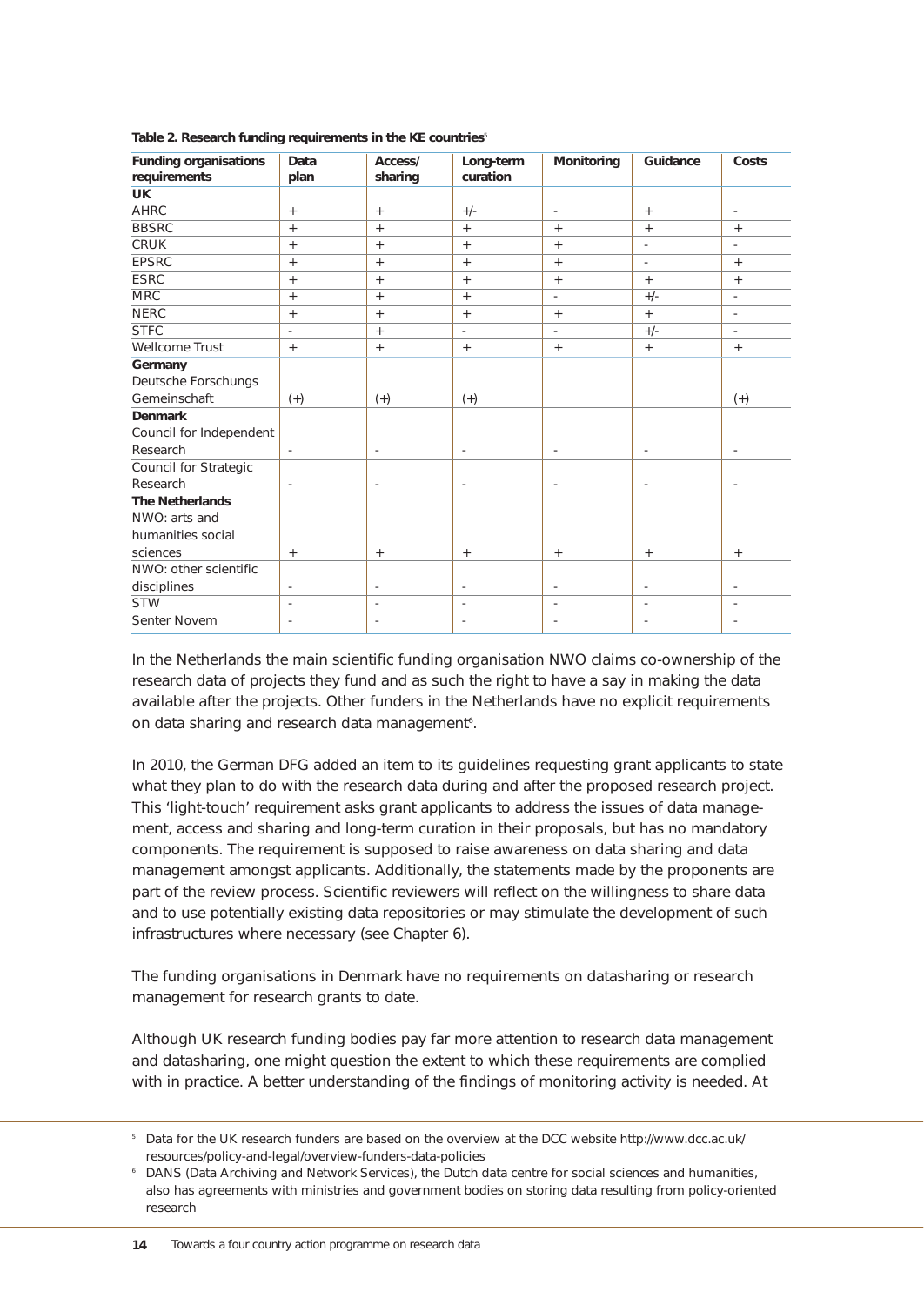the same time, it is important to ensure the attention to research data management planning does not become an ineffective box-ticking exercise consuming the time of researchers, research assessment panels, host institutions and research council review panels to little overall benefit. The real challenge here lies in achieving a greater level of compliance with both the letter and the spirit of data management and datasharing policies.

For the other KE countries, the first step would be to encourage the research funding organisations to implement and/or strengthen the requirements on data for grant holders along the above-mentioned lines. An important challenge will be to create a greater engagement with these issues, and the development of policies and supporting mechanisms, on the part of research institutions, universities and other stakeholders.

# **3.5 Data availability policies of journals**

Most peer-reviewed journals in science, technology and medicine have files where authors can add supplementary data related to the article, such as data sets, multimedia files, large tables, animations, and protocols. In a longitudinal study of 28 high impact medical journals, the percentage of articles that contained supplementary material (online only) increased from 7% in 2003 to 25% in 2009 (22). Most supplementary material consisted of tables, figures and videos. The trend is towards 'enhanced' publications, where journal articles are supplemented with various types of data.

Data sets underlying journal articles are called replication datasets because they can be a subset of a larger dataset that could be used for more than one publication. Editorial boards of scientific journals are increasingly pressing authors to offer access to the underlying (replication) data sets in combination with the journal article. Such data availability policies have prompted the UK Data Archive (UKDA) to offer a special service. The UKDA store enables researchers to deposit their (replication) dataset themselves, thereby bypassing the ingesting procedures of the data archive itself (23).

Although most journals (over 90% according to the PARSE.Insight survey) offer the possibility to deposit supplementary materials with the journal article, there are often limitations to the size and format of the files (thus hampering re-usability) and long-term preservation is not guaranteed in many cases. Data are usually not curated in a professional way.

A number of journals have mandated their data availability policy. Leading journals, such as *PLoS One* and *Science* have these policies in place. As the landscape of public data archives is patchy (see Chapter 5), several scientific areas lack an appropriate public data archive or repository. To fill the gap, a consortium of journals in bioscience has implemented a collaborative data repository, Dryad (www.datadryad.org). A joint declaration in the *American Naturalist*, *Evolution*, *Journal of Evolutionary Biology*, *Molecular Ecology*, *Heredity* and other key journals in evolution and ecology implemented the following mandatory data availability policy<sup>7</sup>:

"This journal requires as a condition for publication that data supporting the results in the paper should be archived in an appropriate public archive."

The statement continues by naming data repositories for specific data types (e.g. Genbank) and the Dryad generic repository for all other data.

<sup>7</sup> http://www.datadryad.org/jdap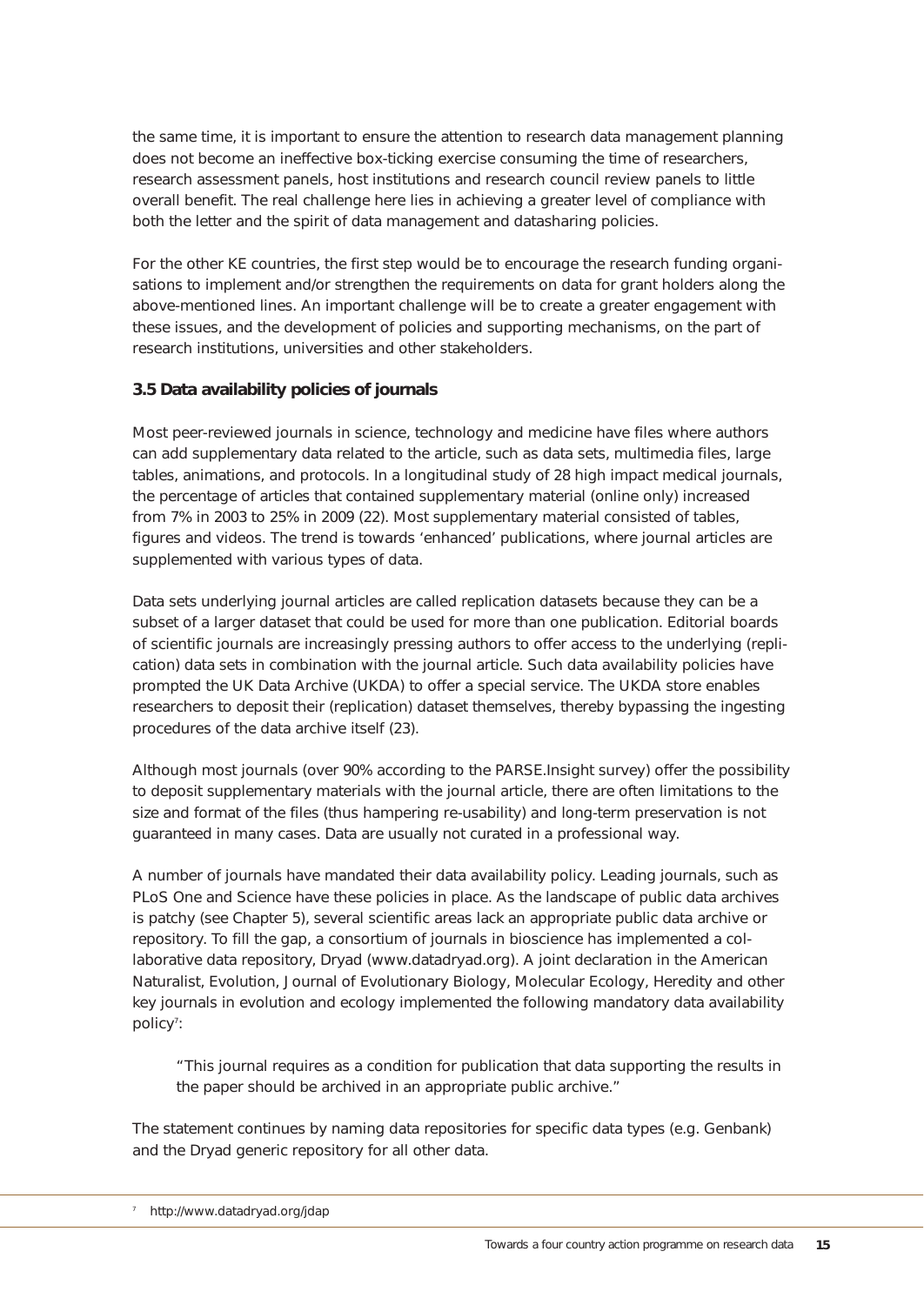Furthering data availability policies among journals is mainly in the domain of editorial boards and publishers. However, the KE partners can assert their influence here. Recently, JISC funded the Dryad-UK project that is expanding the Dryad initiatives into new research areas (primarily infectious diseases), establishing new partnerships with journals (including BMJ, BMC and PLoS titles<sup>8</sup>) and developing a robust business model for this data repository. Next to furthering open access to research articles a second line of funder action could be to stimulate a data availability policy for all journals, both OA and subscription based.



<sup>8</sup> http://blog.datadryad.org/2011/06/27/bmj-open-a-new-partner-and-an-expanded-scope/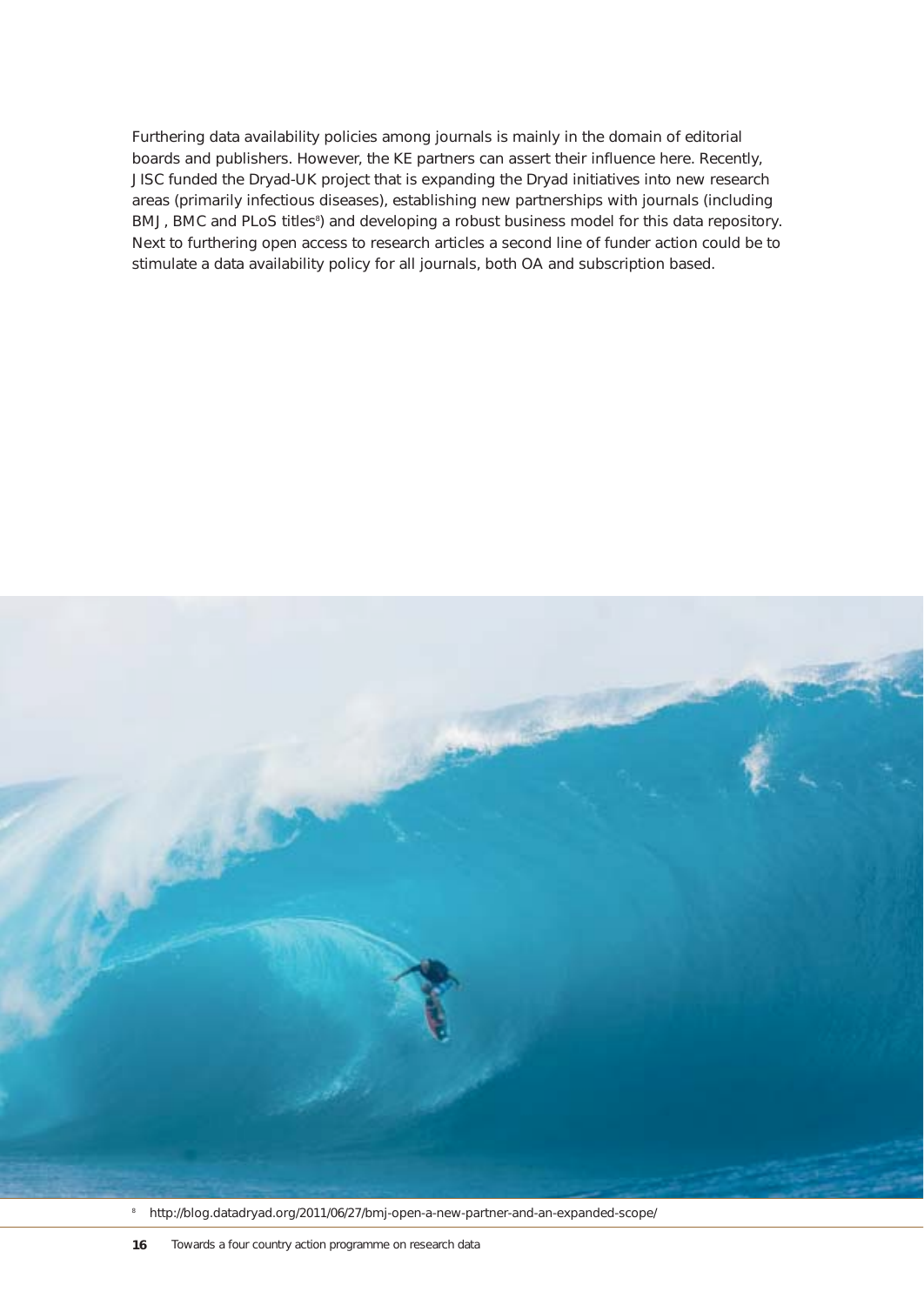# **4. TRAINING**



In this fast developing data-intensive world in scientific and scholarly research, what kind of skills are needed for creating, handling, manipulating, analysing and storing for re-use of large amounts of data by others? In a landmark study (24), Swan and Brown made an inventory of the skills and needs of data scientists, data managers and data librarians now and in the future. Their report observes that some researchers in data-intensive research areas have acquired considerable skills in handling and managing data themselves or have a colleague who has these skills, but in other areas researchers turn to the institutional IT services or library for assistance and advice. The report also observes that data scientists usually ended up in their roles accidentally as formal education hardly exists.

The report distinguishes several specialist roles: **data scientists** working as part of a team of researchers or in close collaboration with them, who are responsible for computing facilities, storage and access, and **data librarians** from the library community who are specialised in the curation, preservation and archiving of data.

The main recommendations of the Swan and Brown study are:

- develop data skills and data science in the research domains by postgraduate training courses on the fundamentals of data management for researchers and develop career options for data scientists
- develop data skills in libraries of research institutes by training
- develop curricula for data librarians.

The report observes the difference between 'big science' and 'small science'. Big science – large research facilities with data centres – employs data scientists but has no system in place for professionalisation, career structures and recognition. In small science – smaller research programmes and projects that are run most often at universities – the responsibility for data management is in the realm of the institutes. There, gaps in the handling of research data exist in terms of skills and specialised personnel. Libraries are trying to fill some of these gaps by creating new positions for data librarians.

# **4.2 Data skills in research domains**

Based on the Swan and Brown study, several projects have been initiated in the UK. The Digital Curation Centre runs training programmes (DCC 101 and Tools of the Trade) that directly target researchers and a 'train the trainer' programme on these subjects. Summarising findings from a 'Research Data Management Forum' organised by the DCC, an article by Pryor and Donnelly made the case that 'data skills should be made a core academic competency' and that 'data handling [should be] embedded in the curriculum' (25). In response to this, JISC funded a set of five projects to embed research data management training in postgraduate academic curricula. The aim of these projects is to create discipline-focused postgraduate training units, which can be re-used by other institutions in order to stimulate curriculum. Most projects are complete or are about to complete at the time of writing<sup>o</sup>.

<sup>9</sup> http://www.jisc.ac.uk/whatwedo/programmes/mrd/rdmtrain.aspx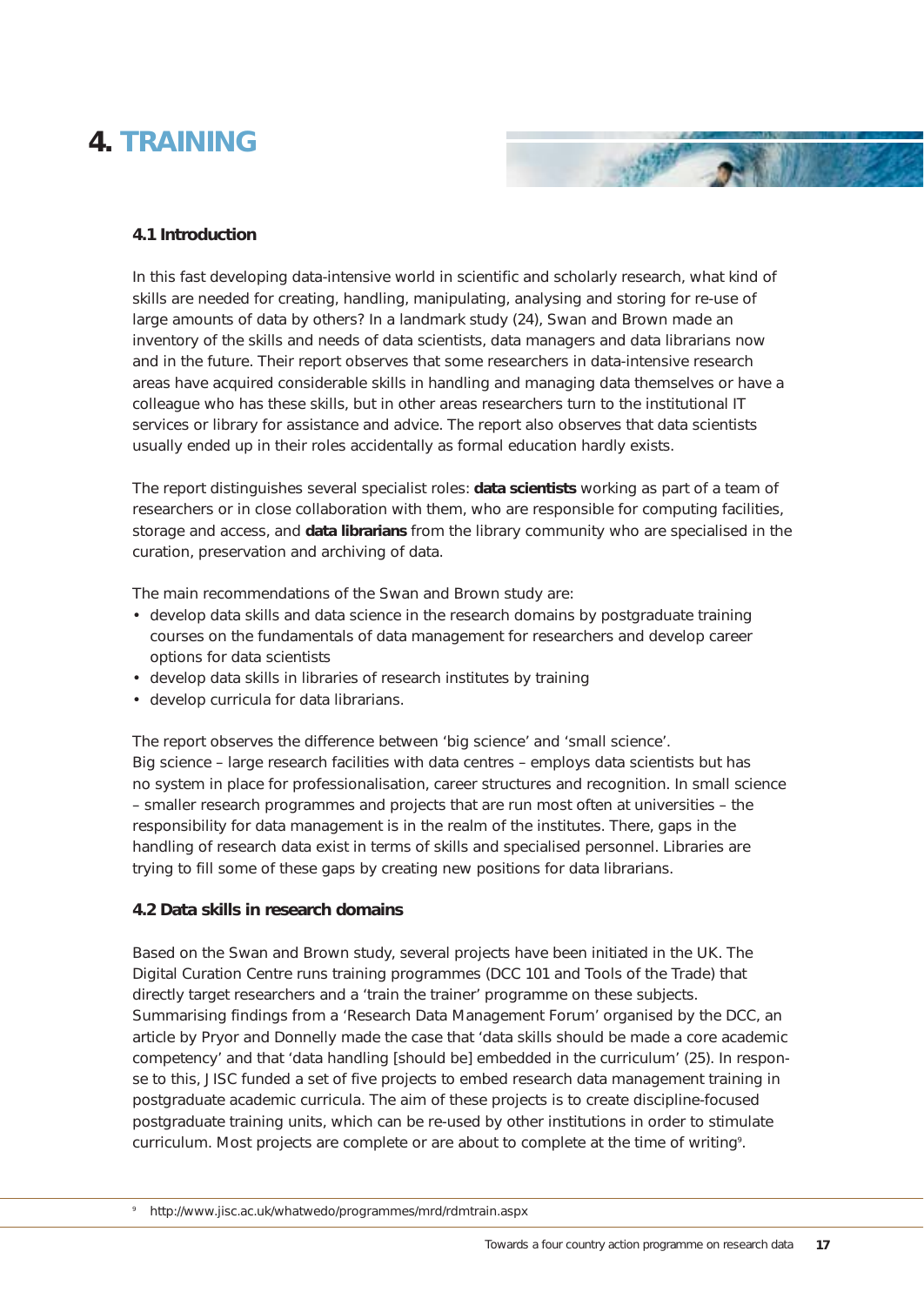Another approach in the UK is formed by the Researcher Development Framework, developed by Vitae<sup>10</sup>. This framework describes competences needed by researchers over their whole career, including knowledge and competences in the area of data management. The Research Information Network's Working Group on Information Handling is developing practical guidance for this through the Data Management Skills and Support Initiative (DaMSSI<sup>11</sup>) which is jointly funded by JISC.

In the Netherlands, DANS (Data Archiving and Network Services) annually provides 15 to 25 workshops, training courses and guest lectures for data managers of archaeological institutes, for researchers of the institutes of the Royal Netherlands Academy of Arts and Sciences (KNAW) and for master's students in humanities and social sciences at various Dutch universities. The other KE countries appear to have fewer activities in this area. In Denmark, DEFF is starting a project aimed at mapping the institutions' data policies and ultimately raising awareness among researchers and other stakeholders. Germany has no systematic nationwide research data management training activities targeting researchers.

# **4.3 Data librarians**

Many research libraries are strategically repositioning themselves within their institute and seek a role in supporting research by setting up repositories for open access publications (24) and creating discovery services for datasets<sup>12</sup>. Along the same lines, libraries are taking responsibility for facilitating research dataset publishing and archiving (see also Chapter 7). As for skills and competences, the relatively new position of the data librarian has been proposed and in some cases has already been created.

In the US data librarian positions and data libraries were established some time ago. American library units acquire datasets from third parties (often governmental agencies or commercial parties) and make them accessible for their academic communities, thus creating a library of datasets. In the UK, an example of such a data library can be found at the University of Edinburgh. Most data libraries are now also supporting researchers with their research datasets by offering services such as a data repository (23).

Generally, the role of data librarians in the new setting of supporting researchers in data publishing and datasharing has yet to be developed. University libraries in the Netherlands are in the process of adding this role to the official job description of information specialist. SURFfoundation has set up a discussion forum on research data that includes data scientists and members from the library community to raise awareness (*Onderzoeksdata Forum*).

Formal training programmes or curricula for librarians to acquire the appropriate skills and competences for this new position appear to be both scarce and scattered. However, there are a few examples: in Germany, the universities for applied sciences ("Fachhochschulen") in Potsdam and in Cologne have developed Bachelor and Master Programmes in "Library and Information Sciences" that include research data management. This seems to reflect the general rising awareness of the future importance of data librarianship.

<sup>10</sup> http://www.vitae.ac.uk/rdf

<sup>11</sup> http://www.dcc.ac.uk/training/data-management-courses-and-training/skills-frameworks <sup>12</sup> British Library: http://www.bl.uk/reshelp/experthelp/science/sciencetechnologymedicinecollections/ researchdatasets/datasets.html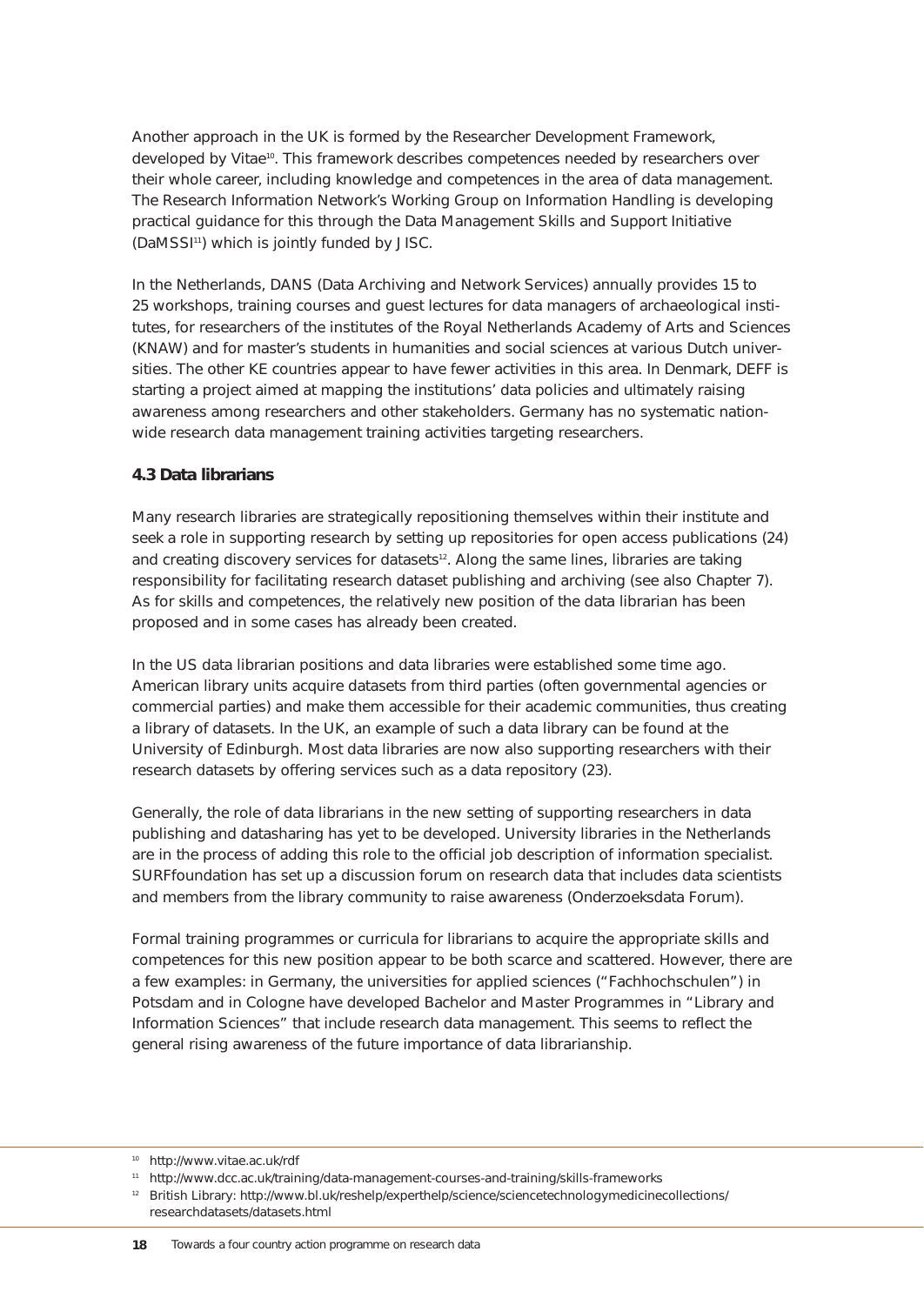# **4.4 Challenges**

The longer-term challenge is to make best practices in research data management skills a core and fundamental component of all disciplines provided to researchers in their undergraduate and postgraduate training. The Research Development Framework in the UK could provide a vehicle to realise this<sup>13</sup>. However, it seems clear that far more effort is needed to bring about this change in the relevant curricula of universities (see Box 2). It also seems that specialised curricula to educate future data scientists are needed. However, it is not yet clear what kind of career opportunities will arise for data scientists.

In the short term, the main challenges are to set up learning frameworks that offer progressive training options for professional development over the course of a career. This would enable researchers to develop themselves.

As for training data librarians, there are issues to be solved in the curricula for librarians and information professionals. Is it feasible to train information science students in the more (discipline-specific) technical aspects of data management and curation? There are also a number of issues regarding boundaries and workflow: what is the overlap in skills between researchers trained in the basics of data management and specialised data scientists and data librarians? What would a seamless workflow look like from data creation to data management to longer-term curation and re-use, including the three roles? Finally, to what extent can training be generic versus discipline-specific?

### **Box 2. The Data Train project**

To help build data management capacity among its postgraduate students and early career researchers, the University of Cambridge is working with the Archaeological Data Service (ADS) to develop discipline-specific data management modules for both archaeology and social anthropology. These departments are closely associated with students across the departments attending the same introductory courses. Both departments currently run courses in related topics such as computing and research methods but data management is currently not well covered.

In close collaboration with staff and students from the participating departments, the University Library, and the ADS, modules on data management planning, data creation, selection, long term preservation, access management, use and reuse and rights issues are being adapted to fit alongside existing course modules on research methods. The new course modules will be piloted as part of the departments' research methods training in spring 2011 and will be continued within the departments beyond the life of the project in collaboration with staff from DSpace@Cambridge.

In order to ensure that training resources are aligned with relevant standards, staff from the ADS are involved in the project to provide guidance and support, feedback has been sought from the UKDA on the Social Anthropology modules. The ADS will also serve as a dissemination point for the training resources to help them reach the wider archaeological community.

http://www.lib.cam.ac.uk/preservation/datatrain/



**DataTrain** 

Saint The Library vers pages Cartestus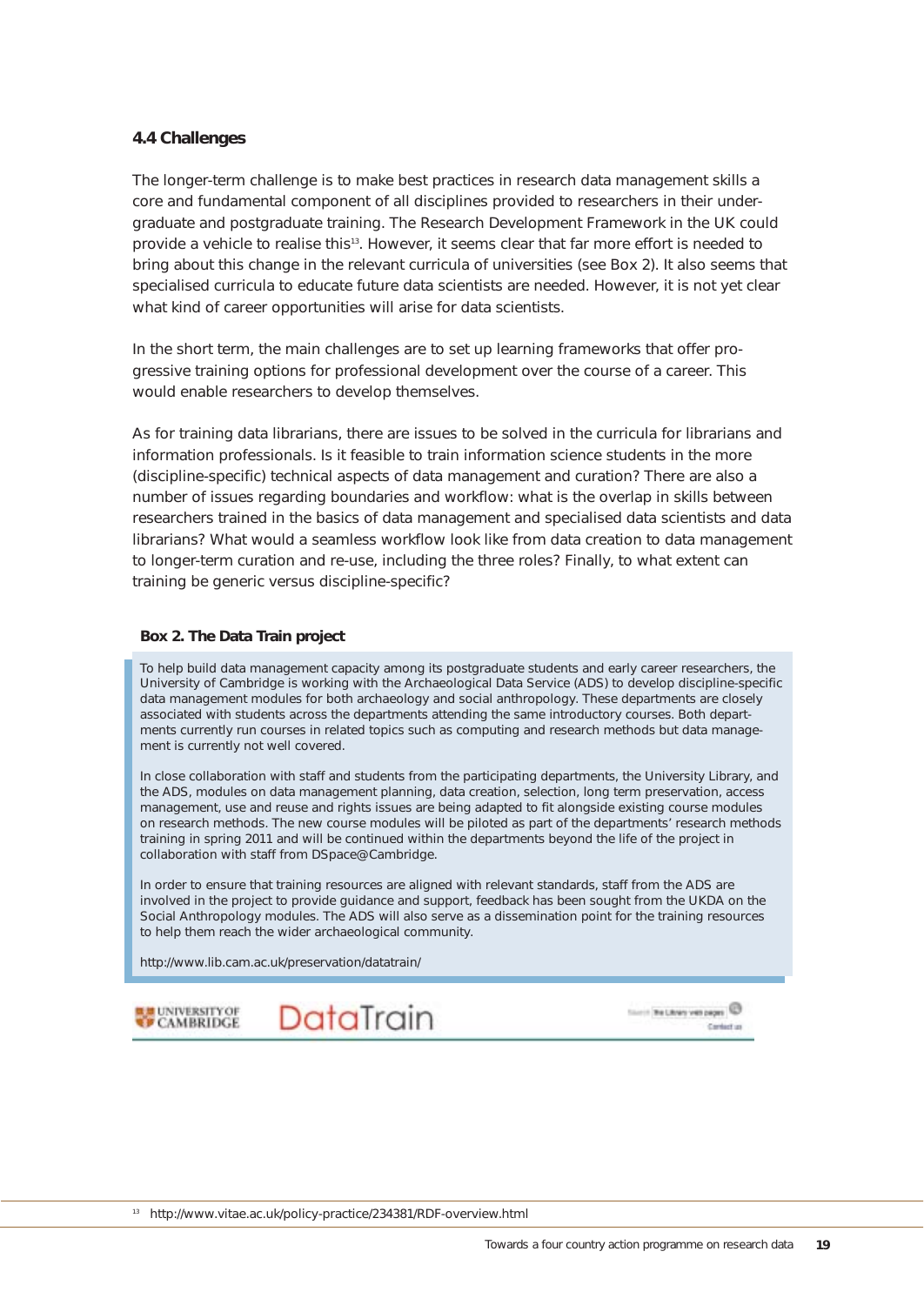# **5. DATA INFRASTRUCTURE**



# **5.1 Introduction**

"Data can be equated with money that has value only if it is used and circulated. As the different currencies can be stored in the globally interrelated bank infrastructures, we need persistent, highly available and compatible data infrastructures where data from various disciplines can be stored and fetched from." PARADE - Partnership for Accessing Data in Europe<sup>14</sup>.

Infrastructure is a broad notion. It may have technical, legal, organisational and sometimes cultural or political connotations. For an action programme choices have to be made in relation to available resources and the mission of the actor. Given the nature of Knowledge Exchange as a co-operative effort of four national catalyst organisations, a focus on interoperability seems most appropriate, especially as there is still a world to be won in this respect.

### **5.2 Heuristic view of the landscape**

In big science, data sets generated by large research facilities are often stored in their own data centres. An example is LOFAR, a radio telescope generating large datasets. Researchers can submit a request for an observation. When granted, the researcher has privileged access to the observation data for a period. Then the datasets can be re-used by other researchers as well under the sole condition of mandatory acknowledgement of LOFAR.

In small science, datasets are often stored by the individual researcher or research group during the research project. After the research project is completed, the data can be stored for some time in a similar manner – no transfer takes place. The dataset or part of the dataset can be a replication dataset linked to a journal article. In these cases, the dataset is mostly transferred to a repository or a data archive by the institute or by the journal publisher.

The resulting infrastructure is diverse, fragmented, in flux and organised differently across various disciplines in different countries. Figure 2, presented in a study by SURFfoundation gives an impression of the diversity related to origin and storage of datasets (23). Later stages of the data lifecycle reflect this diversity when it comes to aggregation services and data discovery services. Further, sometimes re-use is enabled by legal frameworks and codes of conduct. For the underlying infrastructure the application of standards, both technical and semantic (e.g. ontologies), is critical. Even the notion of quality is affected by the provenance and purpose of the data.

By working towards interoperability all these issues will pop up automatically and are to be 'solved' i.e. to be dealt with in a practical, non-academic way. There is less use in tackling them in isolation.

<sup>14</sup> http://www.csc.fi/english/pages/parade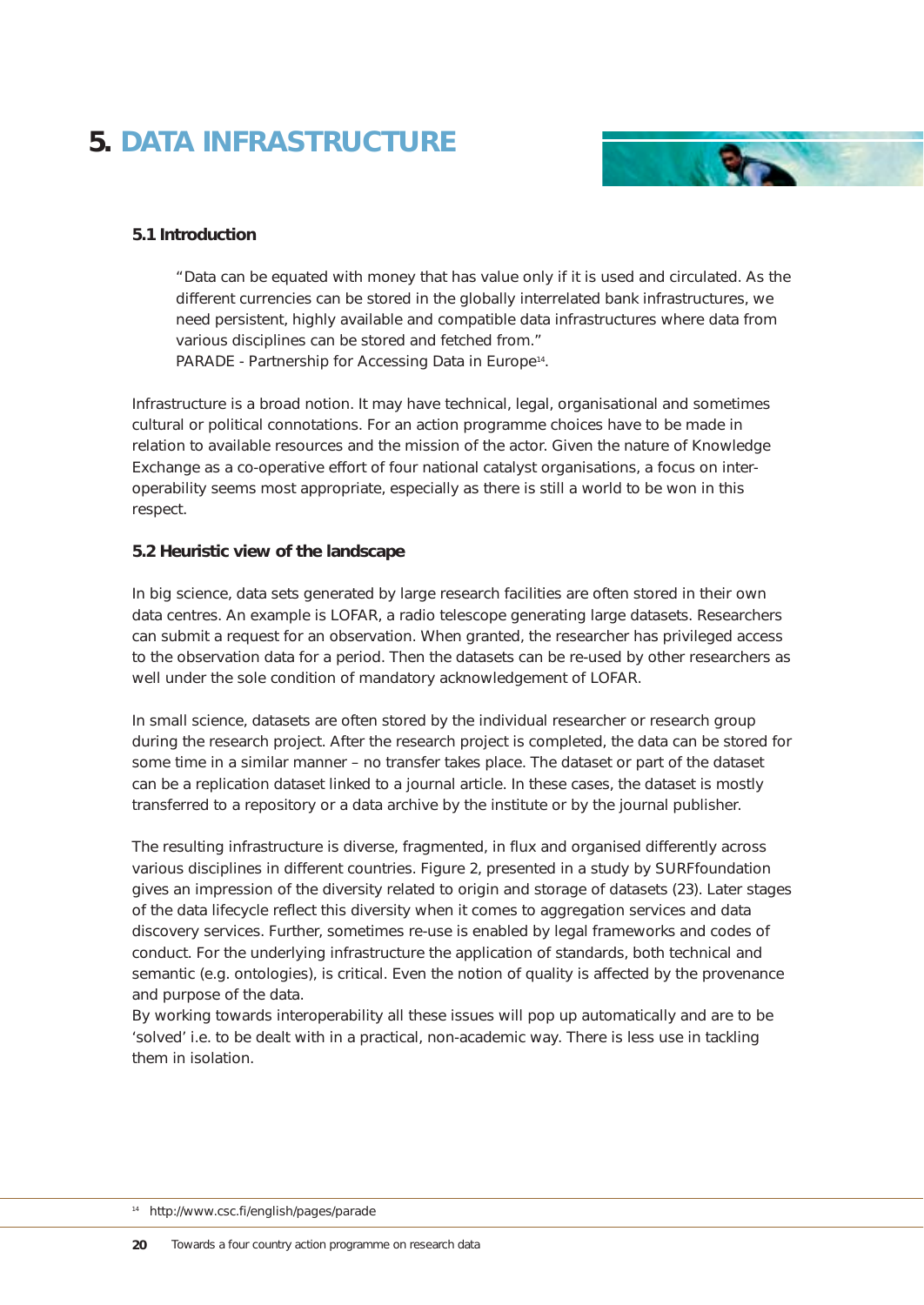| During the research project                                                          |                                      | After the research project                                                                                                   |                             |
|--------------------------------------------------------------------------------------|--------------------------------------|------------------------------------------------------------------------------------------------------------------------------|-----------------------------|
| Datasets by individual researchers                                                   | In case<br>of repository<br>transfer | Storage by research group or<br>institutional repository for limited period                                                  | Primary goal:<br>validation |
| or small research groups                                                             | transfer<br>transfer                 | Replication dataset linked to journal<br>article: sometimes stored by<br>publisher, sometimes in institutional<br>repository | Primary goal:<br>validation |
| Datasets by larger research groups/or by<br>a cooperation of several research groups |                                      | In data archive or repository                                                                                                | Primary goal:<br>re-use     |
|                                                                                      | transfer                             | Published as datapublication                                                                                                 | Primary goal:<br>re-use     |
| Datasets by research facilities,<br>often with their own data centre                 |                                      | Most often stored in data centre                                                                                             | Primary goal:<br>re-use     |
| Datasets by governmental research institutes,<br>often with their own data centre    |                                      | Most often stored in data centre                                                                                             | Primary goal:<br>re-use     |

**Figure 2. Origin and storage of research data sets; from: SURFfoundation** <sup>15</sup>

Nevertheless, two different levels can be roughly distinguished:

- 1. **Institutional data infrastructure**: Development of data management procedures and processes in research institutes is very much in flux. On the one hand there are virtual research environments – a sort of collaborative 'electronic workbenches' – that enable researchers to work together and create, collect and process research data. On the other hand, there are institutional data repositories, where the datasets resulting from research projects can be stored and shared with other researchers. Because both parts of the institutional data infrastructure are in their infancy, and more often absent or very scattered than omnipresent, there is a wide variety of approaches to these issues among the various institutions.
- 2. **Disciplinary or (inter)national infrastructure**. The ecology of data centres and data archives organised along disciplinary, national and international lines is diverse.

Disciplinary data centres are developed by scientific communities according to their own needs. Examples are the world data centres in the geo and environmental sciences (see Box 3), genome databases, crystallography databases, and the International Virtual Observatory Alliance in astronomy.

With regard to internationally organised data centres, the European Union is building on an international research infrastructure for the European Research Area (10), which increasingly includes units focused on research data. Related to this effort, the MERIL project will make an inventory of the European research landscape including research data

<sup>15</sup> Like the Riding the Wave report, this paper focuses on data created in academic research. Commercial data and data from governmental agencies are not included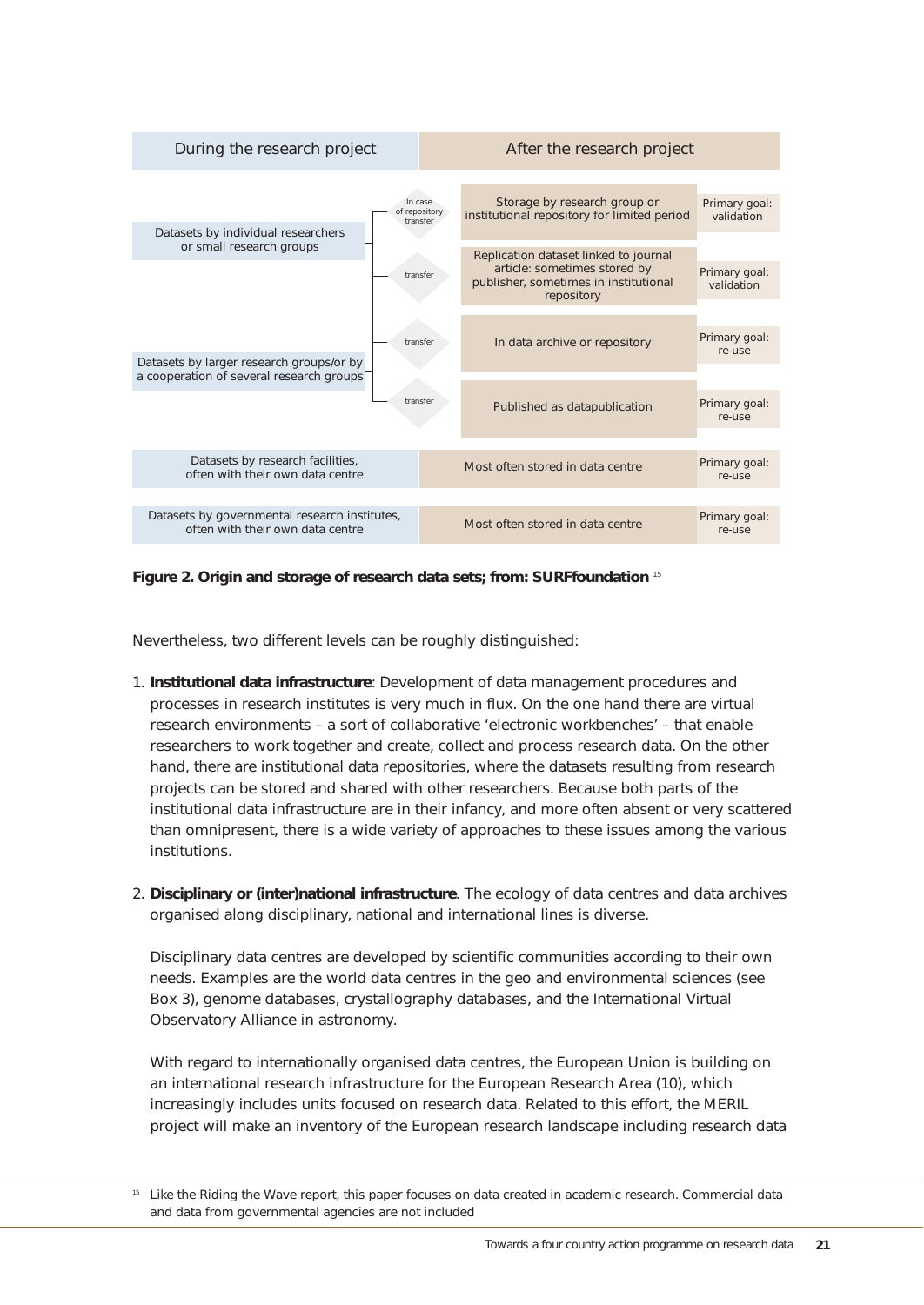infrastructure elements. This project will lead to a portal that will probably be publicly available in 2012. In this context the European legal framework for developing European research infrastructure consortia (ERIC)<sup>16</sup> and the Vision for Global Research Data Infrastructures (GRDI project) should also be mentioned as they cover important organisational aspects to enhance the European research infrastructure.

### **Box 3. World data centres in the geo and environmental sciences**

#### **The World Data Centre System**

The World Data Centre (WDC) system includes 52 centres in 12 countries. Its holdings include a wide range of solar, geophysical, environmental, and human dimensions data. These data cover timescales ranging from seconds to millennia and provide baseline information for research in many disciplines focused on monitoring changes in the geosphere and biosphere – gradual or sudden, foreseen or unexpected, natural or synthetic. WDCs are funded and maintained by their host countries on behalf of the international science community. They accept data from national and international scientific or monitoring programs as resources permit. All data held in WDCs are available for no more than the cost of copying and sending the requested information.

http://www.ICSU-wds.org

#### **World Data Centre for Geomagnetism**

The World Data Centre for Geomagnetism, http://web.dmi.dk/projects/wdcc1/, situated in Copenhagen, DK, has collected analogue and digital geomagnetic data from a worldwide network of magnetic observation. The data and services are available for researchers and organisations without restriction. Data are exchanged based on common guidelines enabling sharing and re-using, together with online publication and visualisation, and are available through an online catalogue.

# **5.3 Institutional data infrastructures in the Knowledge Exchange countries**

In the UK, JISC has funded a number of projects under the banner Research Data Management Infrastructure. Some projects are directly focused on setting up an institutional infrastructure for data. For example, the Institutional Data Management Blueprint (IDMB) aims to create a practical institutional framework for managing research data that facilitates ambitious national and international e-research practices, encompassing a whole institution, exemplified by the University of Southampton. Practices are based on an analysis of current data management requirements for a representative group of disciplines with a range of different data. The results of the IDMB project are expected during 2011.

The more recent Shared Services and the Cloud Programme resourced by the University Modernisation Fund are concerned with developing a national shared infrastructure for research data management and will set up a virtual server infrastructure (a 'cloud') to offer cost effective data management and storage services to higher education institutions in England. Complementing this shared infrastructure, four projects have been funded to develop software as service applications for managing research data. Roughly £3.5 million has been invested in this aspect of the shared IT infrastructure programme<sup>17</sup>.

In Germany, the DFG recently launched a call for proposals entitled "Information Infrastructures for Research Data". The programme text states, "A nationally addressable organisational structure is urgently required, for both the humanities and the natural and life sciences." The text leaves open how this is to be done. It merely suggests "by discipline, by institution, or in national repositories for research data". Each initiative was required to establish a close cooperation between information facilities (primarily libraries, but also scientific data centres) and stakeholders in research. The intention was to match the

<sup>17</sup> http://www.jisc.ac.uk/whatwedo/programmes/umf.aspx

<sup>16</sup> http://ec.europa.eu/research/infrastructures/index\_en.cfm?pg=eric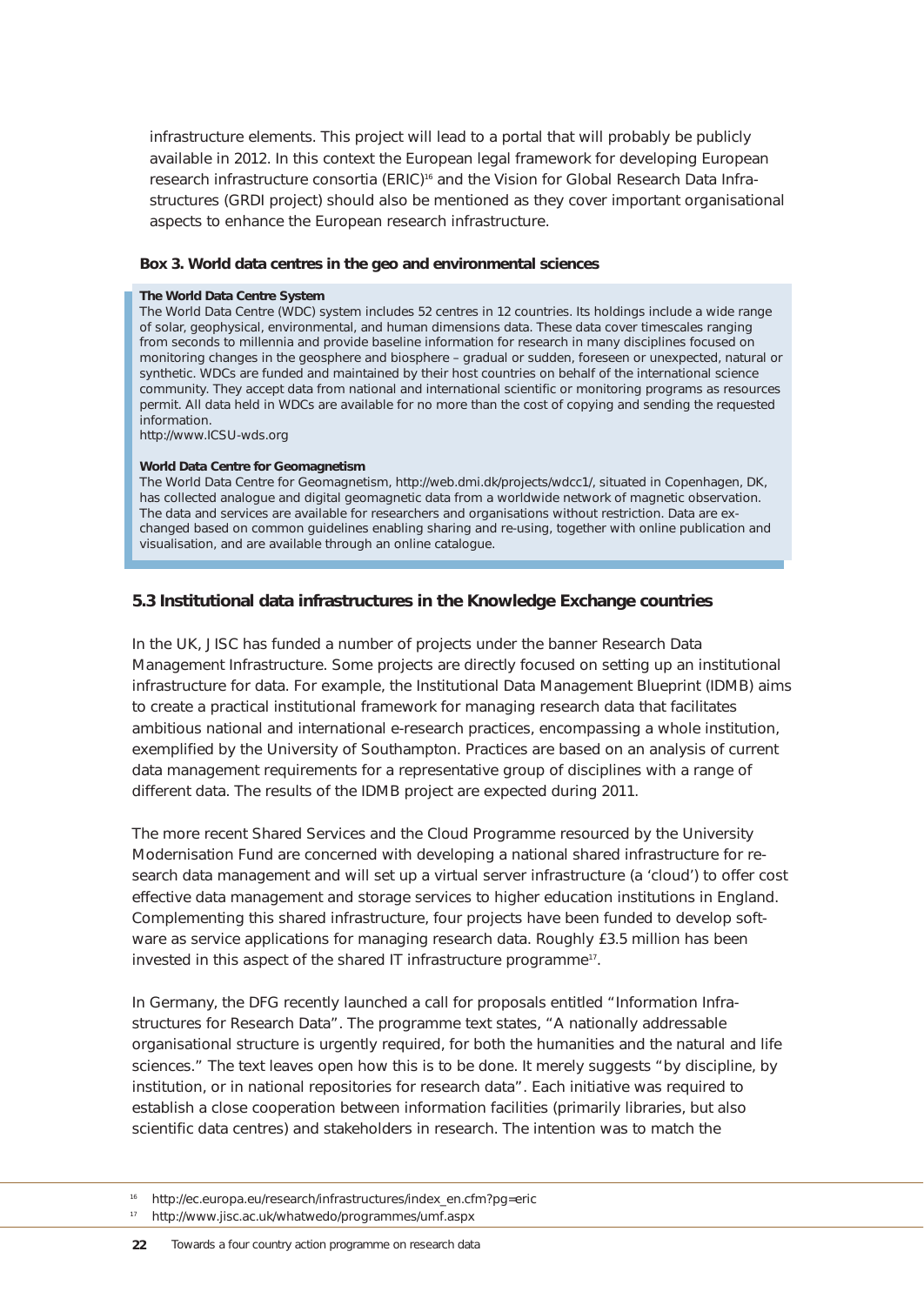researchers' requirements with the expertise of the information professionals in developing the required information infrastructures. In spring 2011, 27 project grants were approved in this programme.

In the Netherlands, three technical universities joined forces a few years ago to set up the 3TU Datacentre, which can be seen as a multi-institutional data repository. At Tilburg University, the library is actively supporting researchers in data management and has developed best practices in supporting research data management in the fields of finance and experimental economics. Other Dutch universities are experimenting with DataVerse, an open source application for publishing research data from social sciences. Discussions are now taking place about options to broaden the scope of the 3TU Datacentre to develop it into a data repository for all Dutch universities and possibly merge it with the national data archive DANS (see Section 5.4/Table 3).

In Denmark a prototype is under development at the Technical University of Denmark on the basis of Fedora-Commons software. DataVerse is applied at other libraries, the Danish Data Archive uses its own software. The coming e-Science Centre in Denmark will have to address this issue.

# **5.4 Disciplinary, national and international data infrastructure**

Table 3 (below) presents a, probably incomplete, overview of data archives, data centres and data repositories in the four KE countries<sup>18</sup>. With 17 entries, the UK data infrastructure seems the most widespread, covering the most disciplines. In Germany, there is presently no comprehensive overview on the data repositories and data archives. To solve this, there are concrete plans to develop a portal to access various German data archives and repositories. Table 3 lists only nine data centres based in Germany but this list is almost certainly incomplete. The Danish national data infrastructure is very limited with only the Danish Data Archive for social sciences as its national data archive. In the Netherlands, DANS covers the arts, humanities, and social sciences and is initiating services for other scientific areas. The 3TU Datacentre – currently serving three universities – was discussed in Section 5.3, under the institutional infrastructure.



LOFAR site at Effelsberg - see table 3. Source: www.lofar.org

<sup>18</sup> The aforementioned MERIL project may produce a more comprehensive overview. The project will lead to a portal that will probably be publicly available in 2012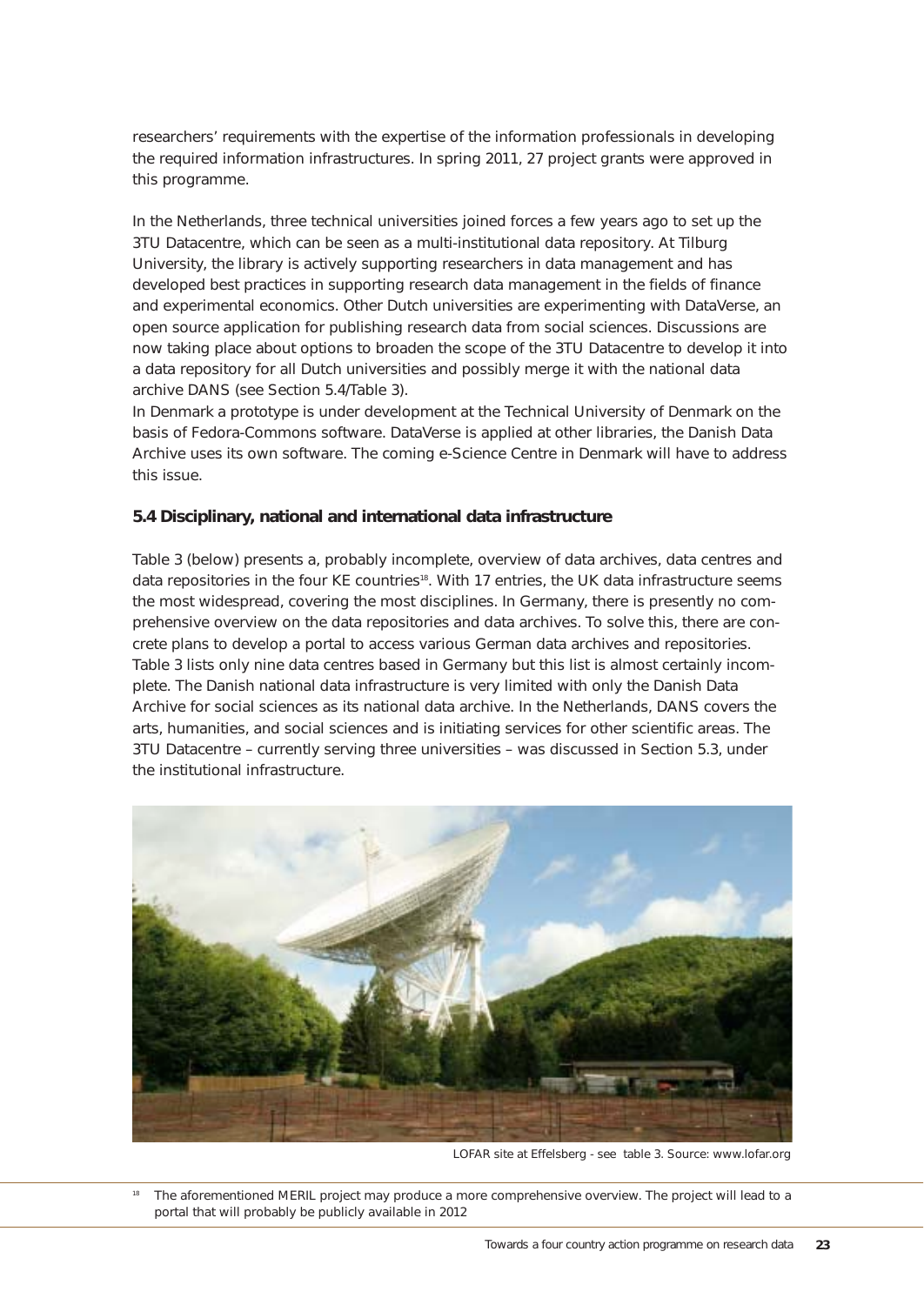| Denmark                                                                                                  | Germany                                                              | <b>Netherlands</b>                                            | UK                                                                     |
|----------------------------------------------------------------------------------------------------------|----------------------------------------------------------------------|---------------------------------------------------------------|------------------------------------------------------------------------|
| Danish Data Archive                                                                                      | World Data Centre for earth<br>and environmental sciences<br>PANGAEA | DANS (Data Archiving and<br><b>Network Services)</b>          | Archaeology Data Service                                               |
| European environment                                                                                     | GFZ Seismological Data<br>Archive                                    | World Data Centre for soils                                   | <b>Biological Records Centre</b>                                       |
| agency data service<br>World Data Centre for<br>Geomagnetism<br>(shared with the BGS in<br>Edinburgh/UK) | World Data Centre for<br>climate                                     | 3TU.Datacentre                                                | British Atmospheric Data<br>Centre                                     |
|                                                                                                          | World Data Centre for<br>remote sensing of the<br>atmosphere         | Max Planck Institute<br>language archive                      | British Oceanographic<br>Data Centre                                   |
|                                                                                                          | <b>GESIS Data Archive for</b><br>the social sciences                 | European Directory of<br>Marine Environmental Data<br>(EDMED) | <b>Chemical Database</b><br>Service                                    |
|                                                                                                          | German Satellite Data<br>Archive                                     | LOFAR (radio telescope)                                       | eCrystals/Crystallography<br>Data Service                              |
|                                                                                                          | CellFinder                                                           | KNMI (meteorology)                                            | Edinburgh DataShare                                                    |
|                                                                                                          | <b>DNA Bank Network</b>                                              |                                                               | Environmental                                                          |
|                                                                                                          | <b>ZPID</b>                                                          |                                                               | <b>Information Data Centre</b><br>European Bio-Informatics             |
|                                                                                                          | Forschungsdatenzentrum<br>für die Psychologie                        |                                                               | Institute                                                              |
|                                                                                                          |                                                                      |                                                               | MarLIN / DASSH                                                         |
|                                                                                                          |                                                                      |                                                               | National Biodiversity                                                  |
|                                                                                                          |                                                                      |                                                               | Network (NBN) Gateway                                                  |
|                                                                                                          |                                                                      |                                                               | National Cancer Research<br>Initiative / Information<br><b>Network</b> |
|                                                                                                          |                                                                      |                                                               | National Digital Archive<br>of Datasets (NDAD)                         |
|                                                                                                          |                                                                      |                                                               | National Geophysical                                                   |
|                                                                                                          |                                                                      |                                                               | Data Centre (NGDC)                                                     |
|                                                                                                          |                                                                      |                                                               | National Geoscience Data<br>Centre                                     |
|                                                                                                          |                                                                      |                                                               | <b>NERC Earth Observation</b>                                          |
|                                                                                                          |                                                                      |                                                               | Data Centre                                                            |
|                                                                                                          |                                                                      |                                                               | <b>NERC Environmental</b>                                              |
|                                                                                                          |                                                                      |                                                               | <b>Bioinformatics Data</b><br>Centre                                   |
|                                                                                                          |                                                                      |                                                               | Oxford Text Archive (OTA)                                              |
|                                                                                                          |                                                                      |                                                               | Polar Data Centre                                                      |
|                                                                                                          |                                                                      |                                                               | ShareGeo (EDINA)                                                       |
|                                                                                                          |                                                                      |                                                               | The UK Solar System                                                    |
|                                                                                                          |                                                                      |                                                               | Data Centre                                                            |
|                                                                                                          |                                                                      |                                                               | <b>UK Data Archive</b>                                                 |
|                                                                                                          |                                                                      |                                                               | UK National Air Quality                                                |
|                                                                                                          |                                                                      |                                                               | Archive                                                                |
|                                                                                                          |                                                                      |                                                               | Visual Arts Data Service                                               |
|                                                                                                          |                                                                      |                                                               | World Data Centre for<br>Glaciology and                                |
|                                                                                                          |                                                                      |                                                               | Geocryology                                                            |

**Table 3. 'Impressionistic view' of data archives, data centres and data repositories in KE countries <sup>19</sup>**

<sup>19</sup> Based on www.datacite.org/repolist with additions by the KE working group on primary research data and from the SURFfoundation studies (5) and (21)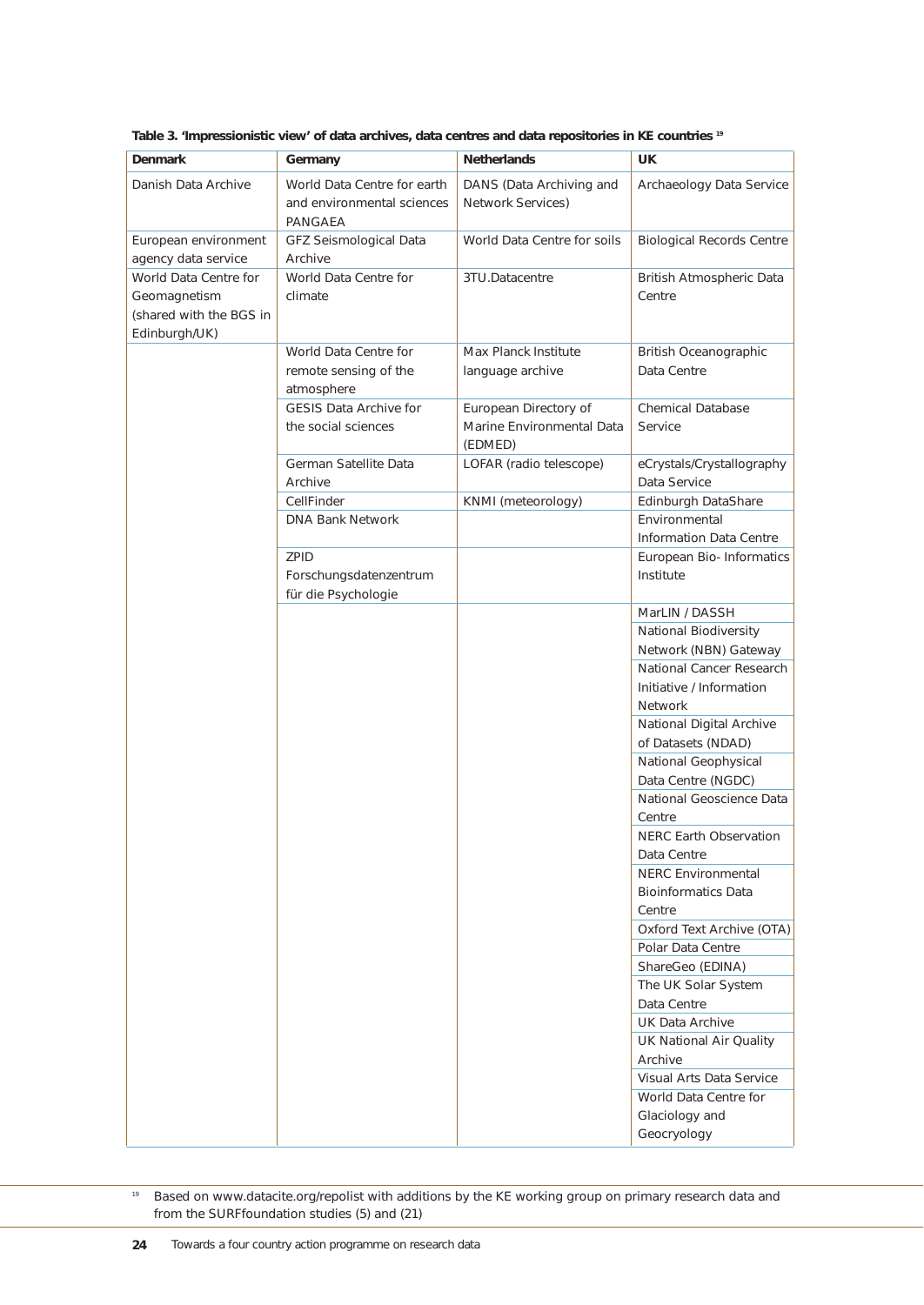### **5.5 Challenges in realising an ecosystem of data repositories**

There are a number of challenging issues in the further development of the proposed ecosystem of data repositories. These issues include, but are not limited to:

- Gaps in the present data infrastructure: at the institutional level as well as the disciplinary/ (inter)national level. As a result data sets may be 'homeless' i.e. even if the creator is prepared to deposit and share them an adequate repository is missing.
- Connectivity issues: connectivity issues play a role within institutions, where the issues are concerned with the connection between institutional data infrastructures and the workflow of the researchers. Also, connectivity issues play a role with regard to the connection between institutional data infrastructures and the national data infrastructure. These issues are part of the broader problem of how to make the research data infrastructure interoperable – not only within a scientific discipline, but also across disciplines. Basically, this concerns an international challenge to set technical standards for software, data models and protocols and includes semantic aspects (12) (26).

The KE partners can initiate further developments in both areas by identifying gaps in their national data infrastructure (see Box 4) and support projects that deal with connectivity issues.

### **Box 4. An example of a gap in a national data infrastructure**

The **Galathea expeditions** comprise a series of three Danish ship-based scientific research expeditions in the 19th, 20th and 21st centuries, carried out with material assistance from the Royal Danish Navy and, with regard to the second and third expeditions, under the auspices of the Danish Expedition Foundation. All three expeditions circumnavigated the world from west to east and followed similar routes.

The first two historical expeditions (1845-1847 and 1950-1952) gathered large collections of research data on paper. The third expedition was carried out in 2006 and 2007 and collected a great deal of research data in digital form. Now, however, only a few data collections from the third expedition can be preserved. The remaining research data are dispersed over local hard disks with little or no chance of long-term preservation. As a result, this third modern-day expedition could leave less research data behind than the two earlier ones. This dramatic case shows the importance of a establishing a research data management plan at the start of a research project that includes an approach for long-term preservation.

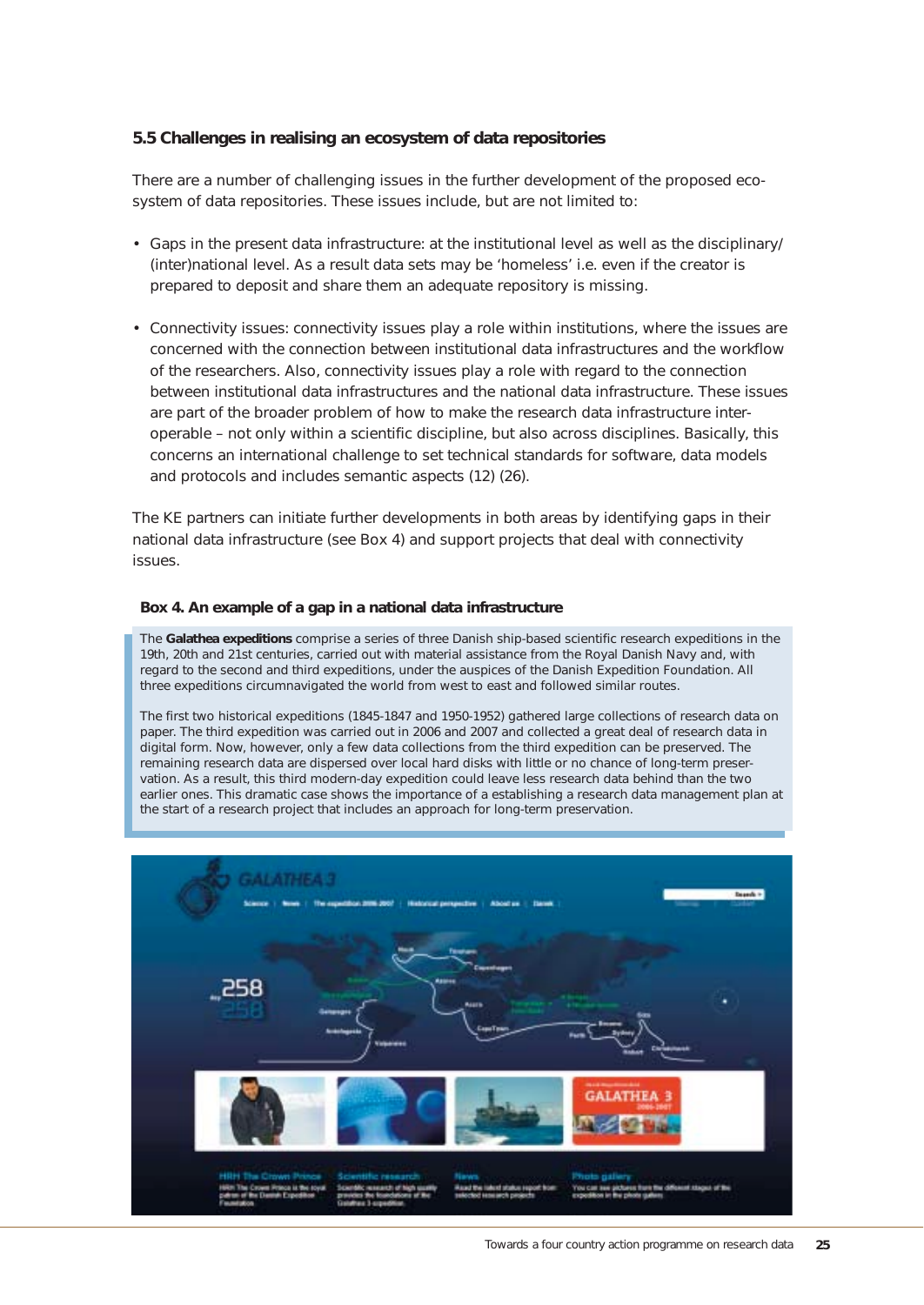# **6. FUNDING THE DATA INFRASTRUCTURE**



# **6.1 Introduction**

After presenting the vision of a collaborative science data infrastructure, the *Riding the Wave* vision document states bluntly, "This is expensive." But how expensive will it actually be? What are the present insights into the costs and benefits of such a data infrastructure? And, the ultimate question: who will bear the costs?

# **6.2 Overview of the main research funding organisations in the four countries**

The national research infrastructures and the funding organisations in the four KE countries differ considerably in size and structure. A broad outline for each country is presented in Table 4.

| Country overview                   | <b>Denmark</b>                               | Germany                       | <b>Netherlands</b>    | <b>UK</b>               |
|------------------------------------|----------------------------------------------|-------------------------------|-----------------------|-------------------------|
| No. of universities                |                                              |                               |                       |                         |
| (full member of EUA) <sup>20</sup> | 7                                            | 75                            | 14                    | 66                      |
| Other important                    | Governmental research                        | Max Planck Society            | <b>KNAW Research</b>  | Main actors in public   |
| research performers <sup>21</sup>  | institutes are merged                        | $(80$ institutes);            | institutes (19);      | sector research are     |
|                                    | with universities since                      | Fraunhofer Society;           | NWO Research          | higher education        |
|                                    | 2007                                         | <b>Helmholtz Association:</b> | institutes (9),       | institutes, mostly      |
|                                    |                                              | Leibniz Society               | Large technological   | universities            |
|                                    |                                              |                               | institutes at TNO (4) |                         |
|                                    |                                              |                               |                       |                         |
| Some major funding                 | Council for Independent Deutsche Forschungs- |                               | Research council:     | Research Councils (7    |
| organisations                      | Research (five research                      | gemeinschaft DFG              | NWO:                  | per disciplinary area); |
|                                    | councils);                                   | (German Research              | STW (technology       | The Wellcome Trust      |
|                                    | Council for Strategic                        | Foundation);                  | foundation);          | (private funder)        |
|                                    | Research (policy-                            | <b>Bundesministerium</b>      | SenterNovem           |                         |
|                                    | oriented research)                           | für Bildung und               | (innovation agency)   |                         |
|                                    |                                              | Forschung (Federal            | and ZONmw             |                         |
|                                    |                                              | Ministry of Education         | (health sciences)     |                         |
|                                    |                                              | and Research)                 |                       |                         |

#### **Table 4. Broad outlines of the research funding infrastructure in each partner country**

Germany and the UK have the largest national research infrastructures, each with around 70 research universities. In the UK, most research takes place in universities, whereas Germany also has important public research organisations, including the Max Planck Society, the Fraunhofer Society, the Helmholtz Association and the Leibniz Society.

In Germany, the German Research Foundation is the main channel for public funding of projects for basic research. The Federal Ministry of Education and Research supports programme oriented research and provides large scale support for initiatives of national relevance. The UK has seven research councils, each covering a research discipline and an important charitable funding organisation (the Wellcome Foundation).

- <sup>20</sup> From the website European University Association, checked at 2011-06-18; http://www.eua.be. Not all universities are member of the EUA, but these numbers give an overall indication of the number of the larger research universities
- <sup>21</sup> From the ERAWATCH Country report 2009 series, JRC-IPTS; Germany, the Netherlands, United Kingdom, Denmark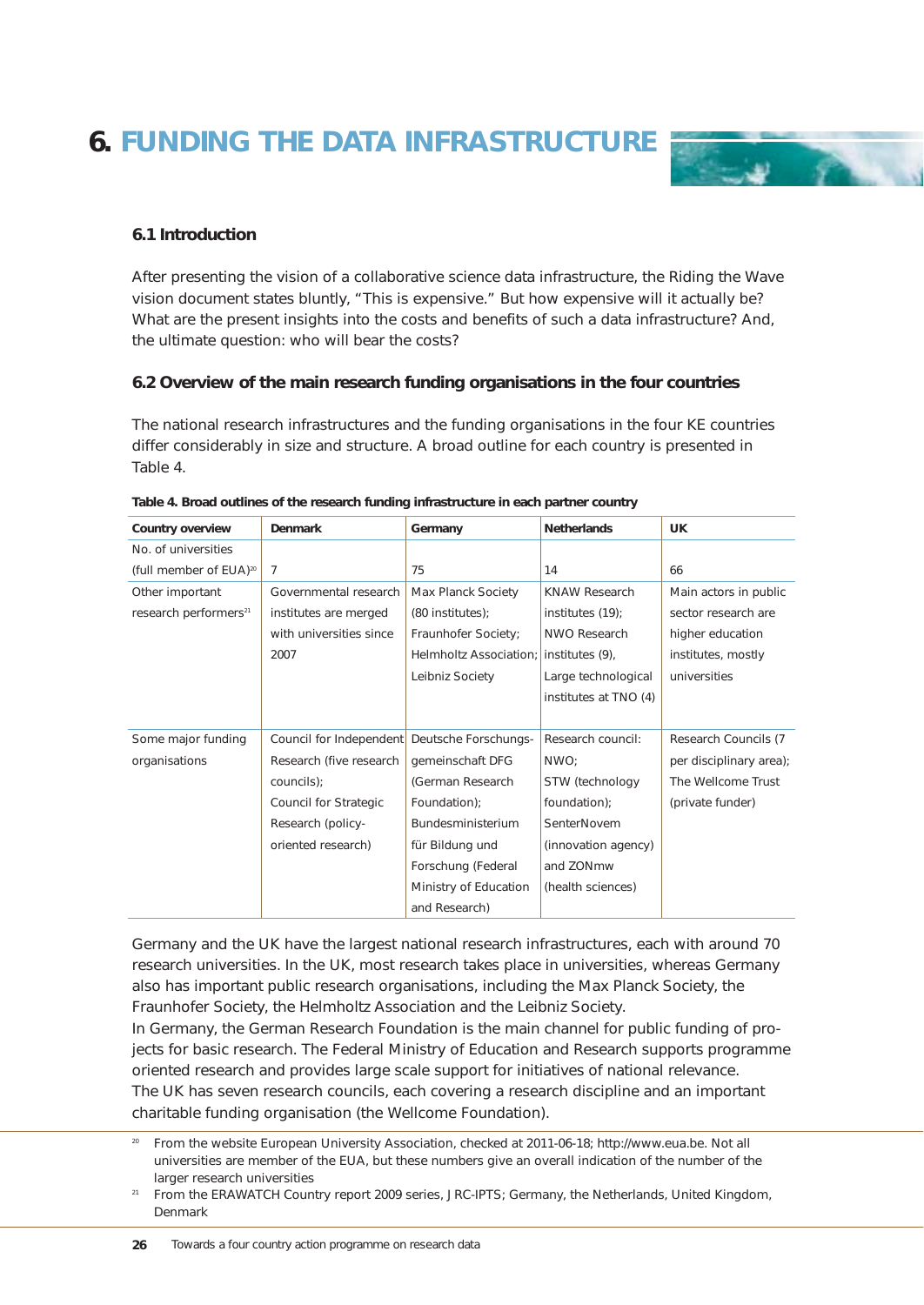Denmark and the Netherlands have much smaller public science infrastructures with seven and 14 universities respectively. Denmark has two councils funding research while in the Netherlands, the main funding body is the research council NWO, there are also two smaller funding organisations for technical and applied sciences and ZONmw for health research and development (see Table 1).

# **6.3 Costs and benefits**

In an ESFRI document, the overall cost of the research data infrastructure is estimated to be 10-15% of the overall cost of the research infrastructure (27). JISC has funded a number of projects to investigate this in detail. The project entitled Keeping Research Data Safe (28) resulted in the following findings:

- An institutional data repository is likely to cost a factor of 2.5 to 4 more than an institutional repository for publications. More personnel are needed (typically 2.5 to 4 FTE) and equipment costs are much higher (several tens of thousands pound sterling on an annual basis).
- The costs are distributed as follows: approximately 55% on outreach/acquisition/ingest, 31% on access and 15% on archival storage and preservation.
- Relatively high preservation costs in the early years diminish substantially over time.

These findings led to the following recommendations:

- Potential efficiency effects will come mostly from future tool development that supports the automation of ingest and access.
- Repositories should take advantage of economies of scale. This recommendation is supported by the UKRDS feasibility study that advises universities to share a data repository (29).

Subsequent RDMI projects funded by JISC investigated in detail the benefits of an institutional data infrastructure (30). Some of the main benefits are:

- **Innovation**: new research funding and research opportunities, inspiration for new research, stimulating new networks and collaborations.
- **• Effectiveness**: reliable citations to data, no loss of access to data as a result of postdoc turnover, guidance and training for researchers embedded in the schools.
- **Efficiency**: rapid access to research data and derived data, time and efficiency savings, enhanced finding and organising of data, no recreation of existing data.

A recent article in *Nature* highlighted the benefits of data archiving from the perspective of research funders. The underlying study looked into the number of papers generated by reusing data from the Gene Expression Database and found that more than 1100 articles – published by authors other than the original data producers – re-used one or more of 2700 datasets that had been deposited up to three years earlier. Translated into investment terms, it was estimated that the annual investment of £400,000 in the Dryad repositories could contribute to more than 1000 papers within four years. This compares favourably with an estimated 16 papers from the same amount of money invested in original research. The authors of the *Nature* article conclude, "Public data archiving can generate important new results for a small fraction of the currently accepted cost of doing science. To maximise the impact of the support they provide to individual investigators, research funders should include the maintenance of data archives as an integral part of their investment portfolios" (31).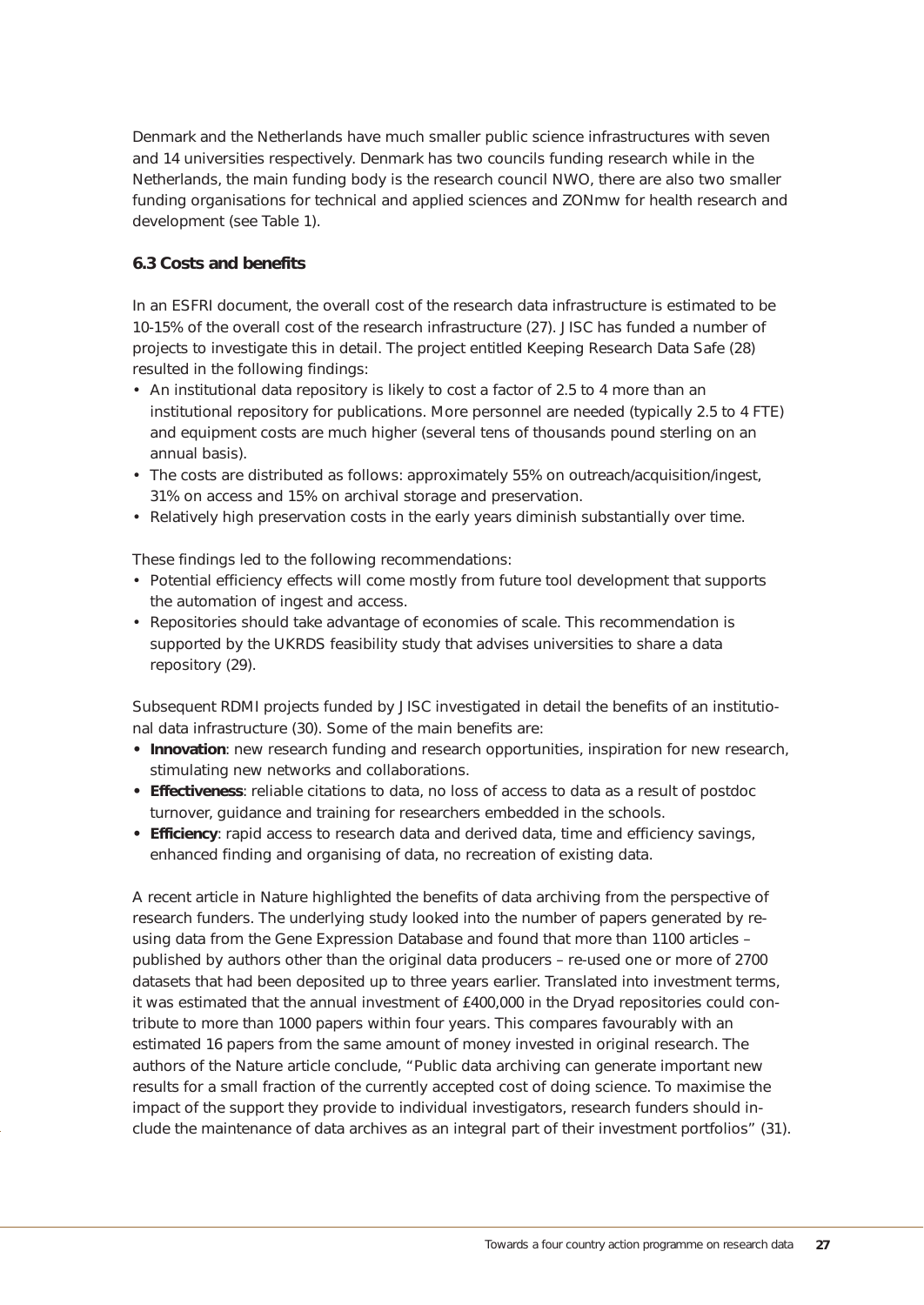In conclusion, a well-organised data infrastructure at the institutional level gives the institute and its researchers a competitive edge because of increased effectiveness and efficiency, and new opportunities for novel research approaches. Similarly, this also appears to be valid for a disciplinary/(inter)national data infrastructure. Thus, there appears to be a clear business case for setting up data infrastructures at the institutional and disciplinary/(inter)national levels. These arguments are corroborated by the findings of a recent RIN/JISC study on data centres showing a high usage of data centres (thousands of researchers with millions of downloads each year) and showing widely-perceived benefits of research efficiency and research quality (32).

# **6.4 Funding**

The roadmap presented by PARSE.Insight (33), distinguishes three stages for data infrastructure: prototypes, emerging infrastructures used by early adopters, and long-term infrastructures. The funding for creating prototypes and developing emerging infrastructures is and will be carried out by research project funding, for which national and international funding opportunities are available. The PARSE.Insight roadmap states that developing a business model for the long-term infrastructure is 'difficult'.

Research funding organisations appear to have taken on a responsibility to support elements of the long-term disciplinary/(inter)national data infrastructure. In theory, this is made clear by funding organisations stating that it is appropriate to allocate public funding to data structure elements (14) (19) (20) (21). In practice, some research funders in the four KE countries do indeed fund data infrastructures: some UK Research Councils are funding data archives (NERC, ESRC), the Dutch NWO is partly funding DANS, and the Danish government is funding the Danish Data Archive. In addition, JISC and SURFfoundation have various programmes in place for stimulating the development of a collaborative data infrastructure, as mentioned in various paragraphs in this report.

Germany's DFG is restricted by its statutes to funding on project basis. DFG can fund development and pilot projects for data infrastructures, but long-term funding is supposed to be taken up by the host institutions, such as universities or research institutes. There are a several examples of this, including the Psychology Data Archive (PsychData) run by the Leibniz-Institute for Psychology Information, and the PANGAEA system run by the Helmholtz Association. On the whole, funding support for elements of the data infrastructure appears rather patchy and uncoordinated at a national level.

The institutional data infrastructure and development projects mentioned in this report are funded by national and international organisations. Long-term funding of data infrastructures is an issue since institutional budgets are under great pressure. Additional structural costs for a relatively novel infrastructure can be expected to meet strong resistance in the governing boards of universities and institutes. However, as part of a strategic realignment of research libraries, a number of libraries are taking on a new role in organising and maintaining a data infrastructure. Some of these libraries absorb a part of the costs of data infrastructure by their existing library budgets in the course of this strategic realignment.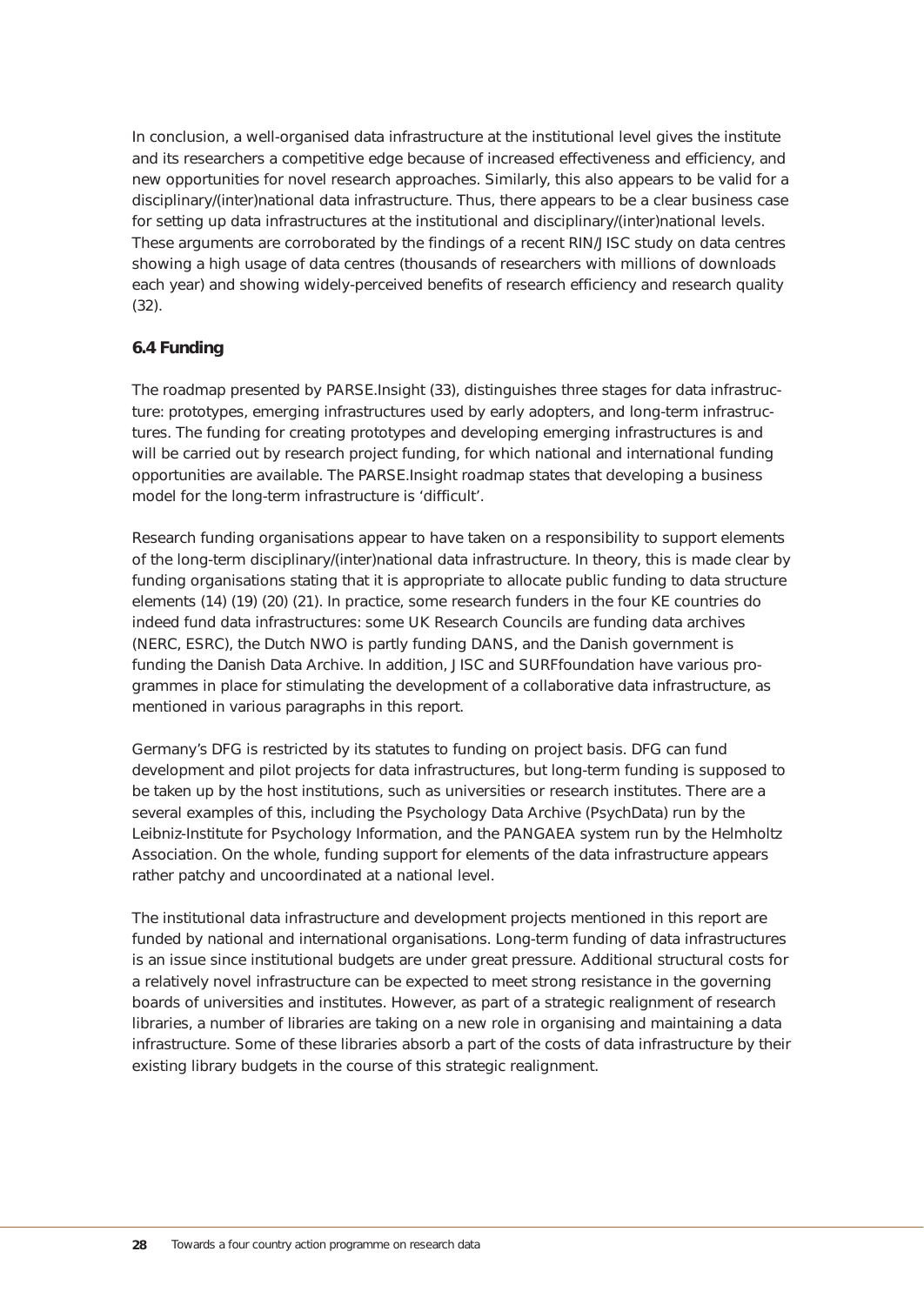# **6.5 Challenges in funding the data infrastructure**

In terms of boundary issues between institutional and disciplinary/(inter)national and data infrastructures, it is generally thought that data archives would be better organised along disciplinary lines because of the expertise needed to preserve and curate the datasets. Following a similar line of thinking, short term storage of data is seen as a task for institutes, while long-term preservation – again due to the expertise needed – is seen as a task for data archives (see Box 5). However, these lines of thought might become out-dated as a result of upcoming technical developments in virtualisation and federated data repositories. These developments might make it more feasible for institutes to join forces in setting up a data infrastructure. In short, the 'cloud' might allow the boundaries between institutional and national data infrastructures become permeable in the longer term. This will make the challenge to create criteria for funding the data infrastructure even more pressing – who funds what and why and what are the evaluation criteria? Another important challenge will be to minimize the costs of the data infrastructure while maximising the benefits for the researchers.

### **Box 5. An example of a funding model: the e-depot of Dutch archaeology**

#### **"Digital archaeology requires a digital memory"**

This slogan was used to bring care for digital data to the attention of Dutch archaeologists during the EDNA pilot project that set up the e-depot for Dutch archaeology. In 2007, it was backed up by EDNA II, the retrospective archiving project. In the years that followed, the e-depot continued to grow, from 5,000 to 10,000 deposited datasets by 2009, and reached 15,000 at the beginning of 2011.

The archaeology e-depot is located at DANS. The e-depot stores digital files of research data from Dutch archaeologists. These files contain primary data on excavations, regional explorations and material studies. Notably, they concern completed and published research results, in which the authors have made the basic data accessible to other scientists. The e-depot ensures durable archiving and access to all the digital documentation from archaeological research. Research descriptions and data can all be downloaded via the EASY archiving system.

Agreements to this end have been laid down in the quality standard for Dutch archaeology. Dutch archaeologists accepted that obligation together, based partly on their good experience with the usability of EASY. EDNA is a collaboration between DANS and the Cultural Heritage Agency (RCE). DANS is willing to invest in EDNA and is supported by the Dutch Ministry of Education, Culture and Science on the condition that in due course the archaeological field will be self-supporting in financing the digital archiving of research data.

To safeguard the continuity of the e-depot for Dutch archaeology it is important to ensure adequate funding for the longer term. Project grants are limited and this means that a new cost model is necessary. DANS will continue to support the discipline of archaeology and has the expertise and digital infrastructure that the edepot needs. Structural financing of the costs of archiving focuses mainly on personnel costs to process and control data, as well as the conversion into the correct sustainable format and display of data sets. There are both one-time ingesting costs and structural archiving costs as well as additional charges, extra services and overhead costs. The proposal is a cost model where funding bodies, scientific researchers and commercial archaeological researchers can take into account fixed rates to deposit datasets, which are known in advance.

The e-depot is investigating whether there is enough support for this model. Commercial archaeological companies can pass the digital deposit costs onto the client who contracted them. This way, at the end of a research project, digital information will be transferred to the e-depot and DANS can guarantee the longterm archiving. http://www.edna.nl

EDIY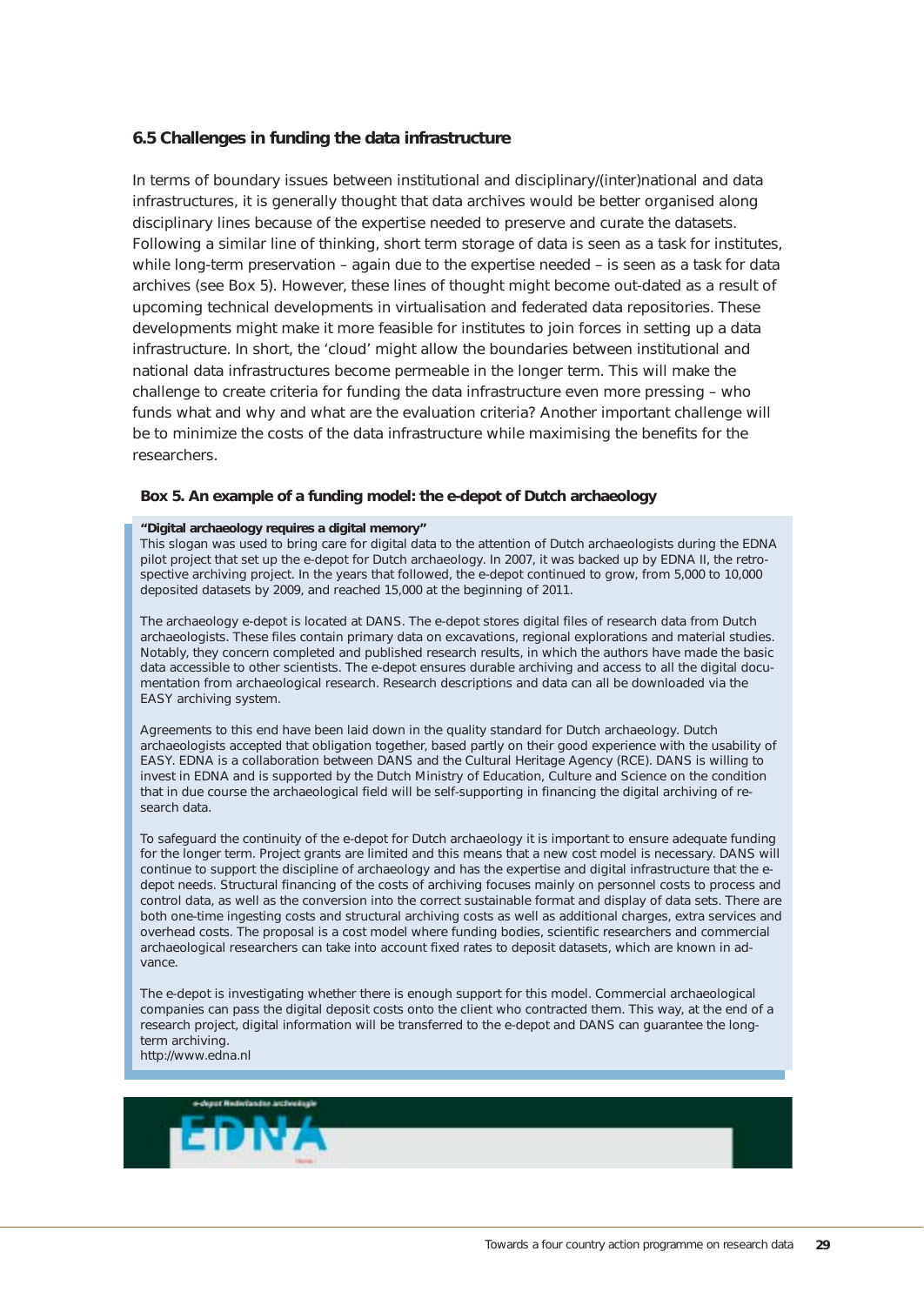

# **7. TOWARDS AN ACTION PROGRAMME ON RESEARCH DATA FOR THE KNOWLEDGE EXCHANGE PARTNER COUNTRIES**

# **7.1 Introduction**

The starting point of this paper is the vision, articulated by *Riding the Wave*, of a collaborative data infrastructure that enables researchers and other stakeholders from education, society and business to use and re-use research data. The focus lies on the key drivers of this development: researchers and infrastructure. The current situation for those key drivers in Denmark, Germany, the Netherlands and the United Kingdom was surveyed and analysed in the international context regarding:

- incentives for researchers to publish datasets
- training in data management for researchers, data scientists and data librarians
- data infrastructure at the institutional level and the disciplinary and national and international levels
- data infrastructure funding

In previous chapters this report described and analysed the current situation in the four countries for each of the above areas. The recommendations of *Riding the Wave* with regard to those key drivers are the following 'first steps':

- develop an international framework for a collaborative data infrastructure
- earmark additional funds for scientific e-infrastructure
- develop and use new ways to measure data value, and reward those who contribute to it
- train a new generation of data scientists [and broaden public understanding].

Following the analysis of the situation in the KE countries and seeking to translate the recommendations of *Riding the Wave* into concrete options, this chapter recommends actions in each area. Together the recommendations outline an action programme at the level of the four KE countries that will facilitate the realisation of the envisaged collaborative data infrastructure. We want to 'Take stock and go ahead'.

# **7.2 Incentives for researchers**

For researchers as data producers, there are four main areas of incentives to share and publish their datasets:

**1. Re-use and recognition**: currently, publishing datasets is of little account to the academic record of researchers. Several initiatives are trying to change this: to enable dataset citation and data publications (through peer-reviewed journals specialised in this type of article). Data centres in the four KE countries have implemented persistent identifiers such as the DataCite method to facilitate dataset citation. However, as yet there is no standard bibliographic format for citing datasets and there are only a handful of specialised peerreviewed journals for data publications. It is generally assumed that if published datasets counted in the academic records of the dataset-producing researchers, this would provide a powerful incentive for researchers to make the effort to publish them.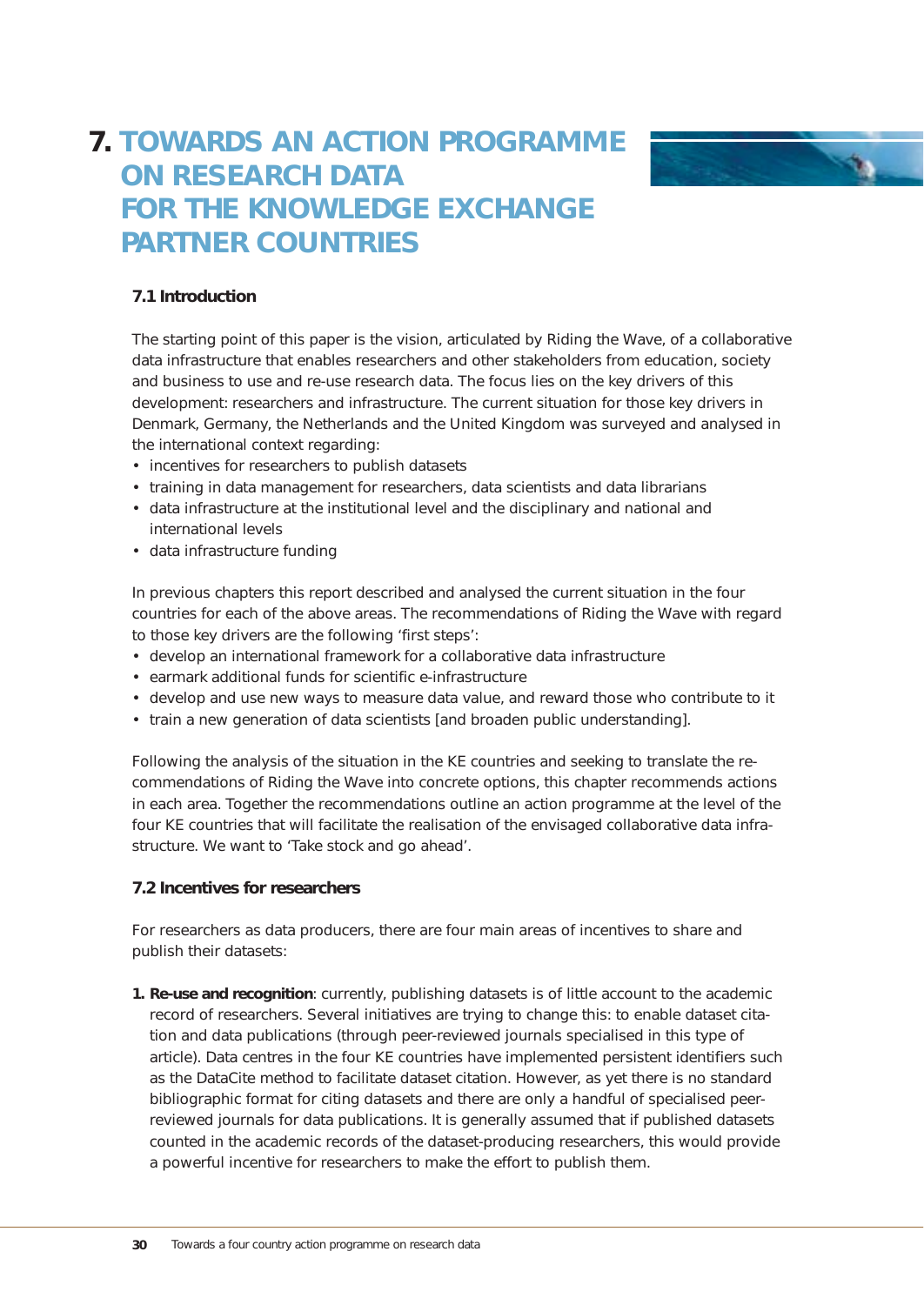- **2. Rules and codes of conducts**: in the UK and Germany, several important scientific organisations have issued codes of conduct or similar statements emphasising data management and data sharing issues. Such statements have an impact on researchers and can be seen as paving the way for more data sharing.
- **3. Requirements by funding organisations**: several research funding organisations in the UK, Germany and Netherlands have implemented requirements with regard to data management and data sharing for research grant applicants. This is seen as a powerful incentive for researchers.
- **4. Journal data availability policies**: increasingly, editorial boards of scientific journals are pressing authors to offer access to the underlying datasets in combination with the journal article. Sometimes, these policies are mandatory.

Increasing incentives for data producing researchers will be a cornerstone in any action programme to make data sharing and data publishing an integrated part of the academic culture. The following table (page 32) presents the long-term strategic goal and primary stakeholders, with mid-term objectives and suggestions for possible actions.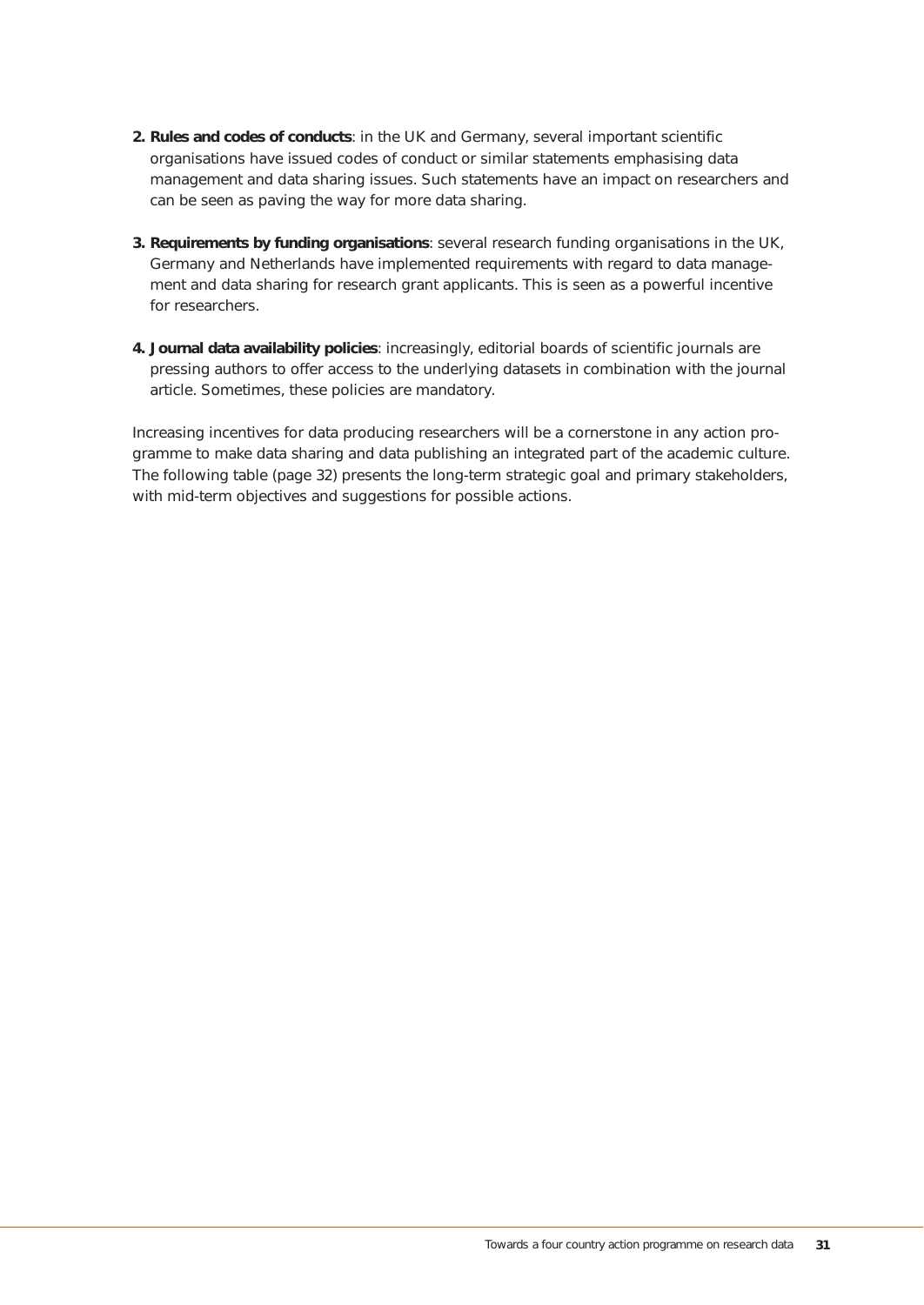### **Table 5. Possible actions to increase researchers' incentives for datasharing**

#### **Long-term strategic goal:**

*Data sharing will be part of the academic culture*

**Primary stakeholders to be involved in this part of the action programme\*:**

*Data centres/data archives; academic institutions/professional bodies/learned societies; research funders; editorial boards/journal publishers*

| Mid-term objective                                         | Possible actions                                             |
|------------------------------------------------------------|--------------------------------------------------------------|
| Standardise data set citation using persistent identifiers | Set up a committee to develop standards for dataset          |
| such as DataCite                                           | citations                                                    |
| Have considerably more journals for data publications      | • Grant seed money for bottom-up initiatives to start        |
|                                                            | peer-reviewed data publication journals                      |
|                                                            | • Set up a Community of Practice for national initiatives    |
| Develop citation metrics for datasets                      | Conduct a feasibility analysis to develop citation metrics   |
|                                                            | for published datasets                                       |
| Make published data sets and citation metrics count        | Advocate making published data sets and citation metrics     |
| in research assessment exercises                           | count in research assessment exercises in the four           |
|                                                            | countries including, as a preliminary step, the registration |
|                                                            | of datasets in the annual reports of research institutes     |
|                                                            | and universities                                             |
| Define and issue codes of conduct on data sharing on       | • Conduct awareness campaign among academic                  |
| institutional or disciplinary/(inter)national levels       | institutions, professional bodies/learned societies          |
|                                                            | • Develop appropriate educational modules for early          |
|                                                            | career researchers and ongoing professional                  |
|                                                            | development training courses for research staff              |
| Set requirements for data sharing and data management      | Develop requirements and policies on:                        |
| in grant applications and show willingness to meet costs   | • Data management plan                                       |
| (This is relevant to Denmark, Netherlands and Germany.     | • Guidance and support                                       |
| UK funding bodies have already developed these)            | · Mandatory depositing in data archive/data centre           |
|                                                            | • Monitoring compliance                                      |
| Have considerably more journals with data availability     | • Convince editorial boards of journals to have a data       |
| policies                                                   | availability policy with workshops/seminars                  |
|                                                            | • Create a website with an overview of data availability     |
|                                                            | policies of different journals (along the lines of the       |
|                                                            | SHERPA/RoMEO website)                                        |
|                                                            | • Data availability policy for funding OA journals           |
|                                                            |                                                              |

\* KE and its partners are conscious that other parties are also active in this field. We would therefore like to take up these actions together with other stakeholders.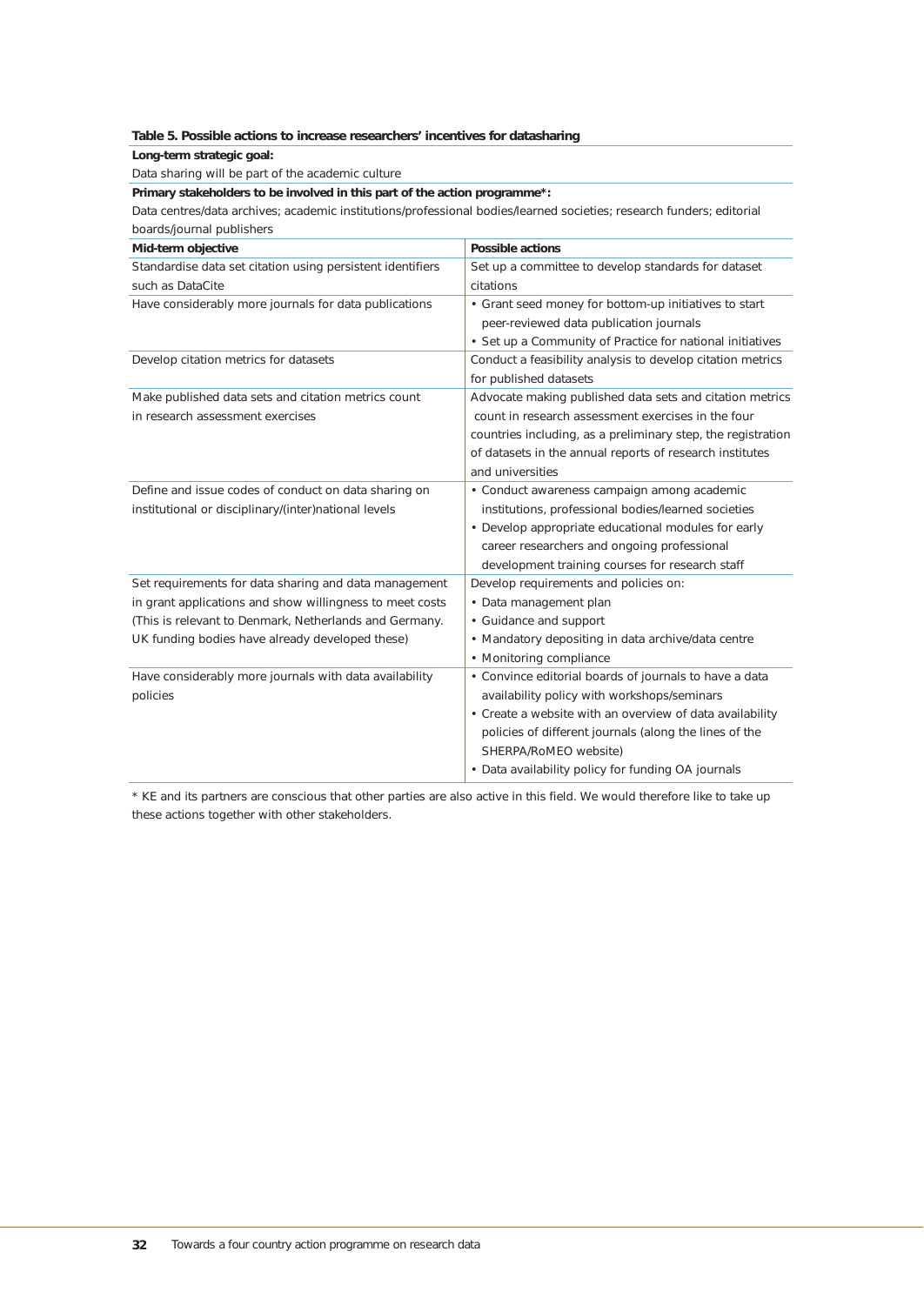# **7.3 Training**

Training in data management and data sharing can be distinguished in two categories: first, training researchers to improve data skills within research domains and second, training librarians so that they can function as data librarians. DCC in the UK and DANS in the Netherlands are carrying out initiatives to improve the data skills of researchers and research support staff. Similar initiatives could be taken in Germany and Denmark. As the role of data librarians is in development and only a few data librarians will be needed in each of the four countries, a supranational effort to define a curriculum for training data librarians could be part of the action programme.

Incorporating data management in the curricula of researchers and possibly setting up specialised curricula for data scientists should be encouraged at universities and in scientific fields. The next table outlines a possible action programme on the issue.

| Long-term strategic goal:                                                  |                     |  |  |  |
|----------------------------------------------------------------------------|---------------------|--|--|--|
| Data logistics will be an integral component of academic professional life |                     |  |  |  |
| Primary stakeholders to be involved in this part of the action programme*: |                     |  |  |  |
| universities, learned societies, library schools                           |                     |  |  |  |
| Mid-term objective<br>Possible actions                                     |                     |  |  |  |
| Douglan data managament training courses torgeting                         | Dofine a querioutum |  |  |  |

**Table 6. Possible actions to facilitate data logistics (data sharing/management)**

| Develop data management training courses targeting    | • Define a curriculum                                  |  |  |
|-------------------------------------------------------|--------------------------------------------------------|--|--|
| data librarians                                       | • Develop benchmarks for assessing course content      |  |  |
|                                                       | • Provide infrastructure for international internships |  |  |
| Incorporate data management training in the curricula | Conduct an awareness campaign among academic           |  |  |
| of researchers                                        | institutions and learned societies with regard to      |  |  |
|                                                       | training of data skills (and with regard to rules and  |  |  |
|                                                       | codes of conduct on data sharing)                      |  |  |
| Develop curricula for data scientists                 | Develop means for assessing researchers' data          |  |  |
|                                                       | management skills; seek informal and formal            |  |  |
|                                                       | accreditation from professional bodies, learned        |  |  |
|                                                       | societies and industry.                                |  |  |

\* KE and its partners are conscious that other parties are also active in this field. We would therefore like to take up these actions together with other stakeholders.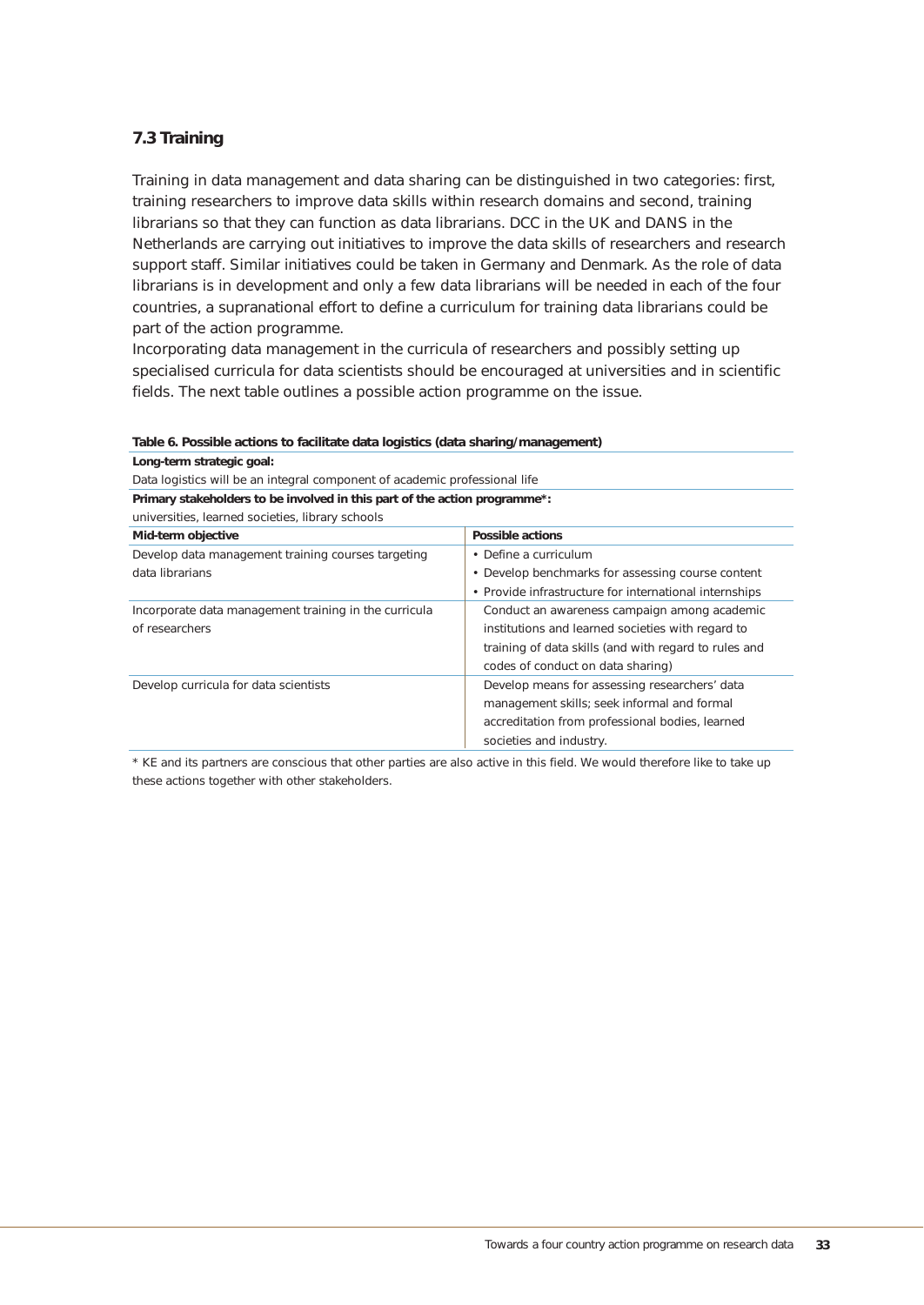# **7.4 Data infrastructure and funding**

The report described and analysed the data infrastructure of each KE country at the institutional level and at the disciplinary/(inter)national level. At the institutional level, all four countries have undertaken initiatives, however, the institutional infrastructures are still in development and have not yet crystallised. At the national level, the UK seems to have the most widespread data infrastructure with 17 data centres and archives. Germany identifies nine data centres but lacks a comprehensive overview. The Netherlands lists seven data centres, while Denmark lists three. The three main challenges in developing an ecosystem of data repositories are (1) gaps in the present data infrastructure and (2) connectivity issues (between the workflow of researchers and the institutional data infrastructure and between institutional and national data infrastructures) and (3) long-term financial basis. According to these results, the proposed action programme should focus on these three challenges. This could include several actions as presented in the table below.

| Long-term strategic goal:                                                                                                                                   |                                                                                                                                                                                                                                                                                                                                                                                                                  |
|-------------------------------------------------------------------------------------------------------------------------------------------------------------|------------------------------------------------------------------------------------------------------------------------------------------------------------------------------------------------------------------------------------------------------------------------------------------------------------------------------------------------------------------------------------------------------------------|
| Data infrastructure will be sound, both operationally and financially                                                                                       |                                                                                                                                                                                                                                                                                                                                                                                                                  |
| Primary stakeholders to be involved in this part of the action programme*:                                                                                  |                                                                                                                                                                                                                                                                                                                                                                                                                  |
| research funders, universities and research institutes, data centres/data archives                                                                          |                                                                                                                                                                                                                                                                                                                                                                                                                  |
| Mid-term objective                                                                                                                                          | Possible actions                                                                                                                                                                                                                                                                                                                                                                                                 |
| Improve institutional data infrastructure                                                                                                                   | . Initiate and support projects for the development of<br>institutional data infrastructure<br>• Periodical webinars where project participants can<br>exchange practical experiences and knowledge                                                                                                                                                                                                              |
| Improve coverage of disciplinary and (inter)national data                                                                                                   | • Identify gaps ('homeless' data sets) with a KE survey<br>infrastructure<br>• Coordinate national data infrastructure elements and<br>investigate whether mutual opening up of facilities<br>could fill the gaps using cloud technology                                                                                                                                                                         |
| Clarify the basics of data infrastructure funding (who pays<br>for what and why?) by establishing relevant funding<br>criteria for the various stakeholders | • Initiate a study to investigate the principles of funding<br>data infrastructure elements                                                                                                                                                                                                                                                                                                                      |
| Understand costs and benefits of data sharing and its<br>infrastructure with the aim of minimizing the financial<br>burdens                                 | • Develop a benchmarking model of costs for data<br>infrastructure so that ensuing cost studies will have<br>comparable results and make the exchange of 'lessons<br>learned' possible<br>. Initiate studies into the benefits and costs of re-use.<br>publishing and archiving of datasets<br>• Initiate/support projects developing automatic ingest<br>tools for datasets (as the most important cost driver) |

### **Table 7. Possible actions for developing a sound data infrastructure**

\* KE and its partners are conscious that other parties are also active in this field. We would therefore like to take up these actions together with other stakeholders.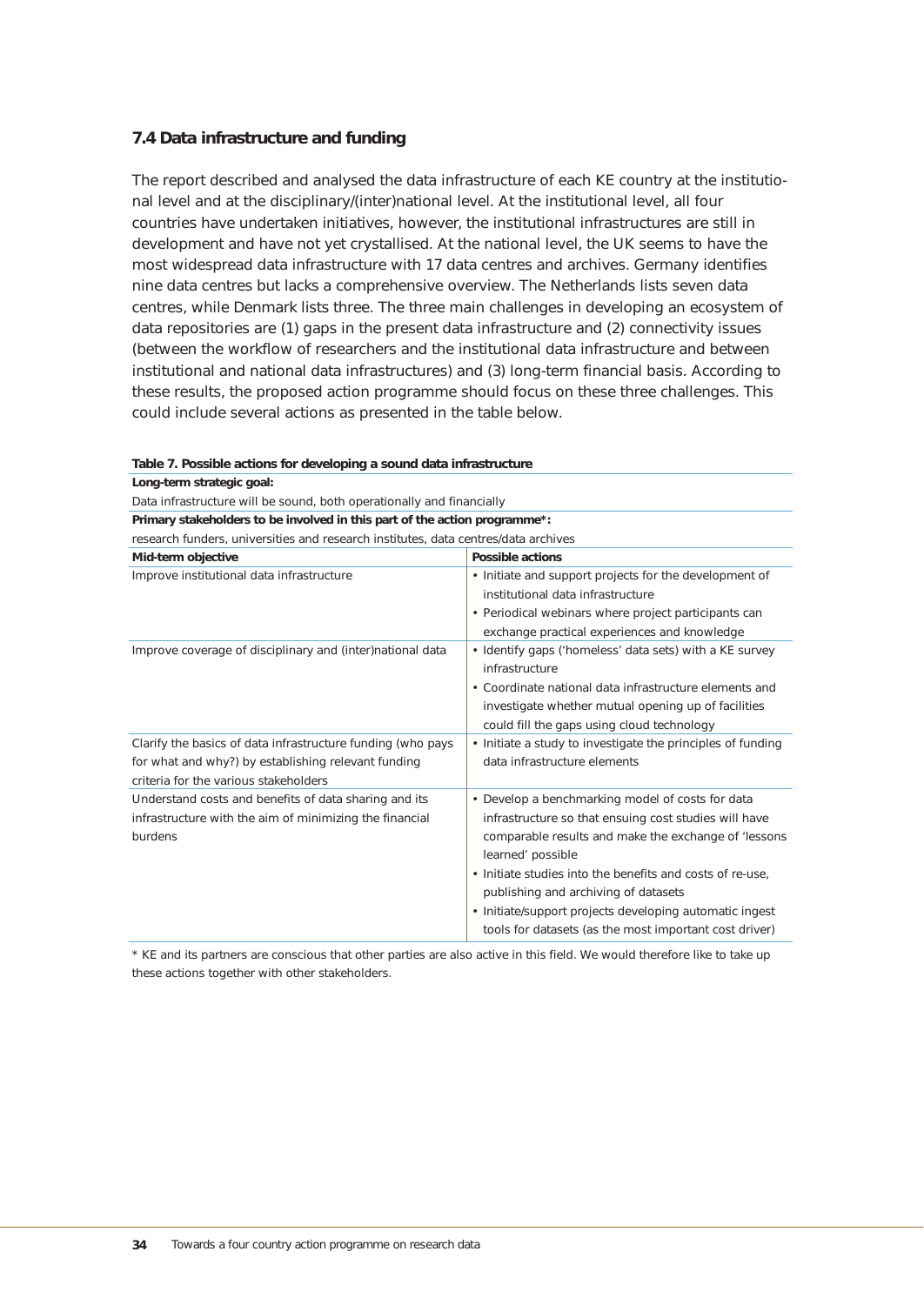# **7.5 Direct role for Knowledge Exchange: Quick wins**

The previous tables present an ambitious four country action programme. The feasibility of this action programme relies on the concerted effort of a number of key stakeholders. Although Knowledge Exchange is in an excellent position to oversee the status quo in the four countries and develop the programme, it will certainly take time to inform, convince and involve the potential partners.

Meanwhile, however Knowledge Exchange can take certain actions under its own steam. Unsurprisingly, these actions refer to its core competence: knowledge exchange. Here are four examples of such actions. Giving them a certain priority could bring Knowledge Exchange some quick wins, thus contributing not only to the status of KE itself but also to the authority of the action programme as a whole.

| Possible actions                                       | Possible concrete steps                                    |
|--------------------------------------------------------|------------------------------------------------------------|
| Regular activities for the exchange of experiences and | Organised by Knowledge Exchange                            |
| knowledge (i.e. working group meetings, roundtables,   |                                                            |
| seminars and workshops)                                |                                                            |
| Identify gaps ('homeless' datasets) by carrying out a  | Wide survey of researchers asking: "If you were prepared   |
| four country survey                                    | to share your data, would you know where to deposit        |
|                                                        | them safely?"                                              |
|                                                        | Survey data centres asking, "Are you prepared to foster    |
|                                                        | 'homeless' datasets from other KE countries (possibly on   |
|                                                        | a swap basis)?"                                            |
| Influence editorial boards of journals to have a data  | List OA journals in KE countries, benchmark against        |
| availability policy                                    | a 'standard' data availability policy. Publish yearly      |
|                                                        | e.g. in RoMEO                                              |
| Awareness raising campaign among academic institutions | Collect existing codes of conduct in KE countries, analyse |
| and learned societies on rules and codes of conduct    | them and compile a (discipline-specific) model. Make this  |
|                                                        | the basis of an awareness raising campaign among           |
|                                                        | academic institutions                                      |

|  |  |  | Table 8. Possible concrete steps for Knowledge Exchange partners |  |
|--|--|--|------------------------------------------------------------------|--|
|  |  |  |                                                                  |  |
|  |  |  |                                                                  |  |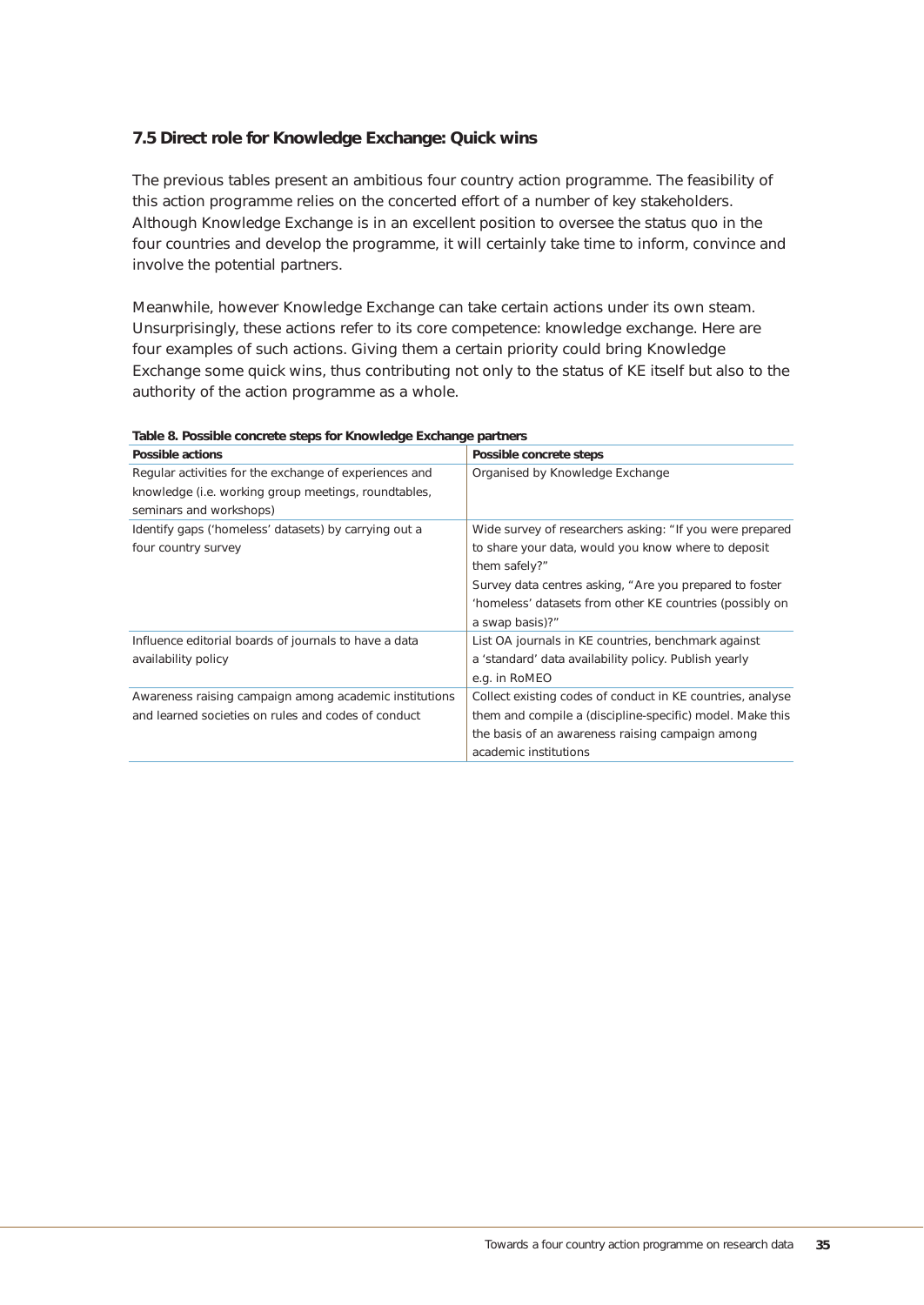# **7.6 Arriving at a cohesive and comprehensive action programme**

As a collaboration of four partner organisations in Denmark, Germany, the UK and the Netherlands, Knowledge Exchange has already achieved several successes in the field of open access in its relatively short lifetime. Based on the status quo survey conducted by the KE working group on primary research data and the challenges related to the availability of research data, this report has outlined an action programme including a series of possible actions and associated concrete steps.

The aims of this fast developing field of research align completely with the common vision of the KE partners to make a layer of scholarly and scientific content openly available on the internet. Initiatives, coordination and exchange of knowledge would greatly contribute to the development of the data infrastructure for scholarly and scientific research. Therefore, the Knowledge Exchange partners should bring together the various stakeholders in the four partner countries to develop a cohesive and comprehensive action programme. The aim should be to initiate a concerted effort that will speed up the development of the desired data infrastructure and ensure that KE national infrastructures will be embedded in the future international research data infrastructure.

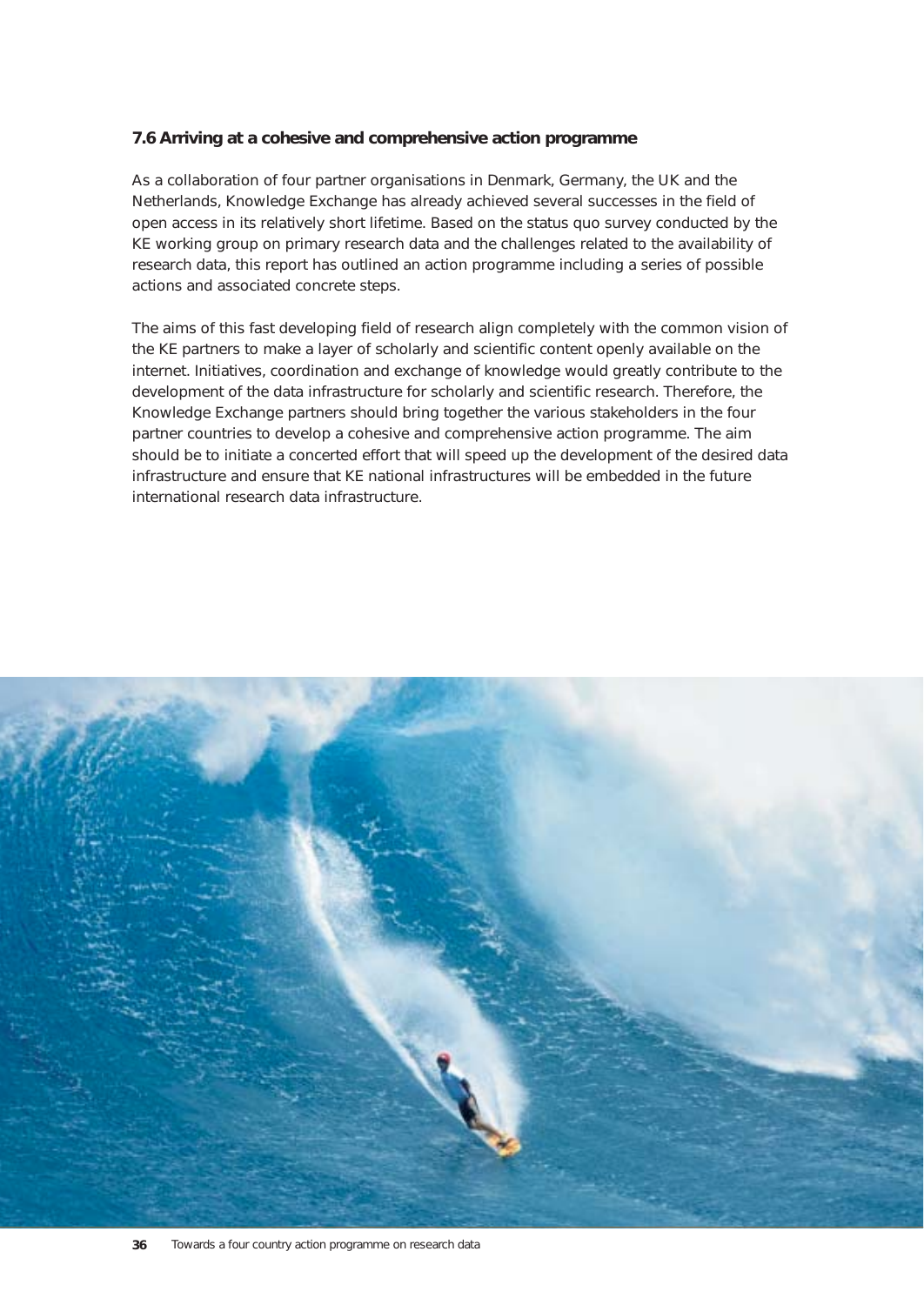# **INFORMATION SOURCES**

- 1. **High level expert group on scientific data**; *Riding the Wave: how Europe can gain from the rising tide of scientific data*; European Union, 2010; http://cordis.europa.eu/fp7/ict/ e-infrastructure/docs/hlg-sdi-report.pdf
- 2. **T. Hey, S. Tansley, K. Tolle (eds)**; *The Fourth Paradigm: Data-intensive Scientific Discovery*; Microsoft Research, 2009; ISBN 978-0-9825442-0-4; http://research.microsoft.com/en-us/UM/redmond/about/collaboration/fourthparadigm/ 4th\_PARADIGM\_BOOK\_complete\_HR.pdf
- 3. **N. Beagrie, R. Beagrie, L. Rowlands**; *Research Data Preservation and Access: the views of researchers*; Ariadne, 2009, nr. 60; http://www.ariadne.ac.uk/issue60/beagrie-et-al/
- 4. **PARSE.INSIGHT**; *Insight into digital preservation of research output in Europe*; 2009; http://www.parse-insight.eu/downloads/PARSE-Insight\_D3-4\_SurveyReport\_final\_hq.pdf
- 5. **L. Waaijers, M. van der Graaf**; *Quality of research data, an operational approach*; D-Lib magazine; Vol.17; nr.1/2; http://dx.doi.org/doi:10.1045/january2011-waaijers
- 6. **M. van der Graaf, L. Waaijers**; *Over kwaliteit van onderzoeksdata*; SURFshare report, 2010; http://www.surffoundation.nl/nl/publicaties/Documents/SURFshare\_ Organisatorische%20aspecten%20van%20duurzame%20opslag%20en%20 beschikbaarstelling%20onderzoekdata.pdf
- 7. **C. Tenopir, S. Allard, K. Douglass, A.U.Aydinoglu, L. Wu, E. Read, M. Manoff, M. Frame**; *Data Sharing by Scientists: Practices and Perceptions*; PLoS ONE ; Vol. 2011; http://dx.doi.org/doi:10.1371/journal.pone.0021101
- 8. **OECD**, *OECD principles and guidelines for access to research data from public funding*; 2007; http://www.oecd.org/dataoecd/9/61/38500813.pdf
- 9. *European Research Area Vision 2020*; http://ec.europa.eu/research/era/pdf/era\_vision\_2020\_en.pdf
- 10. **ESFRI**; *Strategy report on research infrastructures, roadmap 2010*; European Union, 2011; ISBN 978-92-79-16828-4; http://ec.europa.eu/research/infrastructures/pdf/ esfri-strategy\_report\_and\_roadmap.pdf
- 11. **ESFRI**; *European roadmap for research infrastructures, roadmap 2008*; European communities, 2008; ISBN 978-92-79-10117-5; http://ec.europa.eu/research/infrastructures/pdf/esfri-strategy\_report\_and\_roadmap.pdf
- 12. **e-IRG Data Management Task Force**; *Report on data management*; 2009; http://www.e-irg.eu/images/stories/publ/task\_force\_reports/dmtfjointreport.pdf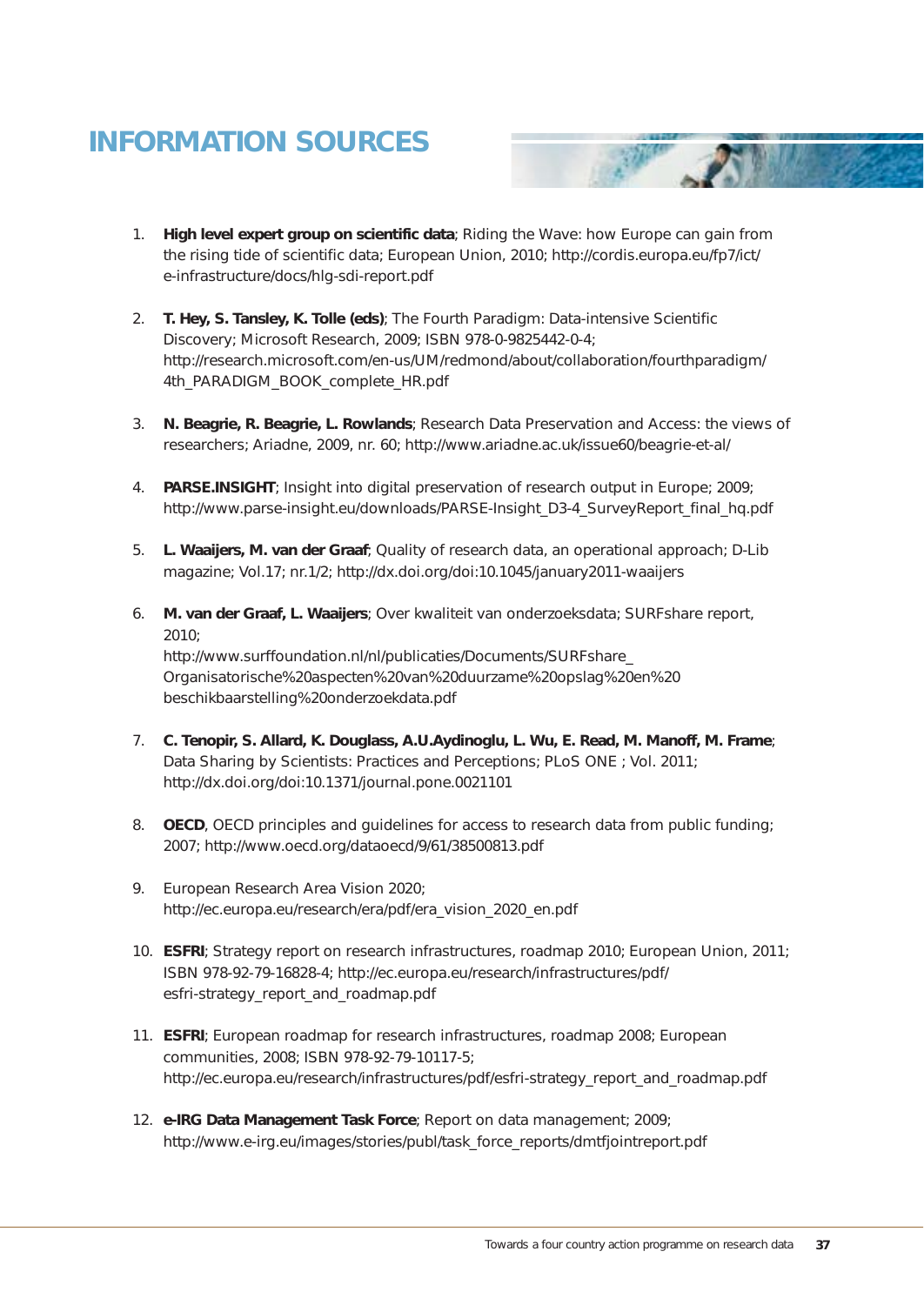- 13. **K. Koski, C. Gheller, S. Heinzel, A, Kennedy, A. Streit, P. Wittenburg**; *Strategy for a European data infrastructure*; PARADE: Partnership for Accessing Data in Europe, 2009; http://www.csc.fi/english/pages/parade
- 14. **EUROHORCS and ESF**; *The EUROHORCS and ESF vision on a globally competitive ERA and their roadmap for actions to help build it*. 2008; http://www.eurohorcs.org/SiteCollectionDocuments/EUROHORCs\_ESF\_ERA\_RoadMap.pdf
- 15. **Blue Ribbon Task Force**; *Sustainable economics for the digital planet: ensuring long-term access to digital information*; 2010; http://brtf.sdsc.edu/biblio/BRTF\_Final\_Report.pdf
- 16. **STM**; *Brussels Declaration*; http://www.stm-assoc.org/brussels-declaration
- 17. **S. Reilly, W. Schaller, S. Schrimpf, E. Smit, M. Wilkinson**; *Integration of Data and Publication*; ODE report: Opportunities in Data Exchange, to be published autumn 2011
- 18. **H.A. Piwowar, R.S. Day, D.B. Fridsma**; *Sharing detailed research data is associated with increased citation rate*; PLoS ONE 2(3): e308; http://dx.doi.org/doi:10.1371/journal.pone.0000308
- 19. **RCUK**; *Common principles on data policy*; 2011; www.rcuk.ac.ul/research/Pages/DataPolicy.aspx
- 20. **Alliance of German Science Organisations**; *Principles for the Handling of Research Data*; 2010; http://www.allianzinitiative.de/en/core\_activities/research\_data/principles/
- 21. **Deutsche Forschungsgemeinschaft**; *Recommendations for secure storage and availability of digital primary research data*; 2009; http://www.dfg.de/download/pdf/foerderung/programme/lis/ua\_inf\_empfehlungen \_200901\_en.pdf
- 22. **D.L. Schriger, A.C. Chehrazi, M.M. Rashida, D.G. Altman**; *Use of the Internet by Print Medical Journals in 2003 to 2009: a longitudinal observational study*; Annals of Emergency Medicine; 2011; 57;2;153-160. http://dx.doi.org/doi:10.1016/j.annemergmed.2010.10.008
- 23. **M. van der Graaf**; *Organisatorische aspecten duurzame opslag en beschikbaarstellingen onderzoeksdata*; SURFshare report, 2010; http://www.surffoundation.nl/nl/publicaties/Documents/SURFshare\_Organisatorische% 20aspecten%20van%20duurzame%20opslag%20en%20beschikbaarstelling%20 onderzoekdata.pdf
- 24. **A. Swan, S. Brown**; *The skills, role and career structure of data scientist and curators: an assessment of current practice and future needs*; JISC, 2008; http://www.jisc.ac.uk/media/documents/programmes/digitalrepositories/dataskillscareers finalreport.pdf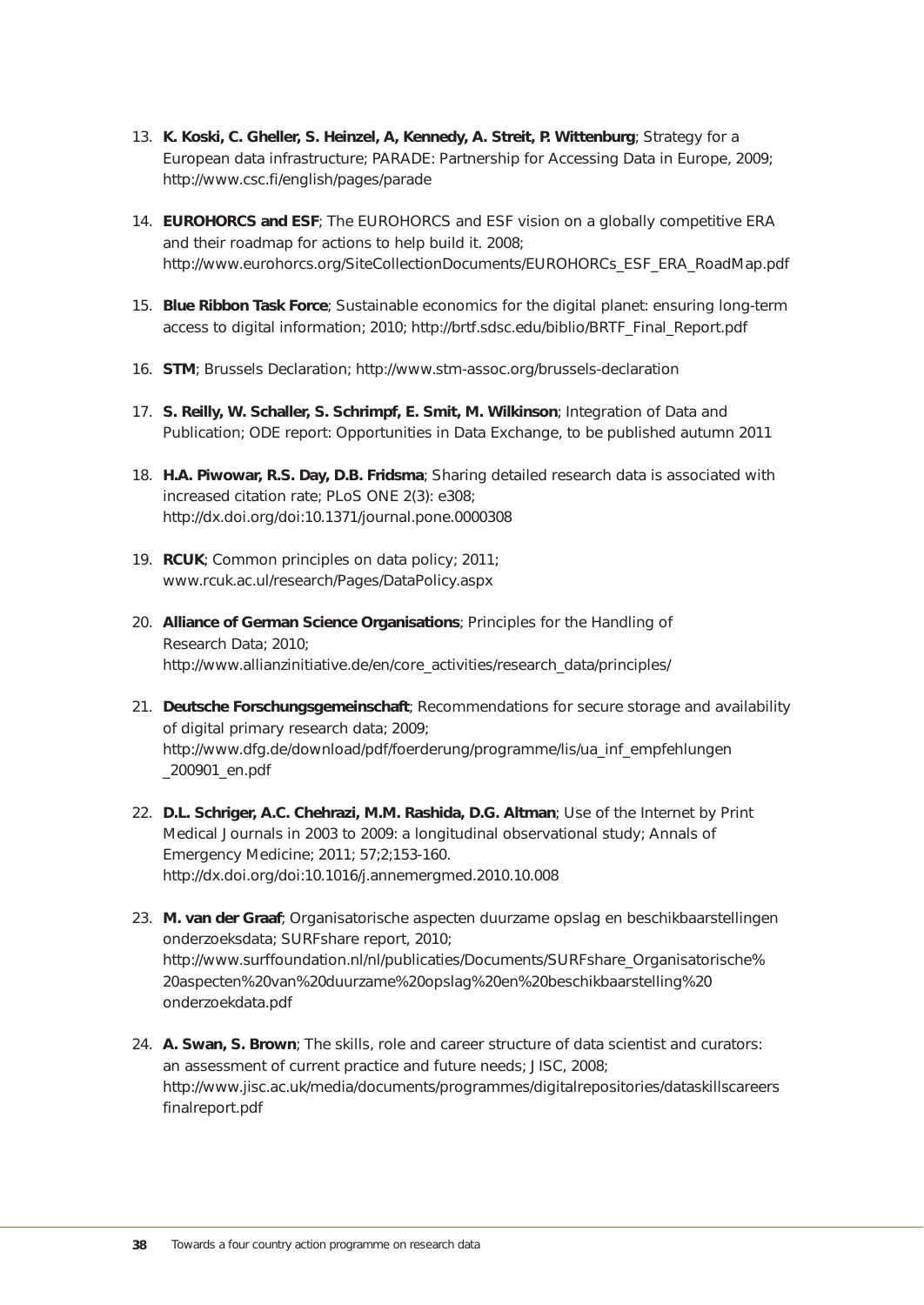- 25. **G. Pryor, M. Donnelly**; *Skilling Up to Do Data: Whose Role, Whose Responsibility, Whose Career?*; The International Journal of Digital Curation, 2009, 2, Vol. 4, 158-170; http://www.ijdc.net/index.php/ijdc/article/view/126http://www.ijdc.net/index.php/ijdc/ article/viewFile/126/133
- 26. **GRDI2020**; *Towards a10-year vision for global research data infrastructures*; 2011; http://www.grdi2020.eu/Pages/SelectedDocument.aspx?id\_documento=acfd704c-3cfb-436c-ba82-3f5a22c7e152
- 27. **C. Rizzuto**; *Research Infrastructures and the Europe 2020 strategy*; ESFRI, 2010; http://ec.europa.eu/research/infrastructures/pdf/esfri/publications/esfri\_inspiring\_ excellence.pdf
- 28. **C. Beagrie**; *Keeping Research Data Safe fact sheet*; 2010; www.beagrie.com/KRDS\_Factsheet\_0910.pdf
- 29. *The UK research data servers feasibility study, report and recommendations to HEFCE*; December 2008; www.ukrds.ac.uk/resources/download/id/16
- 30. **N. Beagrie**; *Benefits from the infrastructure projects in the JISC Managing Research Data Programme*; JISC, September 2011; http://www.jisc.ac.uk/media/documents/programmes/mrd/RDM\_Benefits\_FinalReport-Sept.pdf
- 31. **H.A. Piwowar, T.J. Vision, M.C. Whitlock**; *Data archiving is a good investment*; Nature, Vol. 473, 285/285; http://dx.doi.org/doi:10.1038/473285a
- 32. **Research Information Network**; *Data centres: their use, value and impact*. 2011. www.rin.ac.uk/data-centres
- 33. **PARSE.Insight**; *Science Data Infrastructure roadmap*; 2010; http://www.parse-insight.eu/downloads/PARSE-Insight\_D2-2\_Roadmap.pdf
- 34. **VSNU**; *Nederlandse Gedragscode Wetenschapsbeoefening*; 2004; http://www.vsnu.nl/Media-item/Nederlandse-Gedragscode-Wetenschapsbeoefening.htm
- 35. **UK Research Integrity Office**; *Code of Good Practice for Research*; 2009; http://asset.ukrio.org/ukR10htre/UKRIO-Code-of-Practice-for-Research.pdf